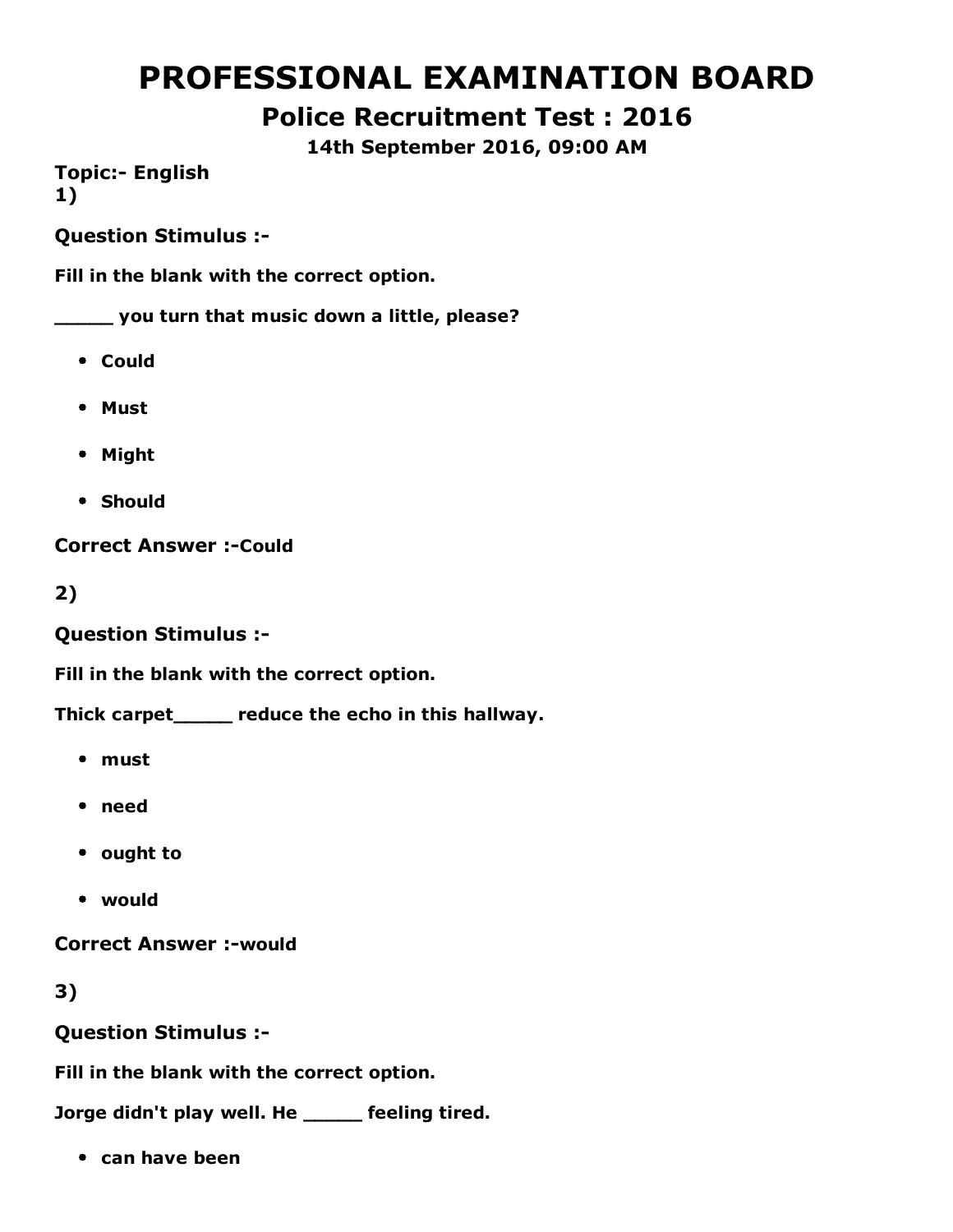- cannot have been
- shall not have been
- might have been

Correct Answer :- might have been

4)

Question Stimulus :

Fill in the blank with the correct preposition.

We're planning to turn the smallest bedroom \_\_\_\_\_ an office.

- for
- into
- from
- by

**Correct Answer :- into** 

5)

#### Question Stimulus :

Fill in the blank with the correct preposition.

The area in the park where the kids play is fenced \_\_\_\_for safety reasons.

- off
- from
- by
- into

**Correct Answer :- off** 

6)

Question Stimulus :

Fill in the blank with the correct preposition.

Do you play any other sports \_\_\_\_\_\_ basketball?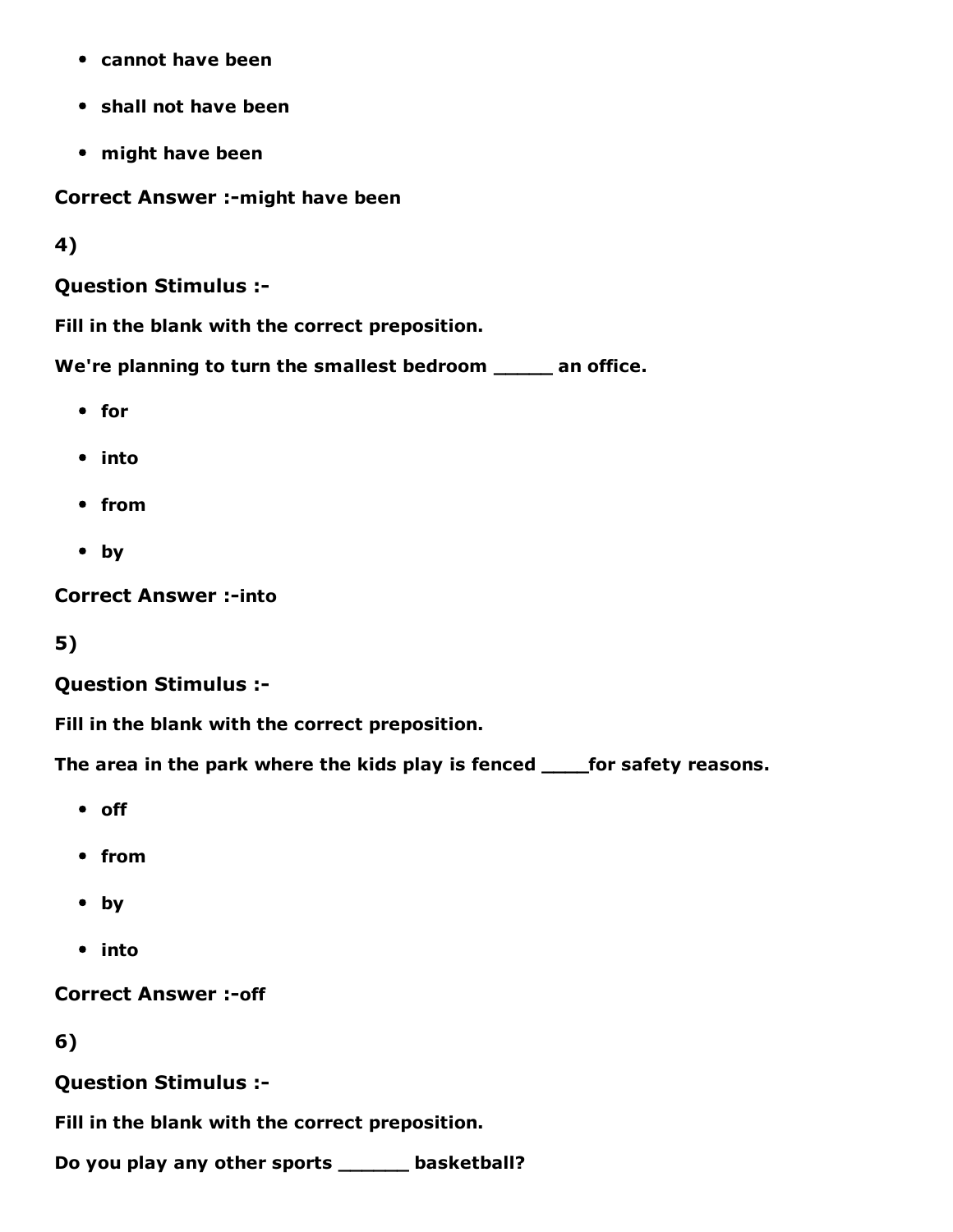- besides
- beside
- along
- across

**Correct Answer :-besides** 

#### 7)

#### Question Stimulus :

Fill in the blank with the correct preposition.

Citizens have demanded a full inquiry\_\_\_\_\_ the government's handling \_\_\_\_\_the epidemic.

- into, of
- for, on
- from, for
- by, in

Correct Answer :- into, of

#### 8)

Question Stimulus :

DIRECTIONS: In the following questions, some of the sentences have errors and some have none. Find out which part of a sentence has an error: lf there is no error, mark your answer as 'No error'.

- Most of the people
- of southern India
- do not know the Hindi.
- No error

Correct Answer :-do not know the Hindi.

#### 9)

Question Stimulus :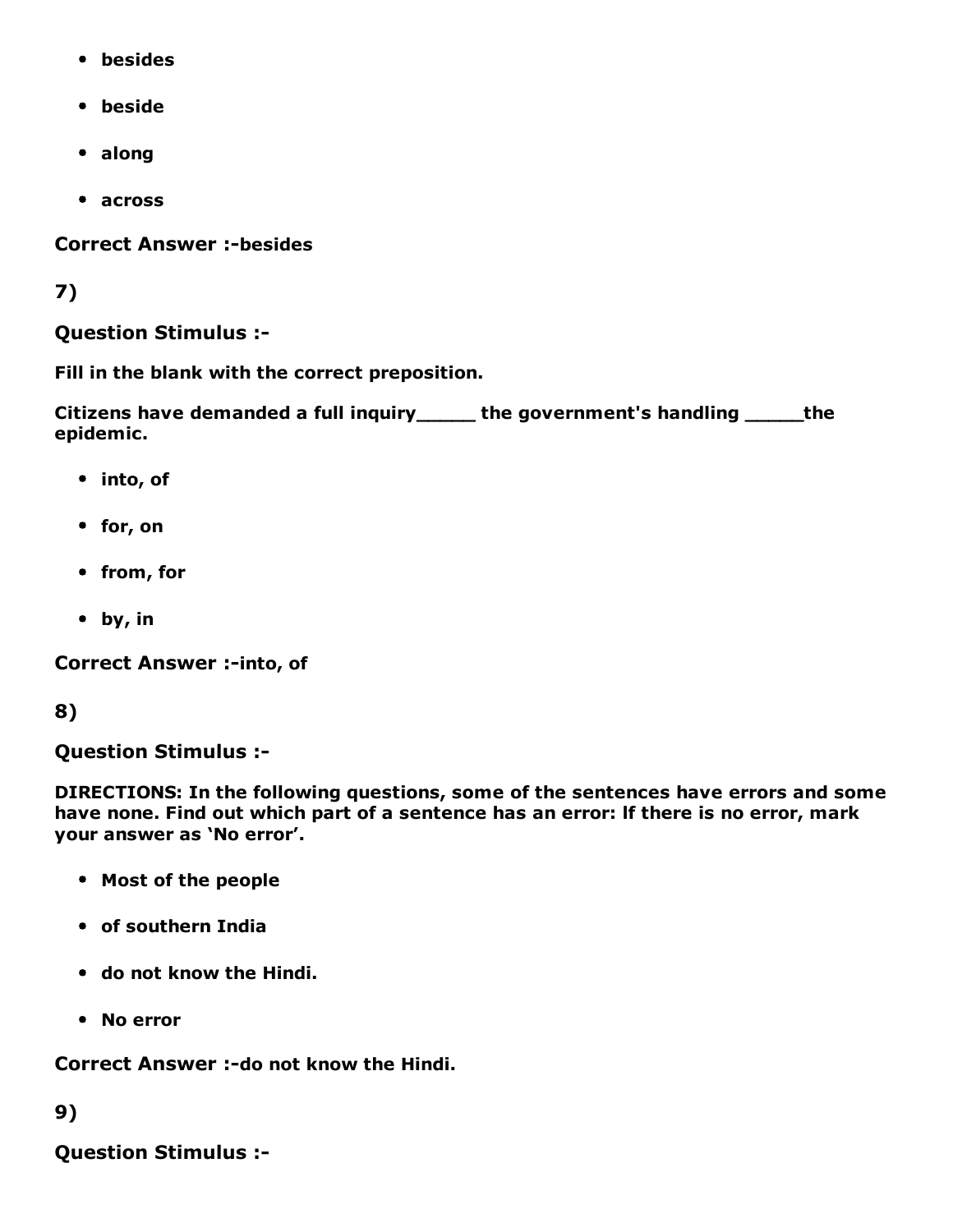DIRECTIONS: In the following questions, some of the sentences have errors and some have none. Find out which part of a sentence has an error: lf there is no error, mark your answer as 'No error'.

- Every day the Sun
- rises in the east
- and sets in the west.
- No error

**Correct Answer :-No error** 

10)

Question Stimulus :

DIRECTIONS: In the following questions, some of the sentences have errors and some have none. Find out which part of a sentence has an error: lf there is no error, mark your answer as 'No error'.

- Whole town
- was destroyed
- by the earthquake.
- No error

**Correct Answer :- Whole town** 

11)

Question Stimulus :

DIRECTIONS: In the following questions, some of the sentences have errors and some have none. Find out which part of a sentence has an error: lf there is no error, mark your answer as 'No error'.

- If you weren't afraid of spiders
- you would have
- picked it up and put it outside.
- No error

**Correct Answer :-No error**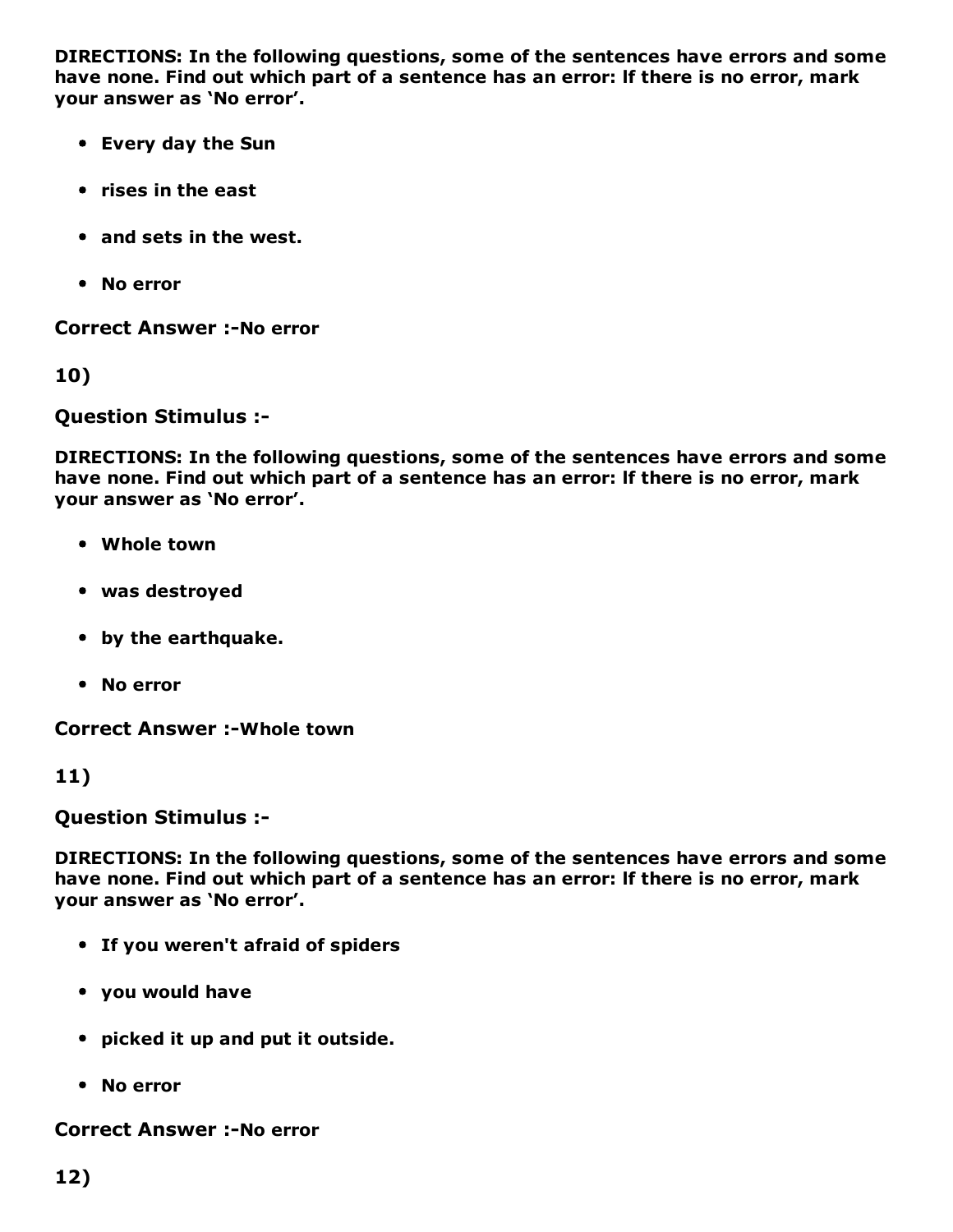#### Question Stimulus :

DIRECTIONS: In the following questions, some of the sentences have errors and some have none. Find out which part of a sentence has an error: lf there is no error, mark your answer as 'No error'.

- I have not seen him since past twenty five years,
- so I cannot say with certainty
- whether he is alive or dead.
- No error

Correct Answer :-I have not seen him since past twenty five years,

#### 13)

Question Stimulus :

DIRECTIONS: In the following questions, some of the sentences have errors and some have none. Find out which part of a sentence has an error: lf there is no error, mark your answer as 'No error'.

- If we will reach the airport
- on time,
- we will surely catch the flight.
- No error

Correct Answer :-If we will reach the airport

14)

Question Stimulus :

DIRECTIONS: In the following questions, some of the sentences have errors and some have none. Find out which part of a sentence has an error: lf there is no error, mark your answer as 'No error'.

- Before the teacher could
- finish the question,
- the students gives the right answer.
- No error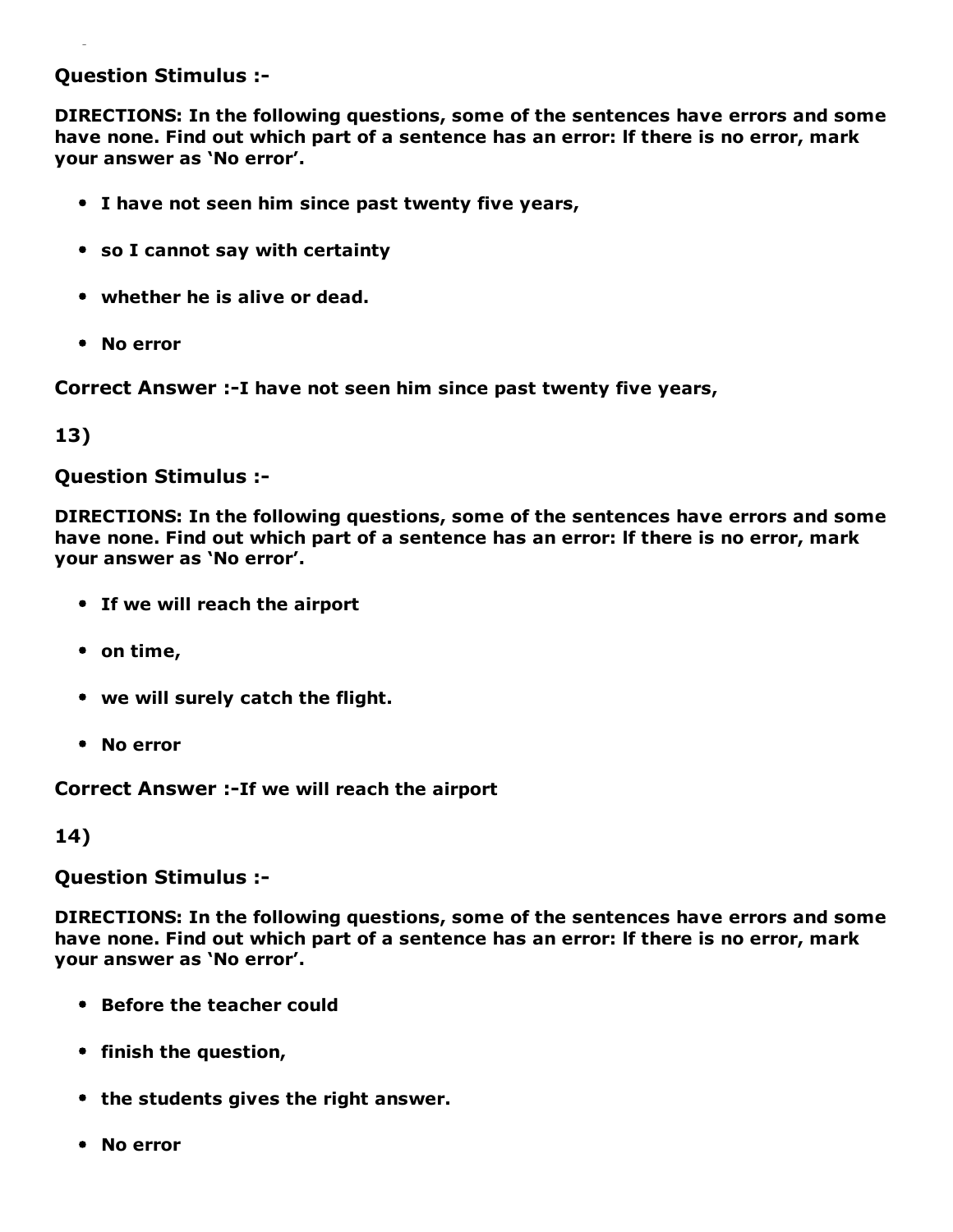Correct Answer :-the students gives the right answer.

15)

#### Question Stimulus :

DIRECTIONS: In the following questions, some of the sentences have errors and some have none. Find out which part of a sentence has an error: lf there is no error, mark your answer as 'No error'.

- I wish I have
- learnt swimming
- when I was young.
- No error

Correct Answer :- I wish I have

16)

#### Question Stimulus :

Out of the given options, choose the one which is the correct indirect speech of the sentence given below.

David's neighbour said, "Do you like to play golf"?

- David's neighbour asked if he likes to play golf.
- David's neighbour asked if he has liking for playing golf.
- David's neighbour asked if he liked to play golf.
- David's neighbour asked if he like to play golf.

Correct Answer :-David's neighbour asked if he liked to play golf.

17)

Question Stimulus :

Out of the given options, choose the one which is the correct indirect speech of the sentence given below.

The king said to the prince, "You must go the forest and remain there till your father calls you back".

The king told the prince that he must go to the forest and remain there till his father called him back.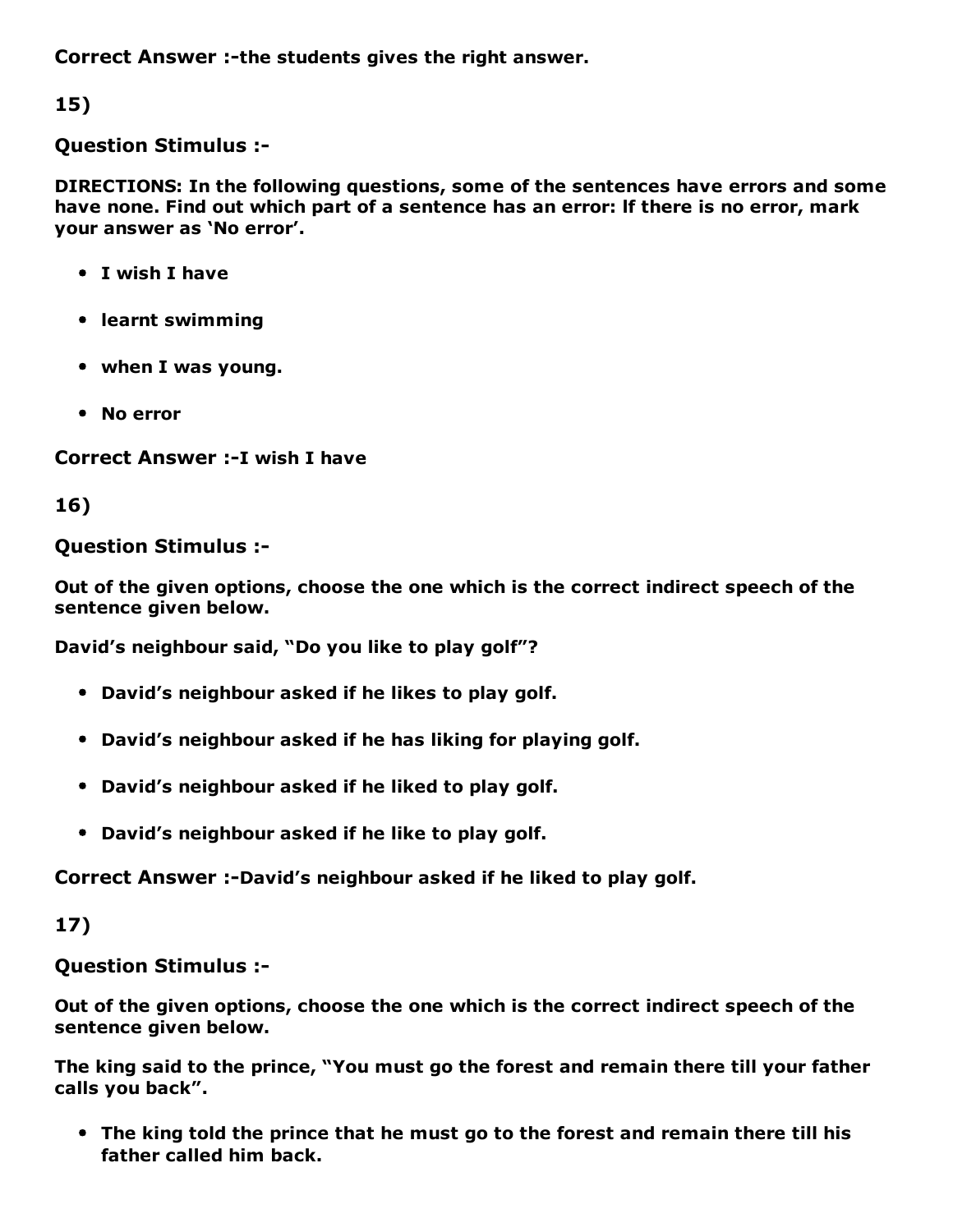- The king told the prince that he could go to the forest and remain there till his father calls him back.
- The king told the prince that he shall go to the forest and remain there till his father will call him back.
- The king told the prince that he must go to the forest and remain there till his father will have called him back.

Correct Answer :-The king told the prince that he must go to the forest and remain there till his father called him back.

18)

Question Stimulus :

Out of the given options, choose the one which is the correct indirect speech of the sentence given below.

The Priest said to the man, "All your faults will be pardoned if you confess them".

- The Priest told the man that all his faults will be pardoned if he confesses them.
- The Priest told the man that all his faults will be pardoned if he confessed them.
- The Priest told the man that all his faults would be pardoned if he confesses them.
- The Priest told the man that all his faults would be pardoned if he confessed them.

Correct Answer :-The Priest told the man that all his faults would be pardoned if he confessed them.

19)

Question Stimulus :

Out of the given options, choose the one which is the correct passive voice of the sentence given below.

Did he remember the date and time?

- Is the date and time remembered by him?
- Has the date and time been remembered by him?
- Had the date and time been remembered by him?
- Were the date and time remembered by him?

Correct Answer :-Were the date and time remembered by him?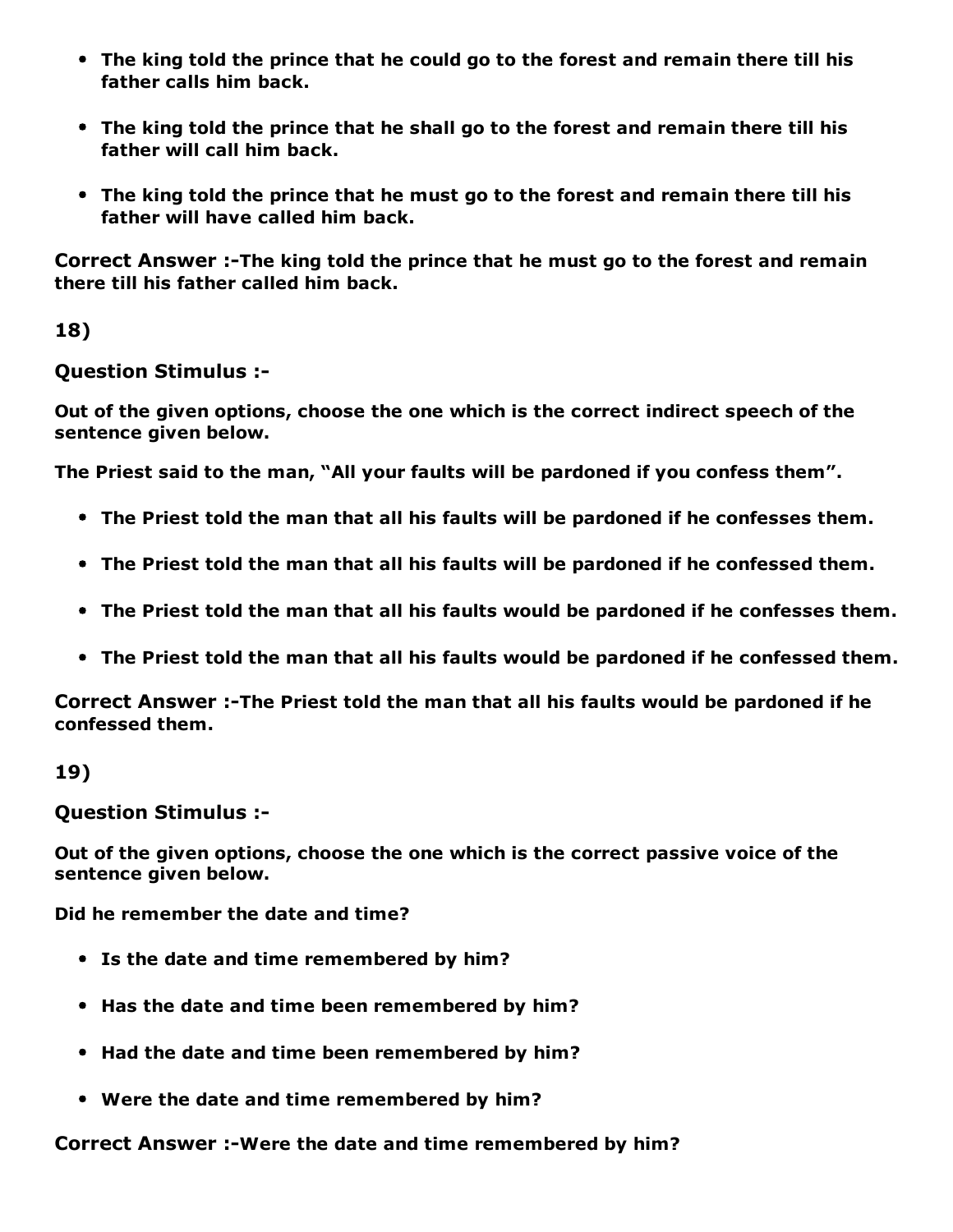20)

Question Stimulus :

Out of the given options, choose the one which is the correct passive voice of the sentence given below.

The girls were digging a hole in the ground.

- A hole has been dug in the ground by the girls.
- A hole were being dug in the ground by the girls.
- A hole had been dug in the ground by the girls.
- A hole was being dug in the ground by the girls.

Correct Answer :-A hole was being dug in the ground by the girls.

21)

#### Question Stimulus :

Out of the given options, choose the one which is the correct active voice of the sentence given below.

The workers have been punished by the Management for the negligence of duty.

- The Management has punished the workers for the negligence of duty.
- The Management have punished the workers for the negligence of duty.
- The Management has been punishing the workers for the negligence of duty.
- The Management had been punishing the workers for the negligence of duty.

Correct Answer :-The Management has punished the workers for the negligence of duty.

22)

#### Question Stimulus :

Choose the grammatically correct sentence out of the given options.

- He likes to travel by air as he is always short of time.
- He likes to travel by the air as he is always short of time.
- He like to travel by the air as he is always short of time.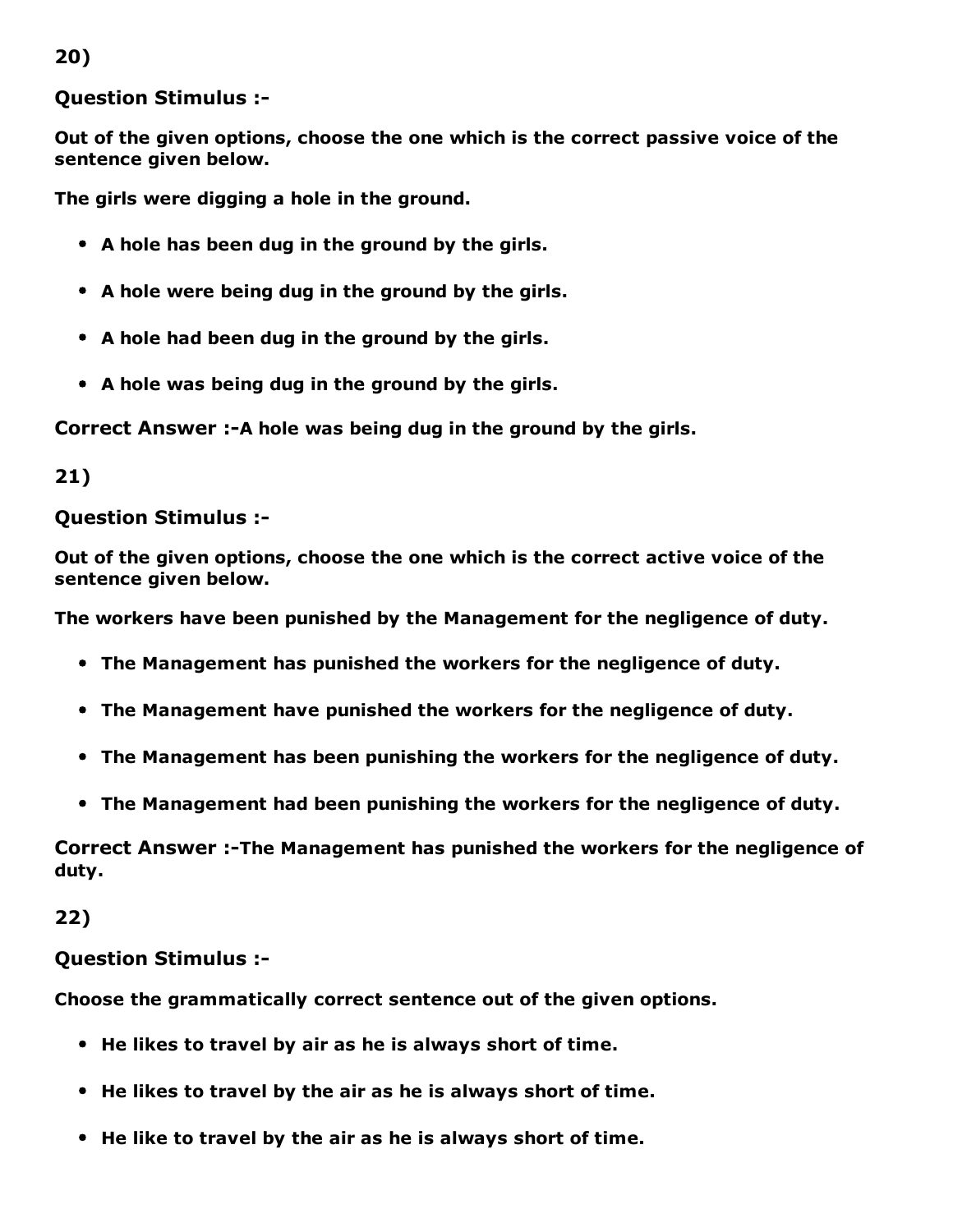He like to travel by air as he is always short of time.

Correct Answer :-He likes to travel by air as he is always short of time.

23)

Question Stimulus :

Fill in the blank with the correct option.

He has given me \_\_\_\_\_\_documents to read before the presentation tomorrow.

- few
- a few
- the few
- a little

**Correct Answer :- a few** 

24)

Question Stimulus :

Fill in the blank with the correct option.

The teacher called \_\_\_\_\_\_ students who were sitting in the class to the staff room.

- few
- a few
- the few
- a little

**Correct Answer :- the few** 

25)

Question Stimulus :

Fill in the blank with the correct option.

He needed \_\_\_\_\_ help from me.

- little
- a little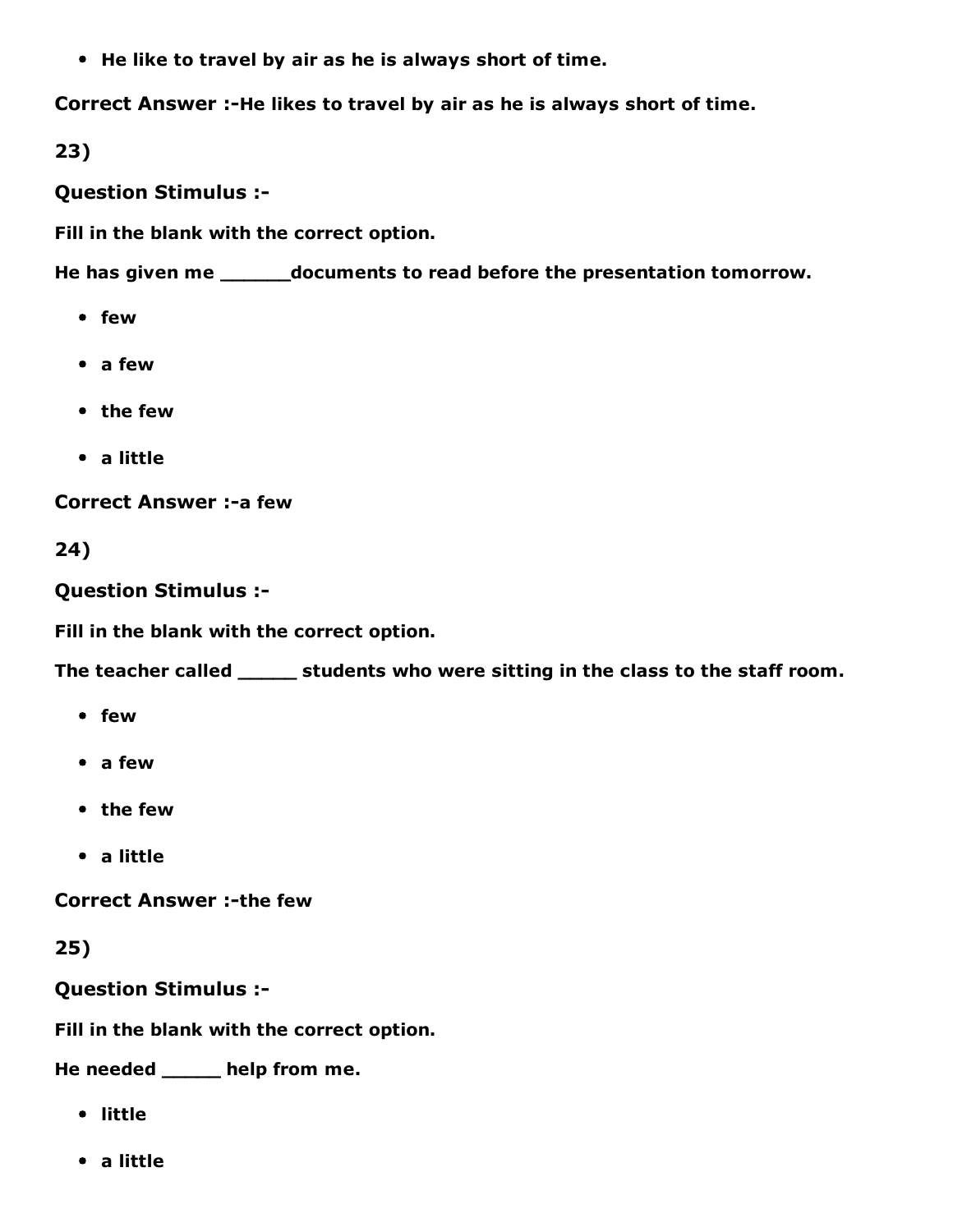- the little
- few

Correct Answer :- a little

26)

Question Stimulus :

DIRECTIONS: Read the following passage carefully and complete the following sentences.

"Something is coming uphill," said Mother Wolf, twitching one ear. "Get ready." The bushes rustled a little in the thicket, and Father Wolf dropped with his haunches under him, ready for his leap. Then, if you had been watching, you would have seen the most wonderful thing in the world-the wolf checked in mid-spring. He made his bound before he saw what it was he was jumping at, and then he tried to stop himself. The result was that he shot up straight into the air for four or five feet, landing almost where he left ground.

"Man!" he snapped. "A man's cub. Look!"

Directly in front of him, holding on by a low branch, stood a naked brown baby who could just walk—as soft and as dimpled a little atom as ever came to a wolf's cave at night. He looked up into Father Wolf's face, and laughed.

"Is that a man's cub?" said Mother Wolf. "I have never seen one. Bring it here."

A Wolf accustomed to moving his own cubs can, if necessary, mouth an egg without breaking it, and though Father Wolf's jaws closed right on the child's back not a tooth even scratched the skin as he laid it down among the cubs.

How little! How naked!, how bold! said Mother Wolf softly. The baby was pushing his way between the cubs to get close to the warm hide. "Aha! He is taking his meal with the others. And so this is a man's cub. Now, was there ever a wolf that could boast of a man's cub among her children?"

"I have heard now and again of such a thing, but never in our Pack or in my time," said Father Wolf. "He is altogether without hair, and I could kill him with a touch of my foot. But see, he looks up and is not afraid."

The moonlight was blocked out of the mouth of the cave, for Shere Khan's great square head and shoulders were thrust into the entrance. Tabaqui, behind him, was squeaking: "My lord, my lord, it went in here!"

"Shere Khan does us great honor," said Father Wolf, but his eyes were very angry. "What does Shere Khan need?"

"My quarry. A man's cub went this way," said Shere Khan. "Its parents have run off. Give it to me."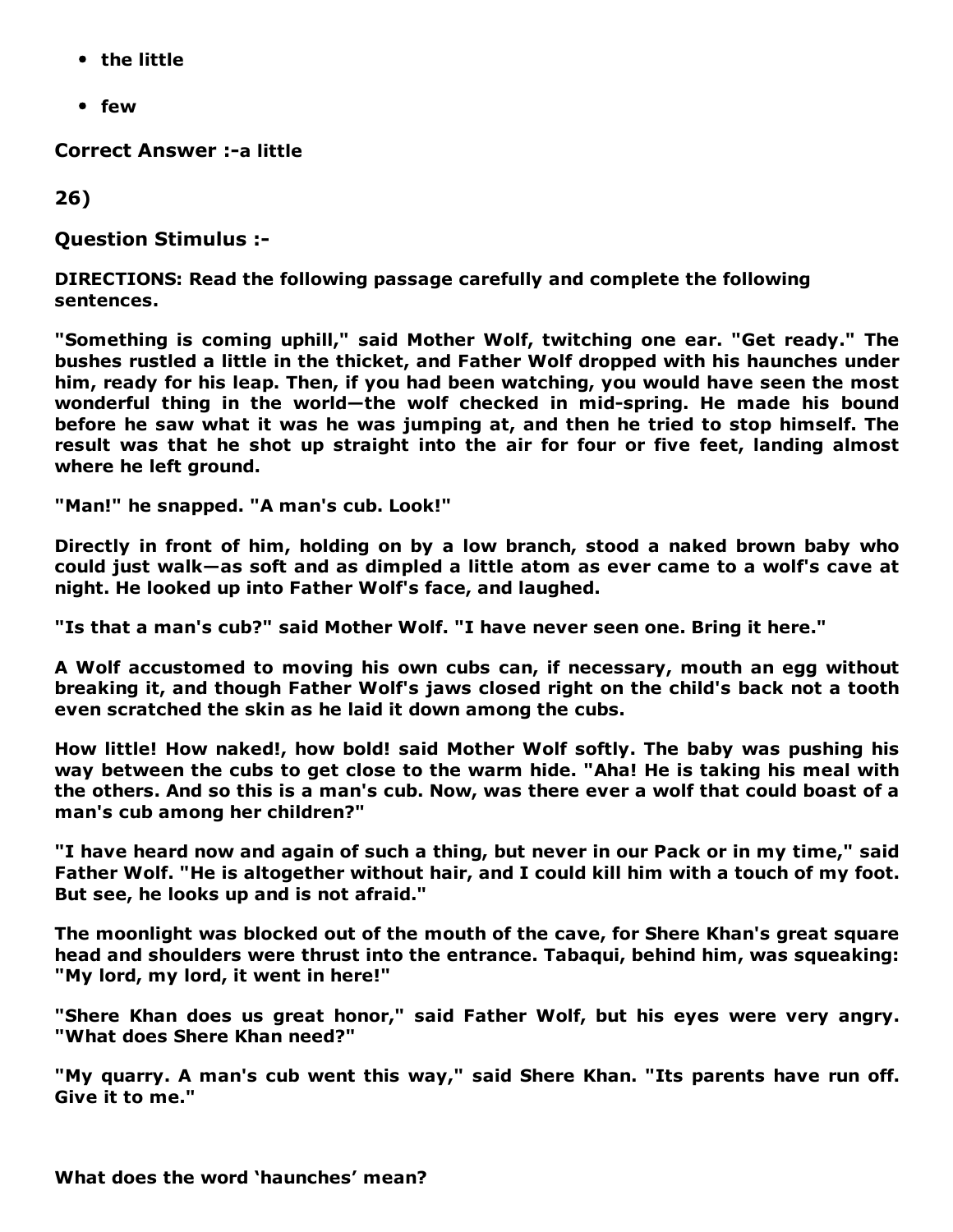- The back legs of an animal
- a hump at the back of an animal
- a prolonged tail
- None of the above

Correct Answer :-The back legs of an animal

27)

Question Stimulus :

DIRECTIONS: Read the following passage carefully and complete the following sentences.

"Something is coming uphill," said Mother Wolf, twitching one ear. "Get ready." The bushes rustled a little in the thicket, and Father Wolf dropped with his haunches under him, ready for his leap. Then, if you had been watching, you would have seen the most wonderful thing in the world-the wolf checked in mid-spring. He made his bound before he saw what it was he was jumping at, and then he tried to stop himself. The result was that he shot up straight into the air for four or five feet, landing almost where he left ground.

"Man!" he snapped. "A man's cub. Look!"

Directly in front of him, holding on by a low branch, stood a naked brown baby who could just walk—as soft and as dimpled a little atom as ever came to a wolf's cave at night. He looked up into Father Wolf's face, and laughed.

"Is that a man's cub?" said Mother Wolf. "I have never seen one. Bring it here."

A Wolf accustomed to moving his own cubs can, if necessary, mouth an egg without breaking it, and though Father Wolf's jaws closed right on the child's back not a tooth even scratched the skin as he laid it down among the cubs.

How little! How naked!, how bold! said Mother Wolf softly. The baby was pushing his way between the cubs to get close to the warm hide. "Aha! He is taking his meal with the others. And so this is a man's cub. Now, was there ever a wolf that could boast of a man's cub among her children?"

"I have heard now and again of such a thing, but never in our Pack or in my time," said Father Wolf. "He is altogether without hair, and I could kill him with a touch of my foot. But see, he looks up and is not afraid."

The moonlight was blocked out of the mouth of the cave, for Shere Khan's great square head and shoulders were thrust into the entrance. Tabaqui, behind him, was squeaking: "My lord, my lord, it went in here!"

"Shere Khan does us great honor," said Father Wolf, but his eyes were very angry. "What does Shere Khan need?"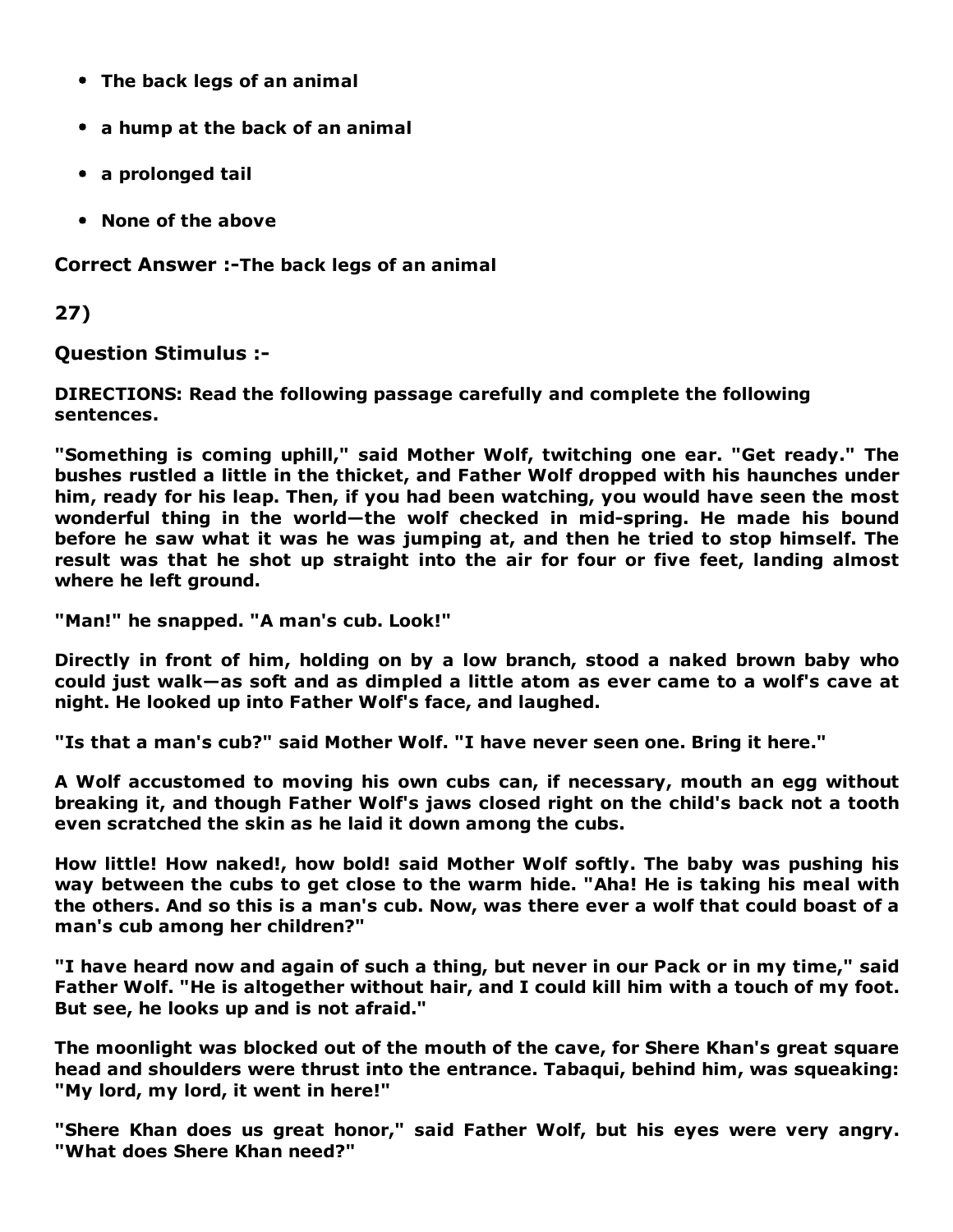"My quarry. A man's cub went this way," said Shere Khan. "Its parents have run off. Give it to me."

What does the word 'altogether' mean?

- Completely
- Partially
- Separately
- None

**Correct Answer :- Completely** 

28)

Question Stimulus :

DIRECTIONS: Read the following passage carefully and complete the following sentences.

"Something is coming uphill," said Mother Wolf, twitching one ear. "Get ready." The bushes rustled a little in the thicket, and Father Wolf dropped with his haunches under him, ready for his leap. Then, if you had been watching, you would have seen the most wonderful thing in the world-the wolf checked in mid-spring. He made his bound before he saw what it was he was jumping at, and then he tried to stop himself. The result was that he shot up straight into the air for four or five feet, landing almost where he left ground.

"Man!" he snapped. "A man's cub. Look!"

Directly in front of him, holding on by a low branch, stood a naked brown baby who could just walk—as soft and as dimpled a little atom as ever came to a wolf's cave at night. He looked up into Father Wolf's face, and laughed.

"Is that a man's cub?" said Mother Wolf. "I have never seen one. Bring it here."

A Wolf accustomed to moving his own cubs can, if necessary, mouth an egg without breaking it, and though Father Wolf's jaws closed right on the child's back not a tooth even scratched the skin as he laid it down among the cubs.

How little! How naked!, how bold! said Mother Wolf softly. The baby was pushing his way between the cubs to get close to the warm hide. "Aha! He is taking his meal with the others. And so this is a man's cub. Now, was there ever a wolf that could boast of a man's cub among her children?"

"I have heard now and again of such a thing, but never in our Pack or in my time," said Father Wolf. "He is altogether without hair, and I could kill him with a touch of my foot. But see, he looks up and is not afraid."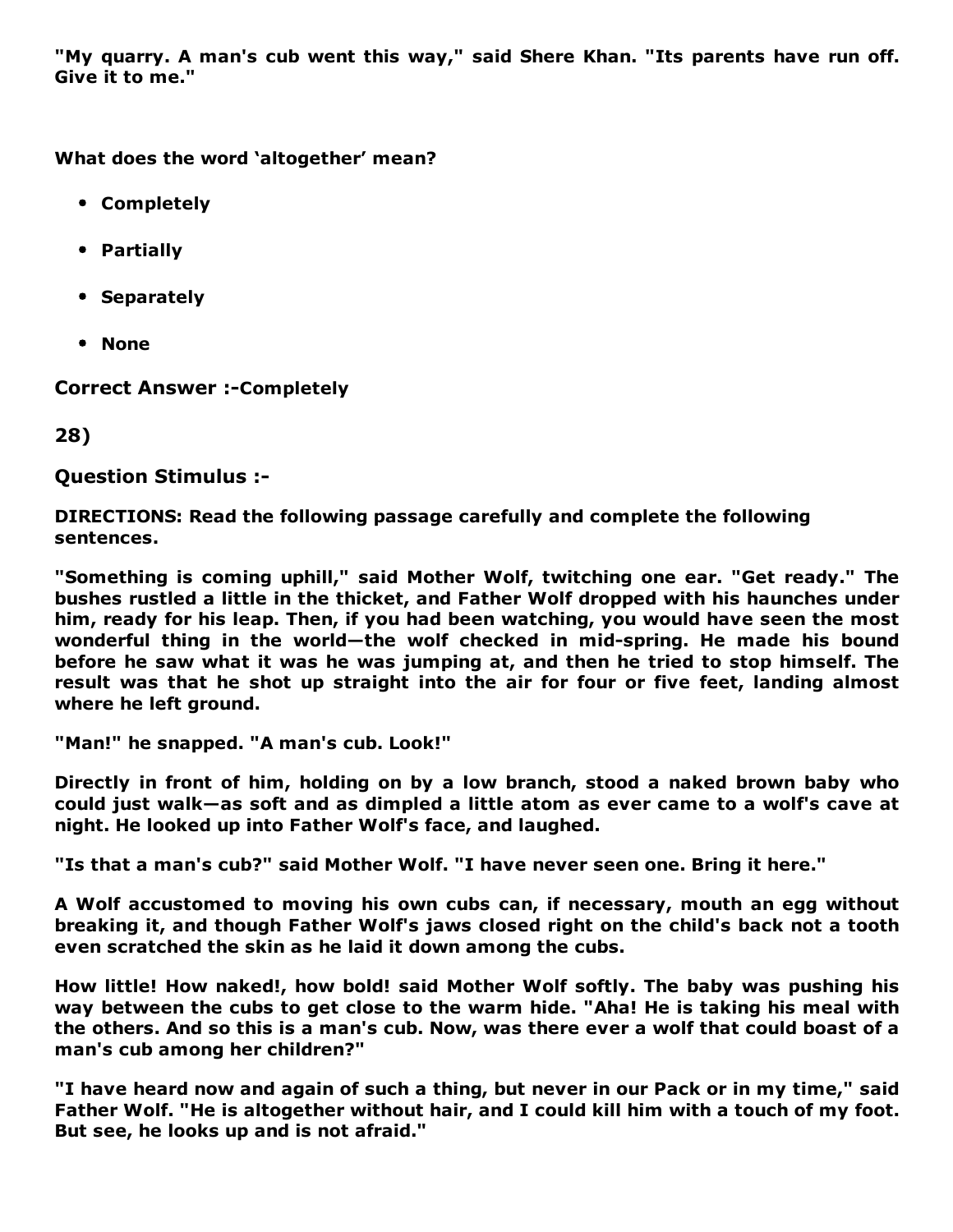The moonlight was blocked out of the mouth of the cave, for Shere Khan's great square head and shoulders were thrust into the entrance. Tabaqui, behind him, was squeaking: "My lord, my lord, it went in here!"

"Shere Khan does us great honor," said Father Wolf, but his eyes were very angry. "What does Shere Khan need?"

"My quarry. A man's cub went this way," said Shere Khan. "Its parents have run off. Give it to me."

What is the meaning of the word 'twitching'?

- To make a sudden small movement with a part of the body
- Itching or scratching
- Snoring or making loud noises
- None of the above

Correct Answer :- To make a sudden small movement with a part of the body

29)

Question Stimulus :

DIRECTIONS: Read the following passage carefully and complete the following sentences.

"Something is coming uphill," said Mother Wolf, twitching one ear. "Get ready." The bushes rustled a little in the thicket, and Father Wolf dropped with his haunches under him, ready for his leap. Then, if you had been watching, you would have seen the most wonderful thing in the world-the wolf checked in mid-spring. He made his bound before he saw what it was he was jumping at, and then he tried to stop himself. The result was that he shot up straight into the air for four or five feet, landing almost where he left ground.

"Man!" he snapped. "A man's cub. Look!"

Directly in front of him, holding on by a low branch, stood a naked brown baby who could just walk—as soft and as dimpled a little atom as ever came to a wolf's cave at night. He looked up into Father Wolf's face, and laughed.

"Is that a man's cub?" said Mother Wolf. "I have never seen one. Bring it here."

A Wolf accustomed to moving his own cubs can, if necessary, mouth an egg without breaking it, and though Father Wolf's jaws closed right on the child's back not a tooth even scratched the skin as he laid it down among the cubs.

How little! How naked!, how bold! said Mother Wolf softly. The baby was pushing his way between the cubs to get close to the warm hide. "Aha! He is taking his meal with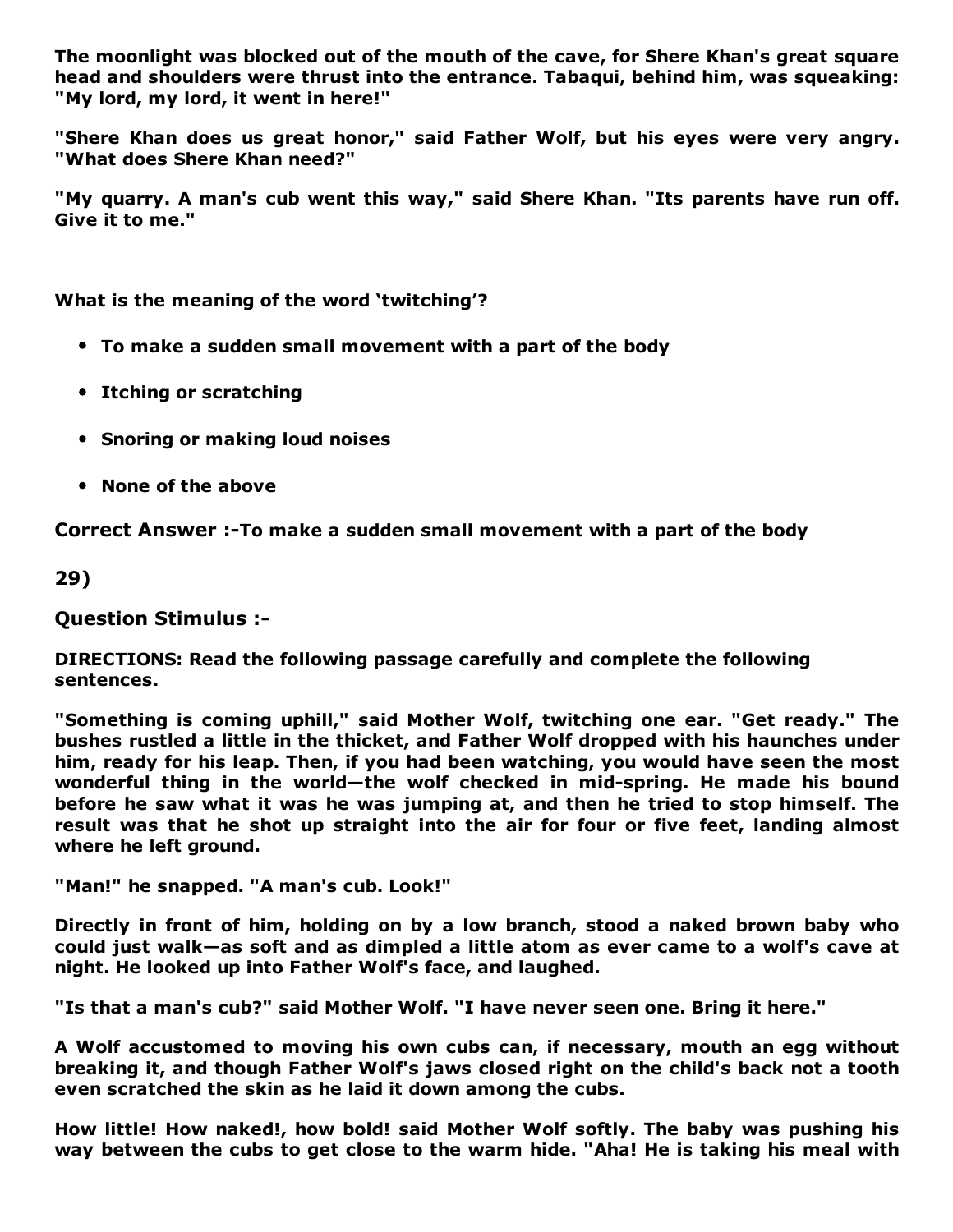the others. And so this is a man's cub. Now, was there ever a wolf that could boast of a man's cub among her children?"

"I have heard now and again of such a thing, but never in our Pack or in my time," said Father Wolf. "He is altogether without hair, and I could kill him with a touch of my foot. But see, he looks up and is not afraid."

The moonlight was blocked out of the mouth of the cave, for Shere Khan's great square head and shoulders were thrust into the entrance. Tabaqui, behind him, was squeaking: "My lord, my lord, it went in here!"

"Shere Khan does us great honor," said Father Wolf, but his eyes were very angry. "What does Shere Khan need?"

"My quarry. A man's cub went this way," said Shere Khan. "Its parents have run off. Give it to me."

Why did father wolf drop his haunches?

- To get ready to jump
- To rest for a while
- To stand still
- None of the above

Correct Answer :-To get ready to jump

30)

Question Stimulus :

DIRECTIONS: Read the following passage carefully and complete the following sentences.

"Something is coming uphill," said Mother Wolf, twitching one ear. "Get ready." The bushes rustled a little in the thicket, and Father Wolf dropped with his haunches under him, ready for his leap. Then, if you had been watching, you would have seen the most wonderful thing in the world-the wolf checked in mid-spring. He made his bound before he saw what it was he was jumping at, and then he tried to stop himself. The result was that he shot up straight into the air for four or five feet, landing almost where he left ground.

"Man!" he snapped. "A man's cub. Look!"

Directly in front of him, holding on by a low branch, stood a naked brown baby who could just walk—as soft and as dimpled a little atom as ever came to a wolf's cave at night. He looked up into Father Wolf's face, and laughed.

"Is that a man's cub?" said Mother Wolf. "I have never seen one. Bring it here."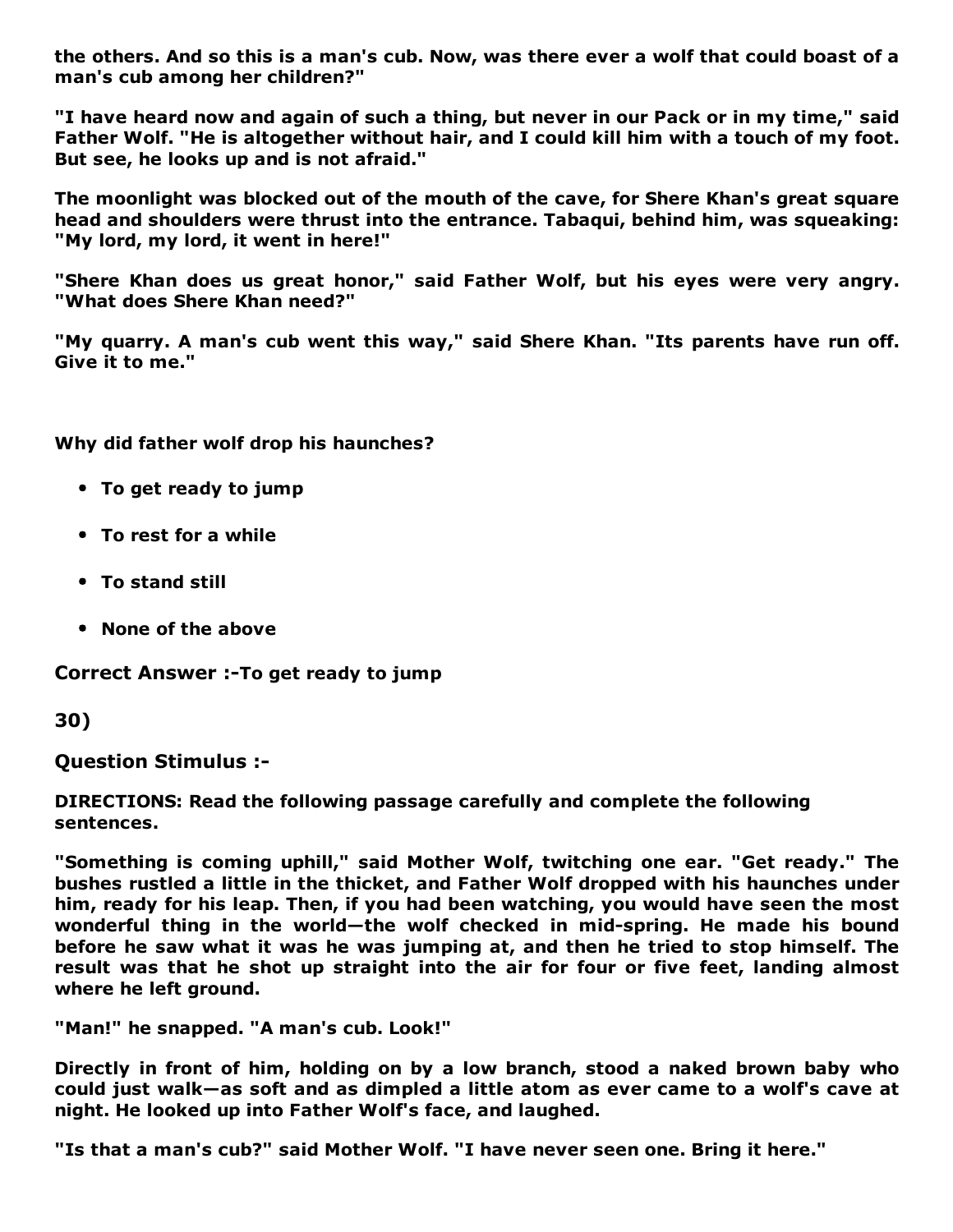A Wolf accustomed to moving his own cubs can, if necessary, mouth an egg without breaking it, and though Father Wolf's jaws closed right on the child's back not a tooth even scratched the skin as he laid it down among the cubs.

How little! How naked!, how bold! said Mother Wolf softly. The baby was pushing his way between the cubs to get close to the warm hide. "Aha! He is taking his meal with the others. And so this is a man's cub. Now, was there ever a wolf that could boast of a man's cub among her children?"

"I have heard now and again of such a thing, but never in our Pack or in my time," said Father Wolf. "He is altogether without hair, and I could kill him with a touch of my foot. But see, he looks up and is not afraid."

The moonlight was blocked out of the mouth of the cave, for Shere Khan's great square head and shoulders were thrust into the entrance. Tabaqui, behind him, was squeaking: "My lord, my lord, it went in here!"

"Shere Khan does us great honor," said Father Wolf, but his eyes were very angry. "What does Shere Khan need?"

"My quarry. A man's cub went this way," said Shere Khan. "Its parents have run off. Give it to me."

Why did father wolf stop in the middle of his jump?

- Because he saw a man's cub
- **Because he was frightened**
- Because he was extremely tired and lethargic
- None of the above

Correct Answer :-Because he saw a man's cub

Topic:- Hindi 1)

Question Stimulus :

निम्नलिखित गद्यांश को ध्यानपूर्वक पढ़कर उनके नीचे दिये गये बहुविकल्पी प्रश्नों में सही विकल्प का चयन करें।

विज्ञापन कला जिस तेजी से उन्नति कर रही है, उससे मुझे भविष्य के लिए और भी अंदेशा है। लगता है ऐसा युग आने वाला है जब शिक्षा, विज्ञान, संस्कृति और साहित्य इनका केवल विज्ञापन कला के लिए ही उपयोग रह जायेगा, वैसे तो आज भी इस कला के लिए इनका खासा उपयोग होता है। बहुत-सी शिक्षण संस्थाएँ हैं जो सांप्रदायिक संस्थाओं का विज्ञापन हैं। अपनी पीढ़ी के कई लेखकों की कृतियाँ लाला, छगन लाल मगन लाल या इस तरह के नाम के किसी और लाला की स्मारक निधि से प्रकाशित होकर लाला जी की दिवंगत आत्मा के प्रति स्मारक होने का फर्ज अदा कर रही है। मगर आने वाले युग में यह कला दो कदम आगे बढ़ जायेगी। विद्यार्थियों को विश्वविद्यालय के दीक्षांत समारोह पर जो डिग्रियां दी जायेंगी, उसके निचले कोने पर छपा रहेगा-"आपकी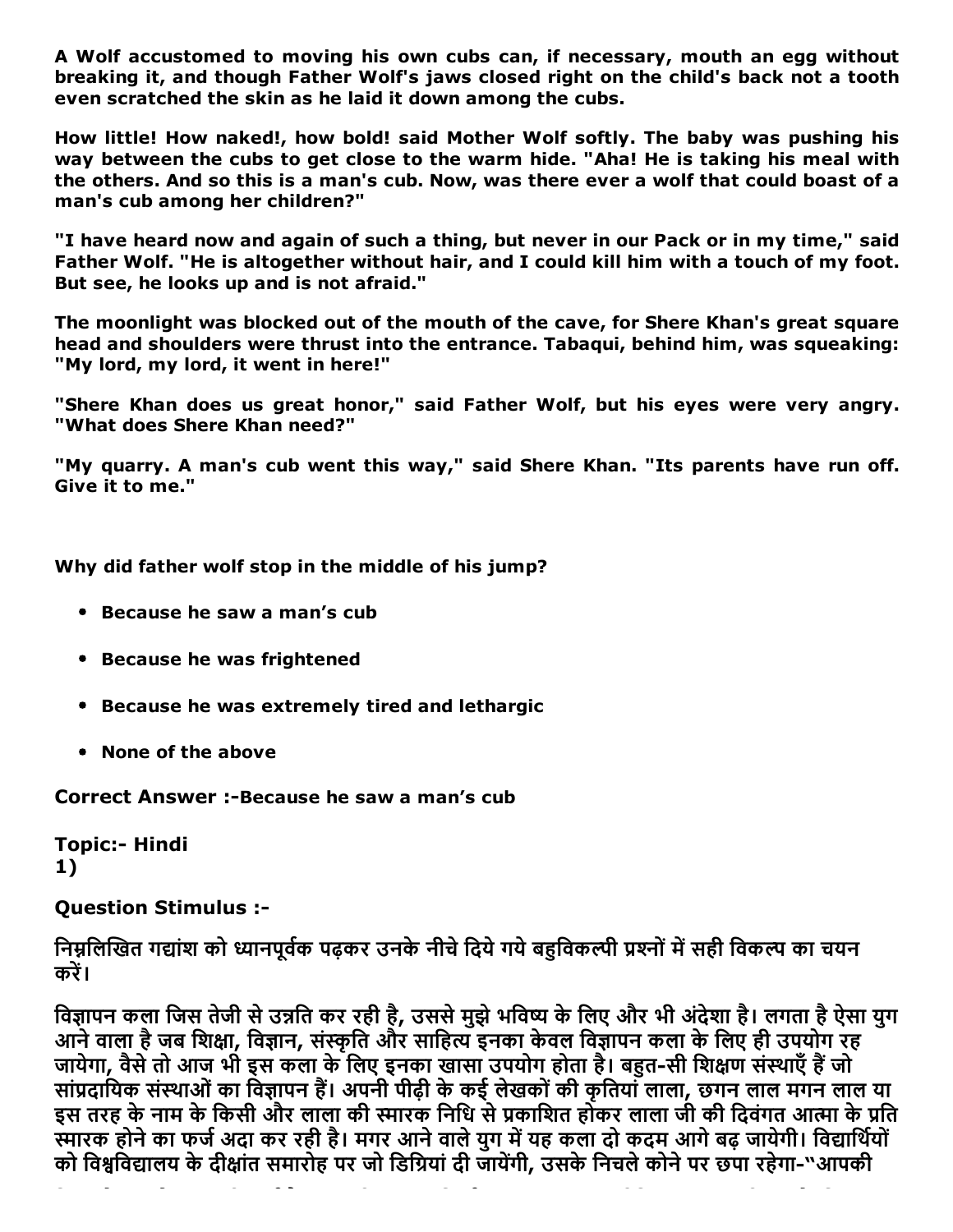शिक्षा के उपयोग एक ही मार्ग है, आज ही आयात-निर्यात का धंधा प्रारंभ कीजिए। मुफ्त सूची-पत्र के लिए लिखिए।" हर नये आविष्कारक का चेहरा मुस्कुराता हुआ टेलीविजन पर जाकर कुछ इस तरह निवेदन करेगा"मुझेयह कहतेĀयेहािद㸭Āक 䐴Āस㚺Āता हैिक मेरे䐴Āय몆Ā की सफलता का सारा Āेय रबड़ केटायर बनाने वाली कंपनी को है, क्योंकि उन्हीं के प्रोत्साहन और प्रेरणा से मैंने इस दिशा में कदम बढ़ाया था.......।" विष्णु के मंदिर खड़े होंगे, जिनमें संगमरमर की सुंदर प्रतिमा के नीचे पट्टी लगी होगी-''याद रखिये, इस मूर्ति और इस भवन के निर्माण का श्रेय लाल हाथी के निशान वाले निर्माताओं को है। वस्तु कला संबंधी अपनी सभी आवश्यकताओं के लिए लाल हाथी का निशान कभी मत भूलिए।" और ऐसे-ऐसे उपन्यास हाथ में आया करेंगे जिनकी सुंदर चमड़े की जिल्द पर एक ओर बारीक अक्षरों में लिखा होगा-साहित्य में अभिरूचि रखने वालों को इक्का मार्का साबुन वालों की एक और तुच्छ-भेंट, और बात बढ़ते-बढ़ते यहाँ तक पहुँच जायेगी कि जब एक दुल्हा बड़े अरमान से दुल्हन ब्याहकर घर आयेगा और घूंघट हटाकर उसके रूप की प्रसन्नता में पहला वाक्य कहेगा, तो दुल्हन मधुर भाव से आंख उठाकर हृदय का सारा दुलार शब्दों में उड़ेलती हुई कहेगी- "रोज सुबह उठकर नौ सौ इन्क्यावन नंबर के साबन से नहाती हैं।"

भविष्य के लिए अंदेशा बढ़ता जा रहा है, क्योंकि-

- विज्ञापन के प्रचार में गतिशीलता नहीं है।
- विज्ञापन का प्रचार-प्रसार बड़ी तेजी से हो रहा है।
- विज्ञापन प्रसार में परिवर्तन नहीं हो रहा है।
- विज्ञापन प्रचार प्रसार का समय नहीं बढाया जा रहा है।

Correct Answer :-विज्ञापन का प्रचार-प्रसार बड़ी तेजी से हो रहा है।

### 2)

#### Question Stimulus :

निम्नलिखित गद्यांश को ध्यानपूर्वक पढ़कर उनके नीचे दिये गये बहुविकल्पी प्रश्नों में सही विकल्प का चयन करें।

विज्ञापन कला जिस तेजी से उन्नति कर रही है, उससे मुझे भविष्य के लिए और भी अंदेशा है। लगता है ऐसा युग आने वाला है जब शिक्षा, विज्ञान, संस्कृति और साहित्य इनका केवल विज्ञापन कला के लिए ही उपयोग रह जायेगा, वैसे तो आज भी इस कला के लिए इनका खासा उपयोग होता है। बहुत-सी शिक्षण संस्थाएँ हैं जो सांप्रदायिक संस्थाओं का विज्ञापन हैं। अपनी पीढ़ी के कई लेखकों की कृतियां लाला, छगन लाल मगन लाल या इस तरह के नाम के किसी और लाला की स्मारक निधि से प्रकाशित होकर लाला जी की दिवंगत आत्मा के प्रति स्मारक होने का फर्ज अदा कर रही है। मगर आने वाले युग में यह कला दो कदम आगे बढ़ जायेगी। विद्यार्थियों को विश्वविद्यालय के देक्षिात समारोह पर जो डिग्रियां दी जायेगी, उसके निचले कोने पर छपा रहेगा-"आपकी शिक्षा के उपयोग एक ही मार्ग है, आज ही आयात-निर्यात का धंधा प्रारंभ कीजिए। मुफ्त सूची-पत्र के लिए लिखिए।" हर नये आविष्कारक का चेहरा मुस्कुराता हुआ टेलीविजन पर जाकर कुछ इस तरह निवेदन करेगा-"मुझे यह कहते हुये हार्दिक प्रसन्नता है कि मेरे प्रयत्न की सफलता का सारा श्रेय रबड़ के टायर बनाने वाली कंपनी को है, क्योंकि उन्हीं के प्रोत्साहन और प्रेरणा से मैंने इस दिशा में कदम बढ़ाया था.......।" विष्णु के मंदिर खड़े होंगे, जिनमें संगमरमर की सुंदर प्रतिमा के नीचे पट्टी लगी होगी-''याद रखिये, इस मूर्ति और इस भवन के निर्माण का श्रेय लाल हाथी के निशान वाले निर्माताओं को है। वस्तु कला संबंधी अपनी सभी आवश्यकताओं के लिए लाल हाथी का निशान कभी मत भूलिए।" और ऐसे-ऐसे उपन्यास हाथ में आया करेंगे जिनकी सुंदर चमड़े की जिल्द पर एक ओर बारीक अक्षरों में लिखा होगा-साहित्य में अभिरूचि रखने वालों को इक्का मार्का साबुन वालों की एक और तुच्छ-भेंट, और बात बढ़ते-बढ़ते यहाँ तक पहुँच जायेगी कि जब एक दूल्हा बड़े अरमान से दुल्हन ब्याहकर घर आयेगा और घूंघट हटाकर उसके रूप की प्रसन्नता में पहला वाक्य कहेगा, तो दुल्हन मधुर भाव से आंख उठाकर हृदय का सारा दुलार शब्दों में उड़ेलती हुई कहेगी- "रोज सुबह उठकर नौ सौ इन्क्यावन नंबर के साबुन से नहाती हूँ।"

आज शिक्षण संस्थाएँ भी -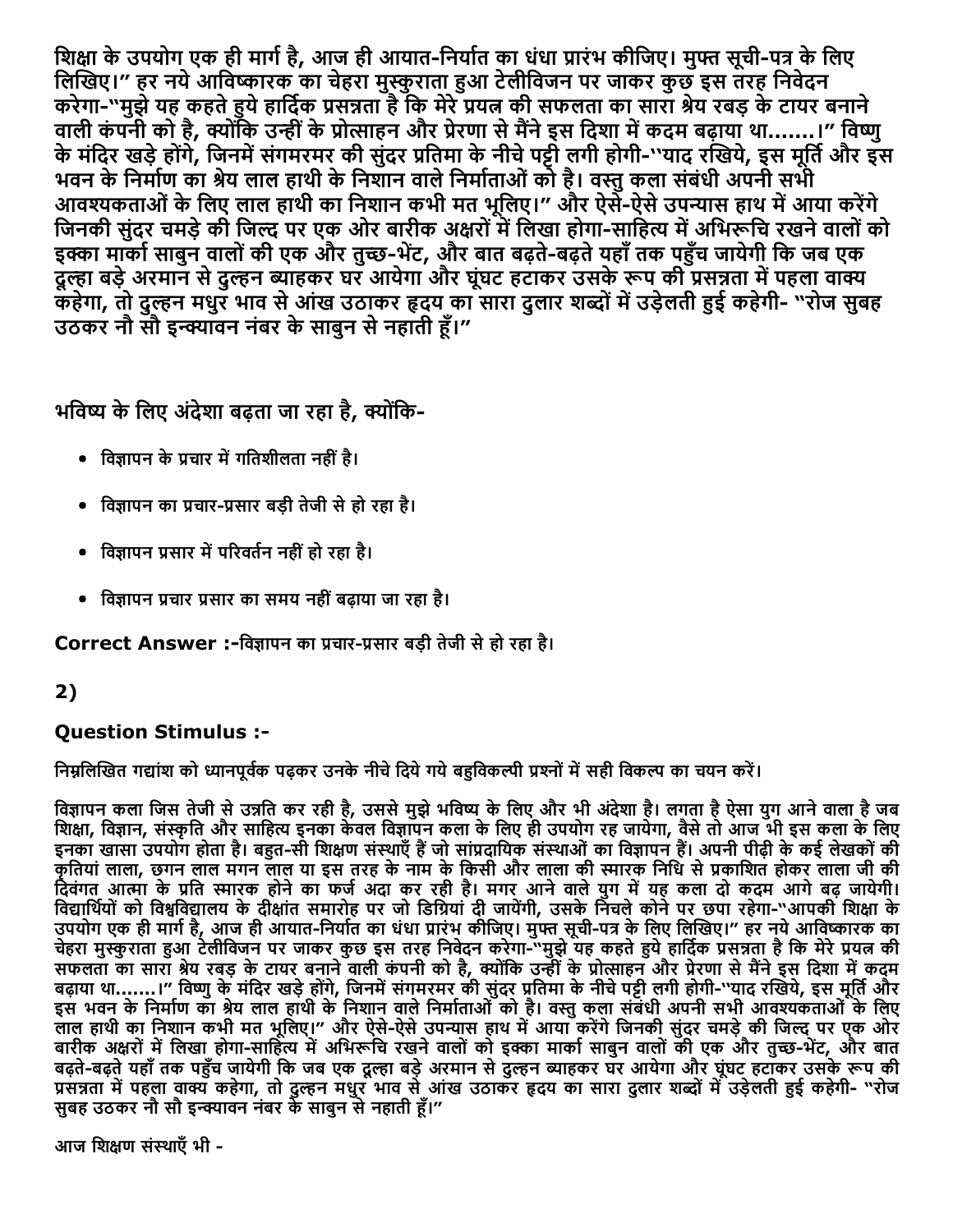- सांप्रदायिकता की शिक्षा देती हैं।
- सांप्रदायिकता को रोकती हैं।
- सांप्रदायिकता संस्थाओं का विज्ञापन मात्र हैं।
- सांप्रदायिकता के विज्ञापन पर अंकुश लगाती हैं।

### Correct Answer :-सांप्रदायिकता संस्थाओं का विज्ञापन मात्र हैं।

### 3)

### Question Stimulus :

निम्नलिखित गद्यांश को ध्यानपूर्वक पढ़कर उनके नीचे दिये गये बहुविकल्पी प्रश्नों में सही विकल्प का चयन करें।

विज्ञापन कला जिस तेजी से उन्नति कर रही है, उससे मुझे भविष्य के लिए और भी अंदेशा है। लगता है ऐसा युग आने वाला है जब शिक्षा, विज्ञान, संस्कृति और साहित्य इनका केवल विज्ञापन कला के लिए ही उपयोग रह जायेगा, वैसे तो आज भी इस कला के लिए इनका खासा उपयोग होता है। बहुत-सी शिक्षण संस्थाएँ हैं जो सांप्रदायिक संस्थाओं का विज्ञापन हैं। अपनी पीढ़ी के कई लेखकों की कृतियां लाला, छगन लाल मगन लाल या इस तरह के नाम के किसी और लाला की स्मारक निधि से प्रकाशित होकर लाला जी की दिवंगत आत्मा के प्रति स्मारक होने का फर्ज अंदा कर रही है। मगर आने वाले युग में यह कला दो कदम आगे बढ़ जायेगी। िव्हार्थियों को विश्वविद्यालय के दीक्षांत समारोह पर जो डिग्रियां दी जायेंगी, उसके निचले कोने पर छपा रहेगा-"आपकी शिक्षा के उपयोग एक ही मार्ग है, आज ही आयात-निर्यात का धंधा प्रारंभ कीजिए। मुफ्त सूची-पत्र के लिए लिखिए।" हर नये आविष्कारक का चेहरा मुस्कुराता हुआ टेलीविजन पर जाकर कुछ इस तरह निवेदन करेगा-"मुझे यह कहते हुये हार्दिक प्रसन्नता है कि मेरे प्रयत्न की सफलता का सारा श्रेय रबड़ के टायर बनाने वाली कंपनी को है, क्योंकि उन्हीं के प्रोत्साहन और प्रेरणा से मैंने इस दिशा में कदम बढ़ाया था.......।" विष्णु के मंदिर खड़े होंगे, जिनमें संगमरमर की सुंदर प्रतिमा के नीचे पट्टी लगी होगी-''याद रखिये, इस मूर्ति और इस भवन के निर्माण का श्रेय लाल हाथी के निशान वाले निर्माताओं को है। वस्तु कला संबंधी अपनी सभी आवश्यकताओं के लिए लाल हाथी का निशान कभी मत भूलिए।" और ऐसे-ऐसे उपन्यास हाथ में आया करेंगे जिनकी सुंदर चमड़े की जिल्द पर एक ओर बारीक अक्षरों में लिखा होगा-साहित्य में अभिरूचि रखने वालों को इक्का मार्का साबुन वालों की एक और तुच्छ-भेंट, और बात बढ़ते-बढ़ते यहाँ तक पहुँच जायेगी कि जब एक दूल्हा बड़े अरमान से दुल्हन ब्याहकर घर आयेगा और घूंघट हटाँकर उसके रूप की प्रसन्नता में पहला वाक्य कहेगा, तो दुल्हन मधुर भाव से आंख उठाकर हृदय का सारा दुलार शब्दों में उड़ेलती हुई कहेगी- "रोज सुबह उठकर नौ सौ इन्क्यावन नंबर के साबुन से नहाती हूँ।"

सुंदर प्रतिमाओं के नीचे लगी पट्टी में लिखा होगा-

- मूर्ति और भवन निर्माण का श्रेय हाथी-निशान को जाता है।
- मूर्ति और भवन निर्माण का श्रेय हाथी और महावत को जाता है।
- मूर्ति और भवन निर्माण का श्रेय लाल हाथी वालों को जाता है।
- मूर्ति और भवन निर्माण का श्रेय शिल्पकार को जाता है।

### Correct Answer :-मूर्ति और भवन निर्माण का श्रेय लाल हाथी वालों को जाता है।

4)

### Question Stimulus :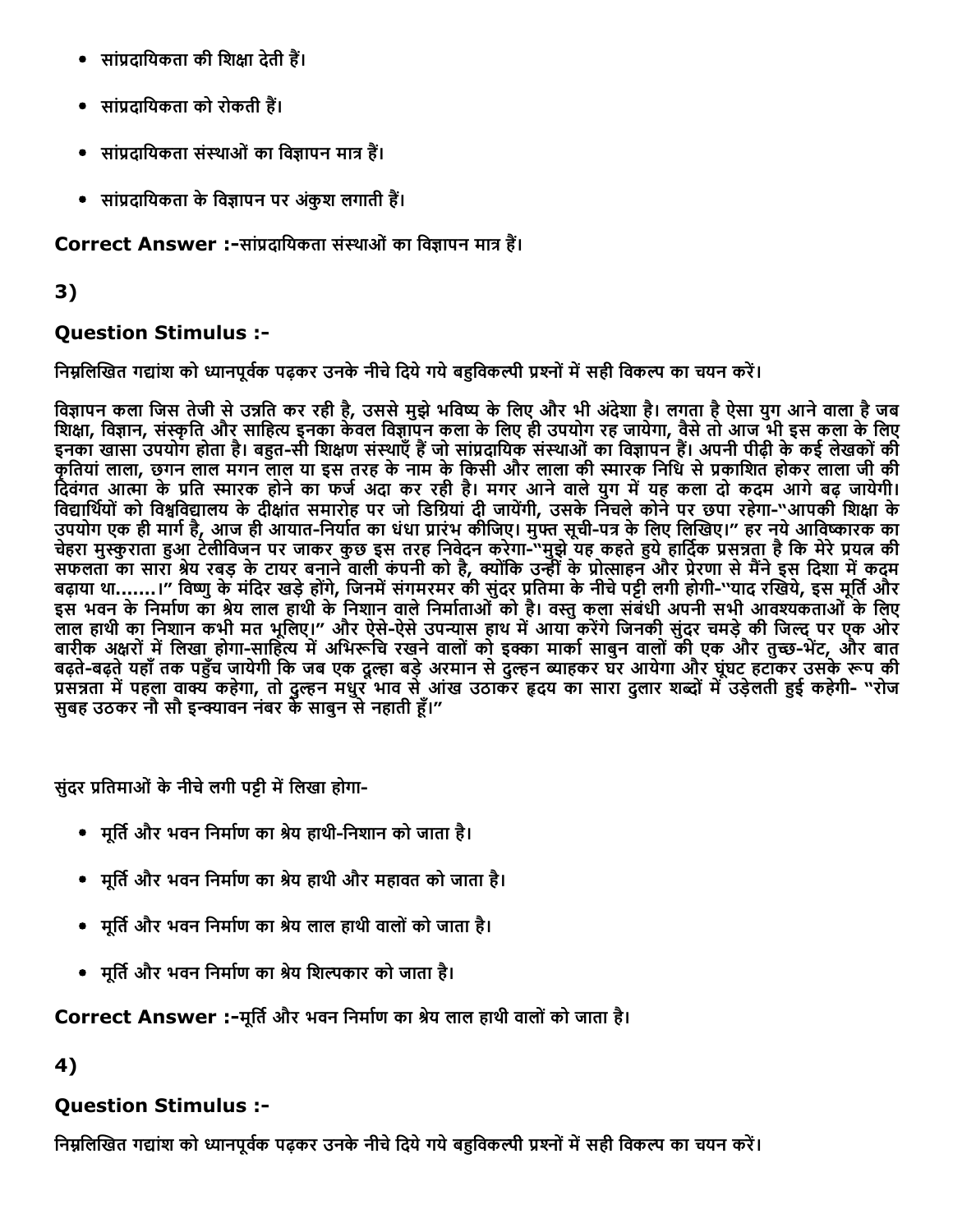विज्ञापन कला जिस तेजी से उन्नति कर रही है, उससे मुझे भविष्य के लिए और भी अंदेशा है। लगता है ऐसा युग आने वाला है जब शिक्षा, विज्ञान, संस्कृति और साहित्य इनका केवल विज्ञापन कला के लिए ही उपयोग रह जायेगा, वैसे तो आज भी इस कला के लिए इनका खासा उपयोग होता है। बहुत-सी शिक्षण संस्थाएँ हैं जो सांप्रदायिक संस्थाओं का विज्ञापन हैं। अपनी पीढ़ी के कई लेखकों की कृतियां लाला, छगन लाल मगन लाल या इस तरह के नाम के किसी और लाला की स्मारक निधि से प्रकाशित होकर लाला जी की दिवंगत आत्मा के प्रति स्मारक होने का फर्ज अदा कर रही है। मगर आने वाले युग में यह कला दो कदम आगे बढ़ जायेगी। विद्यार्थियों को विश्वविद्यालय के दीक्षांत समारोह पर जो डिग्रियां दी जायेंगी, उसके निचले कोने पर छपा रहेगा-"आपकी शिक्षा के उपयोग एक ही मार्ग है, आज ही आयात-निर्यात का धंधा प्रारंभ कीजिए। मुफ्त सूची-पत्र के लिए लिखिए।" हर नये आविष्कारक का चेहरा मुस्कुराता हुआ टेलीविजन पर जाकर कुछ इस तरह निवेदन करेगा-"मुझे यह कहते हुये हार्दिक प्रसन्नता है कि मेरे प्रयत्न की सफलता का सारा श्रेय रबड़ के टायर बनाने वाली कंपनी को है, क्योंकि उन्हीं के प्रोत्साहन और प्रेरणा से मैंने इस दिशा में कदम बढ़ाया था.......।" विष्णु के मंदिर खड़े होंगे, जिनमें संगमरमर की सुंदर प्रतिमा के नीचे पट्टी लगी होगी-''याद रखिये, इस मूर्ति और इस भवन के निर्माण का श्रेय लाल हाथी के निशान वाले निर्माताओं को है। वस्तु कला संबंधी अपनी सभी आवश्यकताओं के लिए लाल हाथी का निशान कभी मत भूलिए।" और ऐसे-ऐसे उपन्यास हाथ में आया करेंगे जिनकी सुंदर चमड़े की जिल्द पर एक ओर बारीक अक्षरों में लिखा होगा-साहित्य में अभिरूचि रखने वालों को इक्का मार्का साबुन वालों की एक और तुच्छ-भेंट, और बात बढ़ते-बढ़ते यहाँ तक पहुँच जायेगी कि जब एक दूल्हा बड़े अरमान से दुल्हन ब्याहकर घर आयेगा और घूंघट हटाकर उसके रूप की प्रसन्नता में पहला वाक्य कहेगा, तो दुल्हन मधुर भाव से आंख उठाकर हृदय का सारा दुलार शब्दों में उड़ेलती हुई कहेगी- "रोज सबह उठकर नौ सौ इन्क्यावन नंबर के साबन से नहाती हैं।"

गद्यांश में प्रयुक्त ''महोत्सव'' का सही संधि-विग्रह और उसका प्रकार निम्नलिखित है।

- महो + त्सव स्वर संधि
- महोत् + सव व्यंजन संधि
- महः + उत्सव विसर्ग संधि
- महा + उत्सव स्वर संधि

Correct Answer :-महा + उत्सव - स्वर संधि

### 5)

#### Question Stimulus :

निम्नलिखित गद्यांश को ध्यानपूर्वक पढ़कर उनके नीचे दिये गये बहुविकल्पी प्रश्नों में सही विकल्प का चयन करें।

विज्ञापन कला जिस तेजी से उन्नति कर रही है, उससे मुझे भविष्य के लिए और भी अंदेशा है। लगता है ऐसा युग आने वाला है जब शिक्षा, विज्ञान, संस्कृति और साहित्य इनका केवल विज्ञापन कला के लिए ही उपयोग रह जायेगा, वैसे तो आज भी इस कला के लिए इनका खासा उपयोग होता है। बहुत-सी शिक्षण संस्थाएँ हैं जो सांप्रदायिक संस्थाओं का विज्ञापन हैं। अपनी पीढ़ी के कई लेखकों की कृतियां लाला, छगन लाल मगन लाल या इस तरह के नाम के किसी और लाला की स्मारक निधि से प्रकाशित होकर लाला जी की न्हालना आता, उन्हों आये का आये कर कर रही है। मगर आने वाले युग में यह कला दो कदम आगे बढ़ जायेगी। विद्यार्थियों को विश्वविद्यालय के दीक्षांत समारोह पर जो डिग्रियां दी जायेंगी, उसके निचले कोने पर छपा रहेगा-"आपकी शिक्षा के उपयोग एक ही मार्ग है, आज ही आयात-निर्यात का धंधा प्रारंभ कीजिए। मुफ्त सूची-पत्र के लिए लिखिए।" हर नये आविष्कारक का चेहरा मुस्कुराता हुआ टेलीविजन पर जाकर कुछ इस तरह निवेदन करेगा-"मुझे यह कहते हुये हार्दिक प्रसन्नता है कि मेरे प्रयत्न की सफलता का सारा श्रेय रबड़ के टायर बनाने वाली कंपनी को है, क्योंकि उन्हीं के प्रोत्साहन और प्रेरणा से मैंने इस दिशा में कदम बढ़ाया था.......।" विष्णु के मंदिर खड़े होंगे, जिनमें संगमरमर की सुंदर प्रतिमा के नीचे पट्टी लगी होगी-''याद रखिये, इस मूर्ति और इस भवन के निर्माण का श्रेय लाल हाथी के निशान वाले निर्माताओं को है। वस्तु कला संबंधी अपनी सभी आवश्यकताओं के लिए लाल हाथी का निशान कभी मत भूलिए।" और ऐसे-ऐसे उपन्यास हाथ में आया करेंगे जिनकी सुंदर चमड़े की जिल्द पर एक ओर बारीक अक्षरों में लिखा होगा-साहित्य में अभिरूचि रखने वालों को इक्का मार्का साबुन वालों की एक और तुच्छ-भेंट, और बात बढ़ते-बढ़ते यहाँ तक पहुँच जायेगी कि जब एक दूल्हा बड़े अरमान से दुल्हन ब्याहकर घर आयेगा और घूंघट हटाकर उसके रूप की प्रसन्नता में पहला वाक्य कहेगा, तो दुल्हन मधुर भाव से आंख उठाकर हृदय का सारा दुलार शब्दों में उड़ेलती हुई कहेगी- "रोज सुबह उठकर नौ सौ इन्क्यावन नंबर के साबुन से नहाती हूँ।"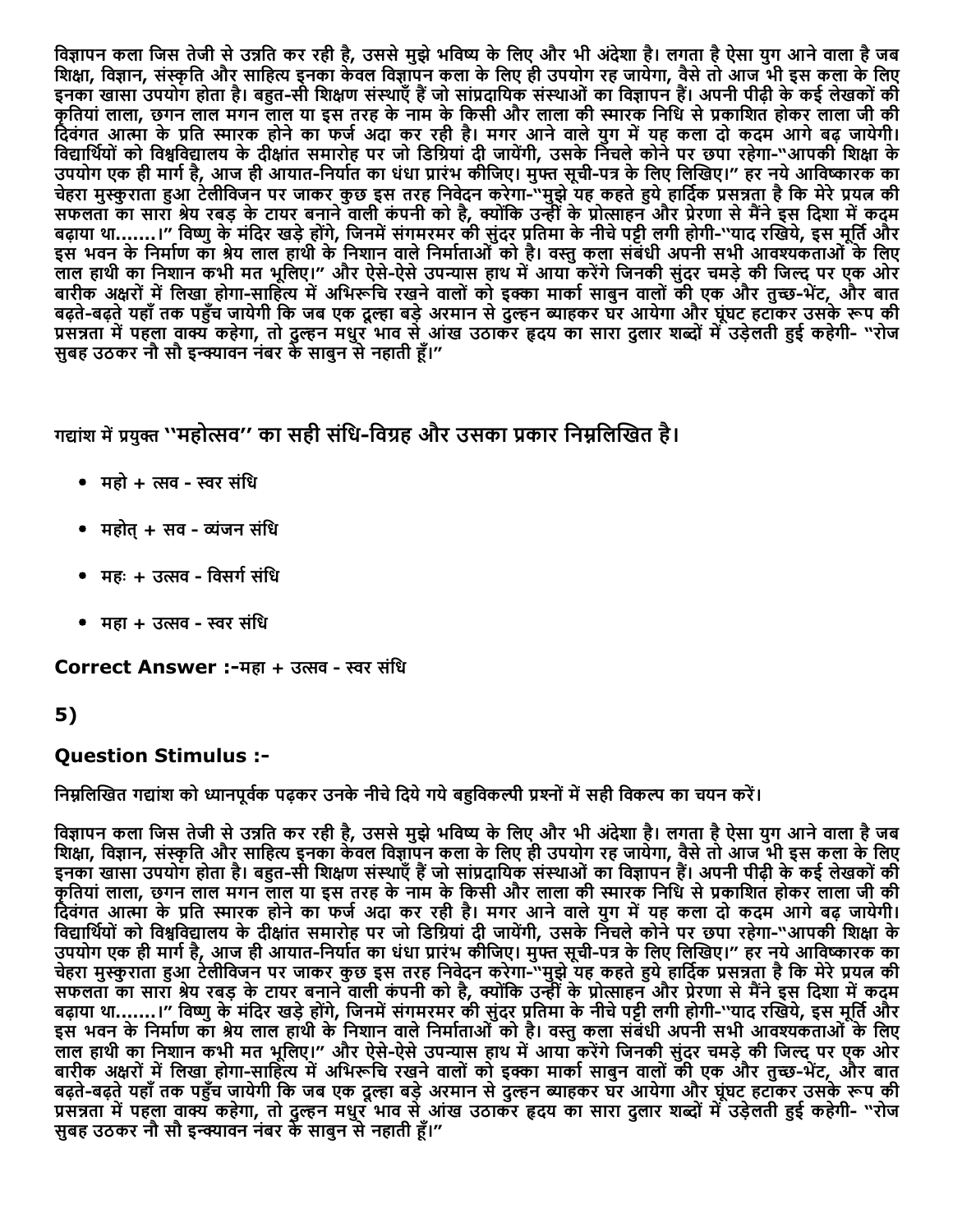उपरोक्त गद्यांश का सर्वाधिक उपयुक्त शीर्षक होगा-

- दूरदर्शन के कार्यक्रम
- टायर कंपनी की प्रेरणा
- विज्ञापन युग
- विज्ञापन और साहित्य

Correct Answer :-विज्ञापन युग

### 6)

### Question Stimulus :

```
खेत की धरती बनेन बंजर, चलेन जादूटोना।।
दुकिया दादी, अन्नो बेटी,
झूम-झूम कर गाएँ,
पकी फसल को डसनेवाले,
सफल नहींहो पाएँ।।
'सत्यमेव जयते' बन-बनके, खाएँ भर-भर दौना।।
सुखुवा, दुखुवा, गंगु, मंगू,
खुद ही जोतें-बोएँ।
अपनी फसल आप ही काटें,
और न ज्यादा रोएँ।।
जो खोया सो खोया भइया, वक्त नहीं अब खोना।।
प्रगति पथ पर निर्माणों के,
नव स्वर संधानों।
समता की सुरसरि के,
सुख को भागीरथ जानो।।
स्वर्ग उतर आए धरती पर, चमके कोना-कोना।
मिट्टी से सोना उपजाओ इस मिट्टी से सोना।
```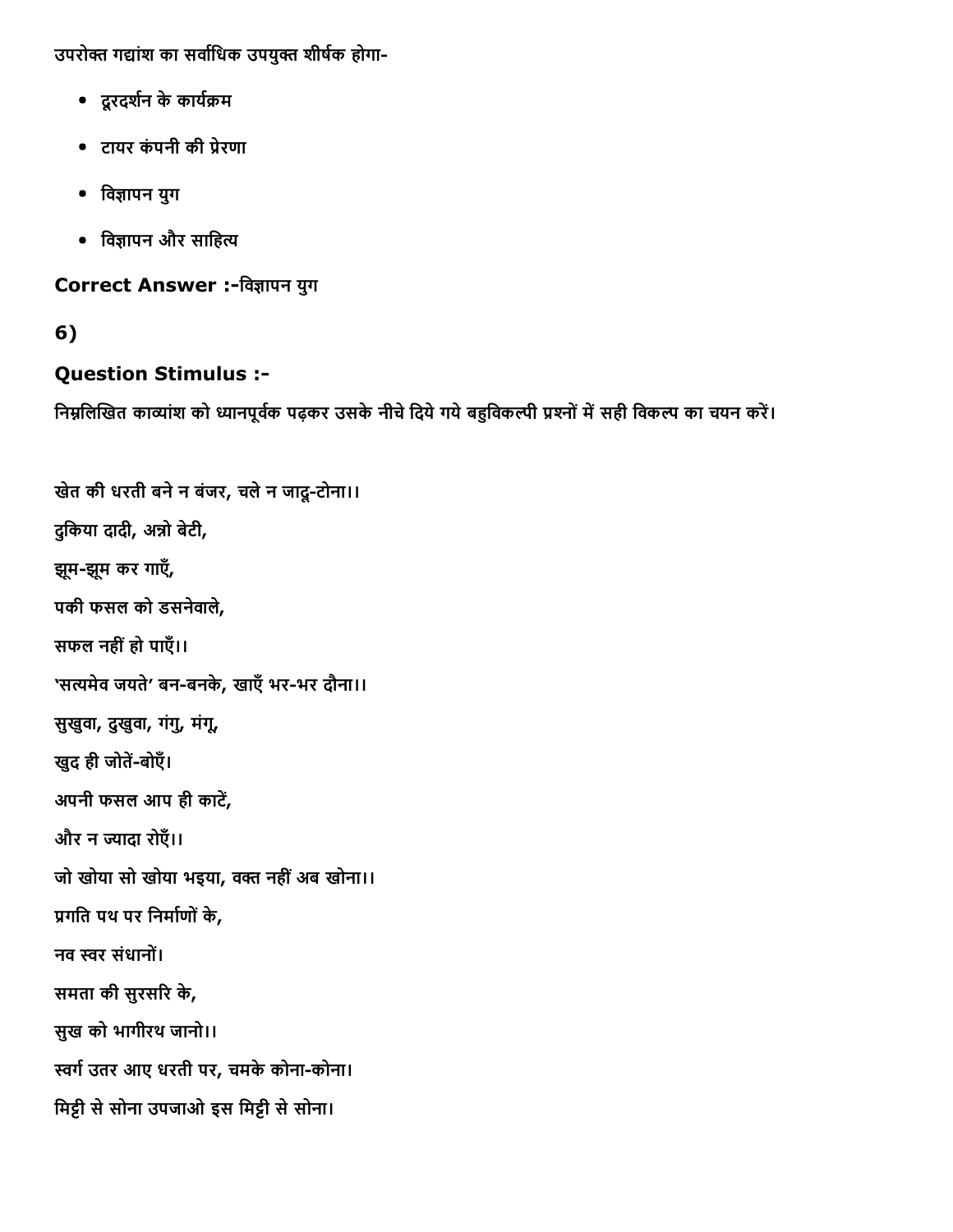सफल कौन नहींहो सकता?

- पकी फसल को डसनेवाला
- पकी फसल बोनेवाला
- पकी फसल रखनेवाला
- पकी फसल पकानेवाला

Correct Answer :पकी फसल को डसनेवाला

### 7)

#### Question Stimulus :

```
खेत की धरती बनेन बंजर, चलेन जादूटोना।।
दुकिया दादी, अन्नो बेटी,
झूम-झूम कर गाएँ,
पकी फसल को डसनेवाले,
सफल नहींहो पाएँ।।
'सत्यमेव जयते' बन-बनके, खाएँ भर-भर दौना।।
सुखुवा, दुखुवा, गंगु, मंगू,
खुद ही जोतें-बोएँ।
अपनी फसल आप ही काटें,
और न ज्यादा रोएँ।।
जो खोया सो खोया भइया, वक्त नहीं अब खोना।।
प्रगति पथ पर निर्माणों के,
नव स्वर संधानों।
समता की सुरसरि के,
सुख को भागीरथ जानो।।
स्वर्ग उतर आए धरती पर, चमके कोना-कोना।
मिट्टी से सोना उपजाओ इस मिट्टी से सोना।
```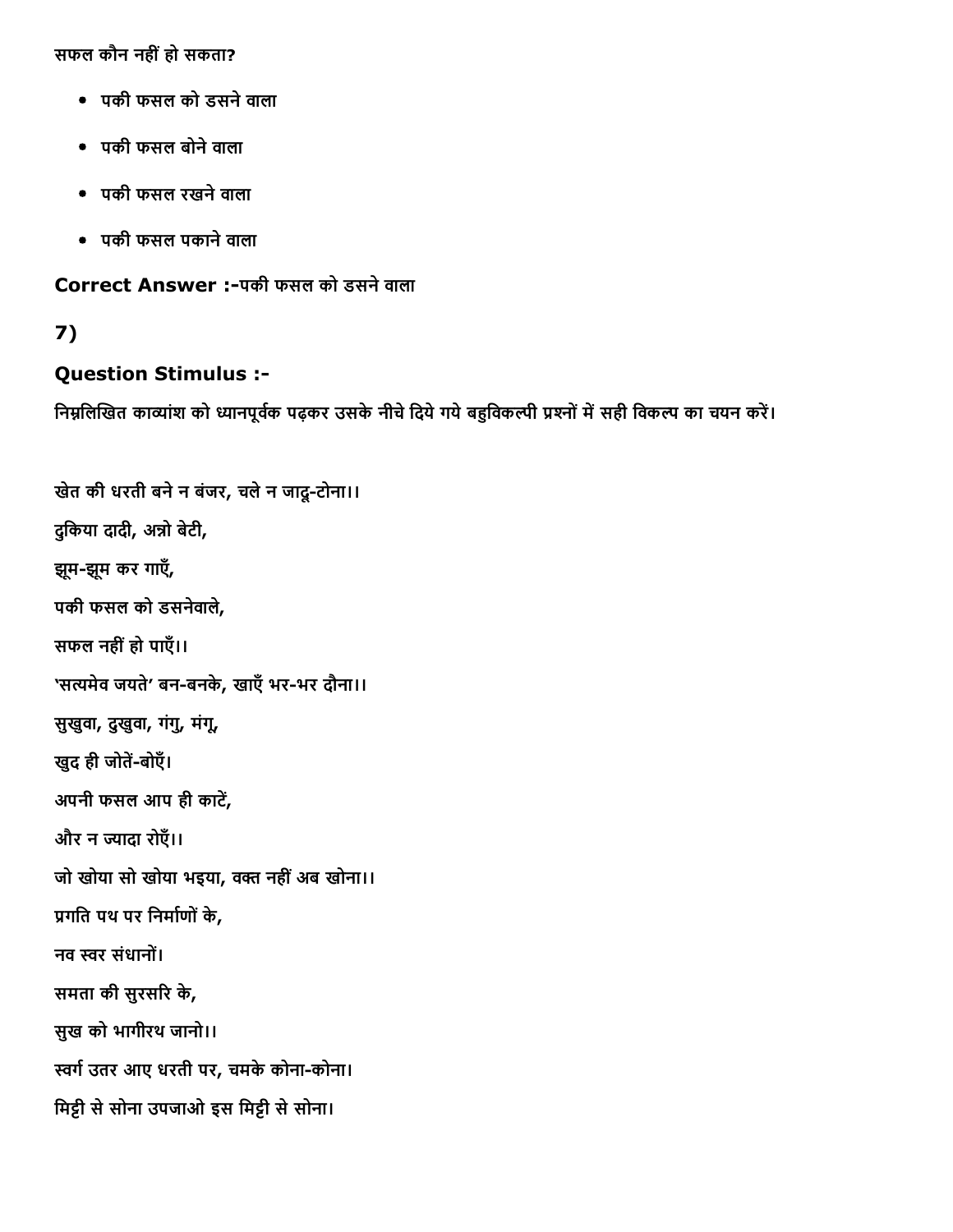"हमें..........नहीं खोना चाहिए"-काव्यांश के आधार पर रिक्त स्थान की पूर्ति कीजिए-

- धन
- $\bullet$  a $\sigma$
- $\bullet$  अन्न
- खाना

Correct Answer :-वक्त

8)

#### Question Stimulus :

```
खेत की धरती बनेन बंजर, चलेन जादूटोना।।
दुकिया दादी, अन्नो बेटी,
झूम-झूम कर गाएँ,
पकी फसल को डसनेवाले,
सफल नहींहो पाएँ।।
'सत्यमेव जयते' बन-बनके, खाएँ भर-भर दौना।।
सुखुवा, दुखुवा, गंगु, मंगू,
खुद ही जोतें-बोएँ।
अपनी फसल आप ही काटें,
और न ज्यादा रोएँ।।
जो खोया सो खोया भइया, वक्त नहीं अब खोना।।
प्रगति पथ पर निर्माणों के,
नव स्वर संधानों।
समता की सुरसरि के,
सुख को भागीरथ जानो।।
स्वर्ग उतर आए धरती पर, चमके कोना-कोना।
मिट्टी से सोना उपजाओ इस मिट्टी से सोना।
```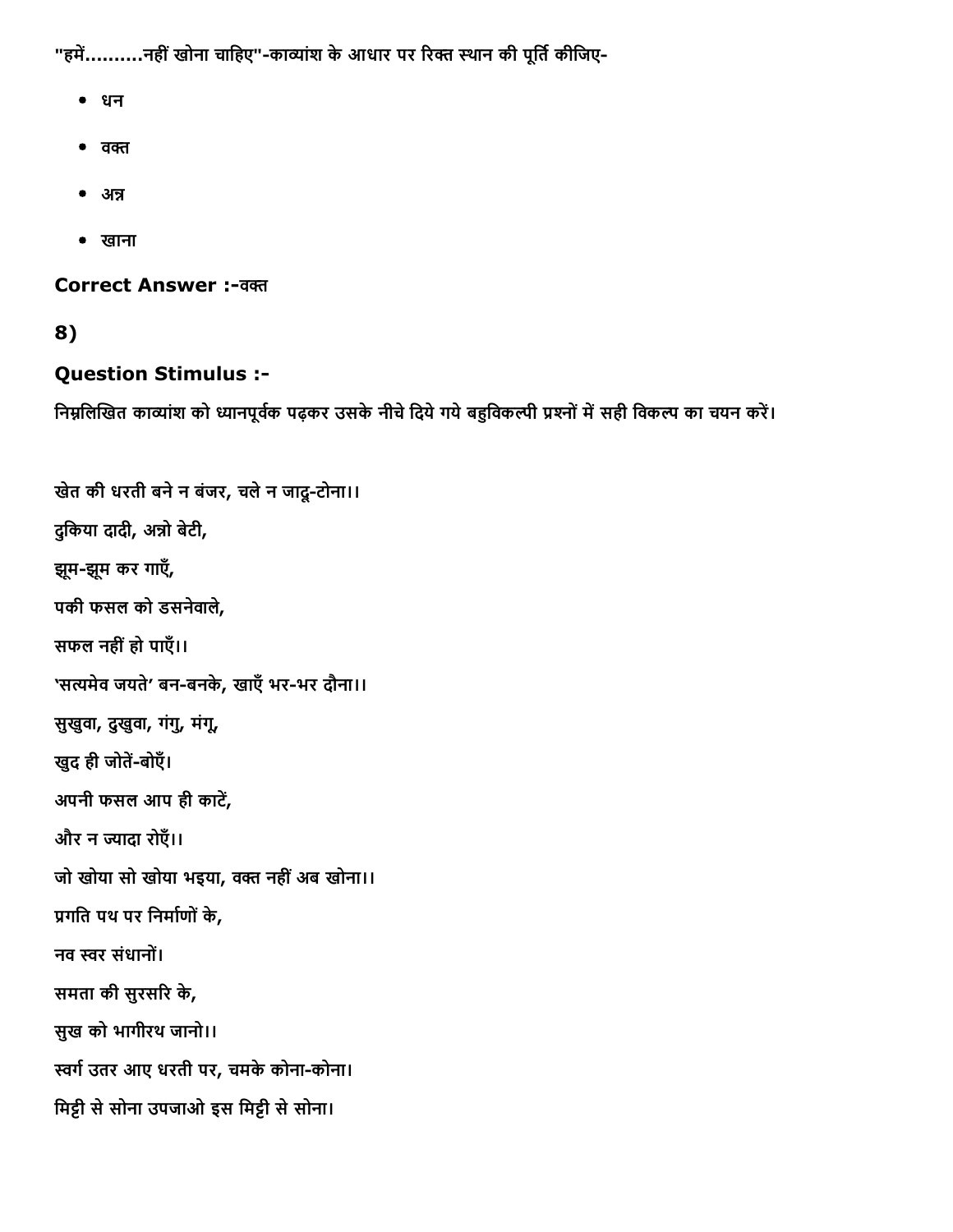सुख को क्या जानना है?

- कावरेी
- $\bullet$  ताप्ती
- नर्मदा
- भागीरथ

Correct Answer :-भागीरथ

9)

#### Question Stimulus :

```
खेत की धरती बनेन बंजर, चलेन जादूटोना।।
दुकिया दादी, अन्नो बेटी,
झूम-झूम कर गाएँ,
पकी फसल को डसनेवाले,
सफल नहींहो पाएँ।।
'सत्यमेव जयते' बन-बनके, खाएँ भर-भर दौना।।
सुखुवा, दुखुवा, गंगु, मंगू,
खुद ही जोतें-बोएँ।
अपनी फसल आप ही काटें,
और न ज्यादा रोएँ।।
जो खोया सो खोया भइया, वक्त नहीं अब खोना।।
प्रगति पथ पर निर्माणों के,
नव स्वर संधानों।
समता की सुरसरि के,
सुख को भागीरथ जानो।।
स्वर्ग उतर आए धरती पर, चमके कोना-कोना।
मिट्टी से सोना उपजाओ इस मिट्टी से सोना।
```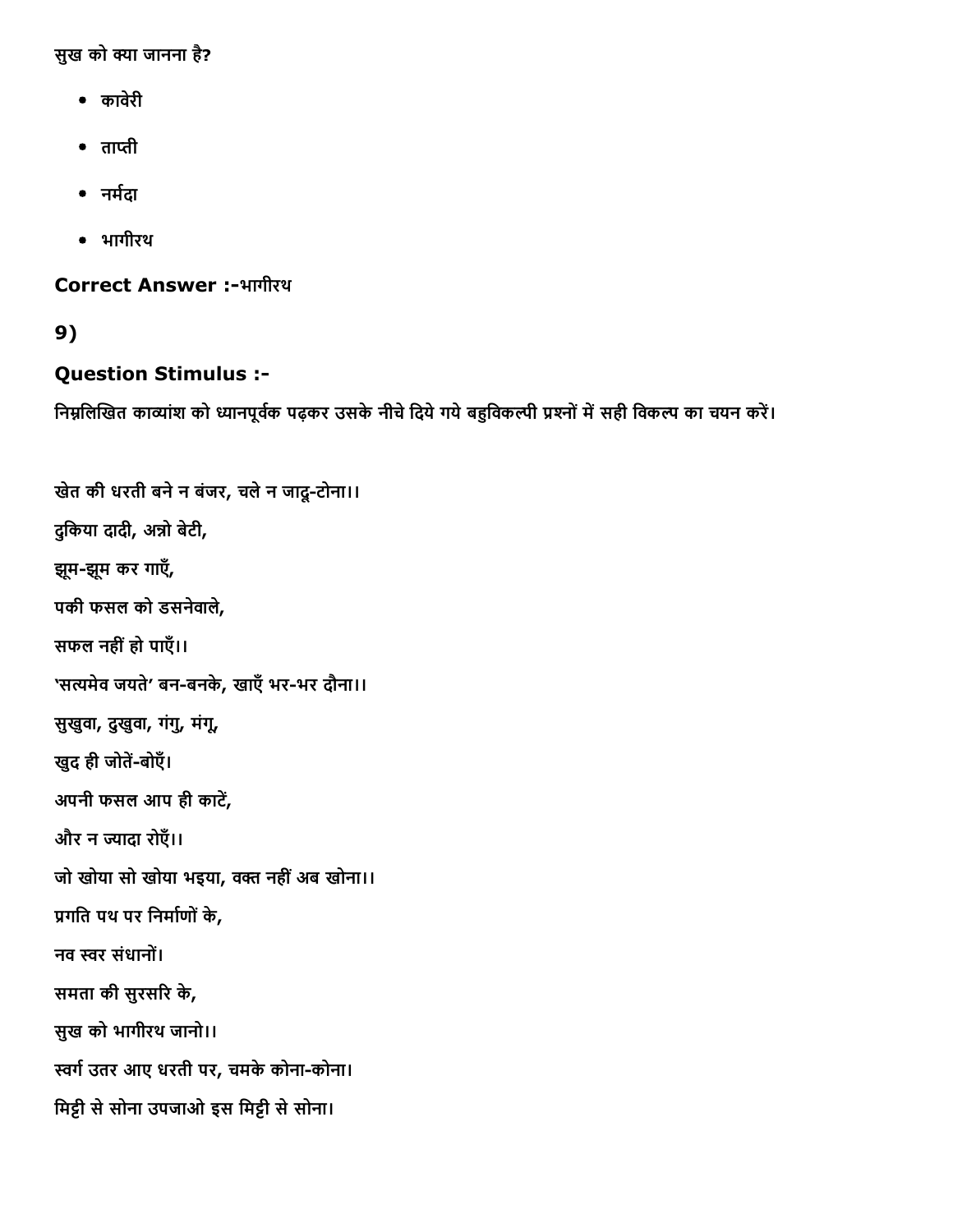कोनाकोना कब चमकेगा?

- जब धरती पर नरक उतरेगा
- जब धरती पर कलयुग उतरेगा
- जब धरती पर स्वर्ग उतरेगा
- जब धरती पर भ्रष्टाचार उतरेगा

Correct Answer :-जब धरती पर स्वर्ग उतरेगा

10)

#### Question Stimulus :

```
खेत की धरती बने न बंजर, चले न जादू-टोना।।
दुकिया दादी, अन्नो बेटी,
झूम-झूम कर गाएँ,
पकी फसल को डसनेवाले,
सफल नहींहो पाएँ।।
'सत्यमेव जयते' बन-बनके, खाएँ भर-भर दौना।।
सुखुवा, दुखुवा, गंगु, मंगू,
खुद ही जोतें-बोएँ।
अपनी फसल आप ही काटें,
और न ज्यादा रोएँ।।
जो खोया सो खोया भइया, वक्त नहीं अब खोना।।
प्रगति पथ पर निर्माणों के,
नव स्वर संधानों।
समता की सुरसरि के,
सुख को भागीरथ जानो।।
स्वर्ग उतर आए धरती पर, चमके कोना-कोना।
मिट्टी से सोना उपजाओ इस मिट्टी से सोना।
```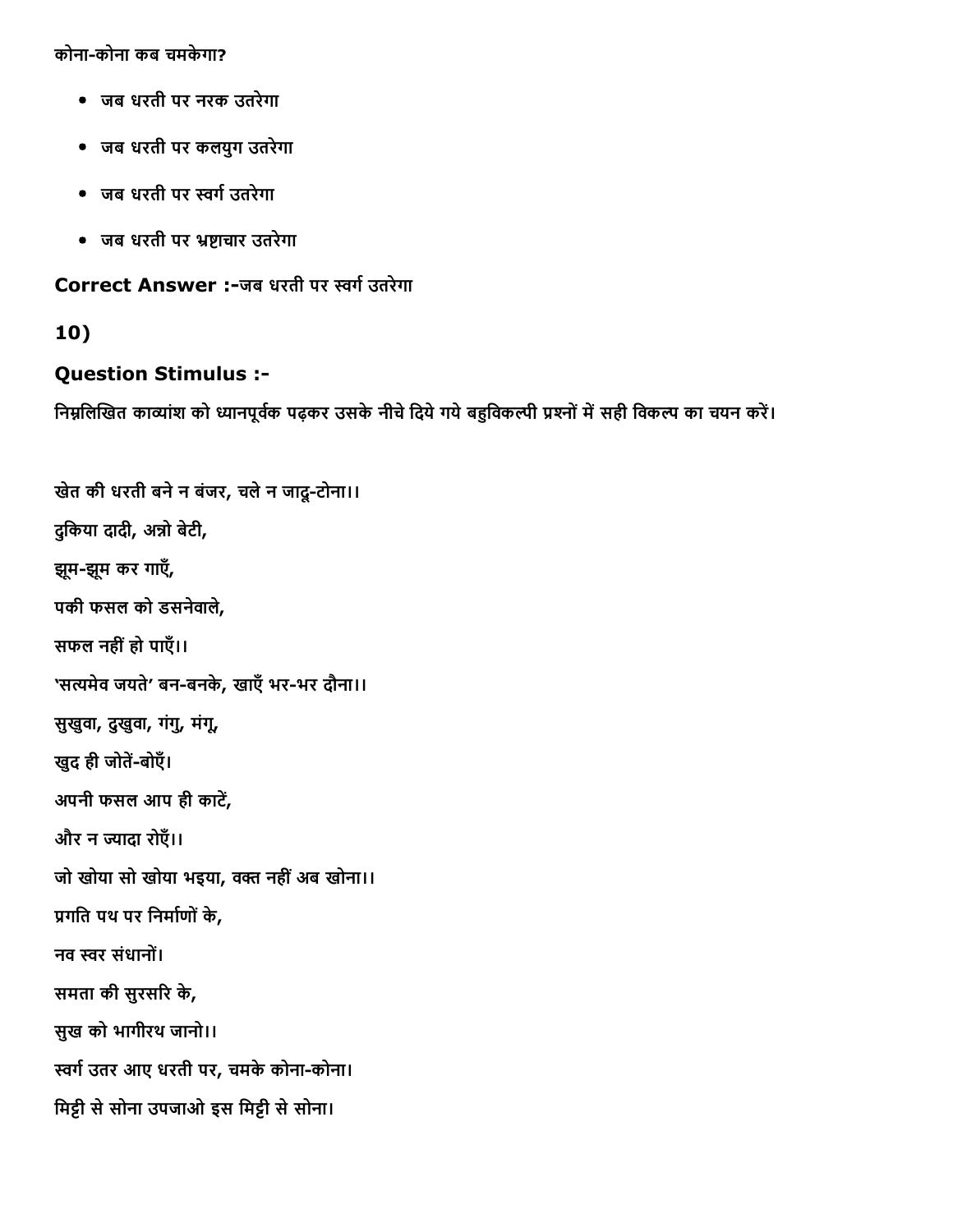सत्य कथन का चुनाव कीजिए-

- कवि ने मिट्टी से चाँदी उपजाने का संदेश दिया है
- कवि ने मिट्टी से सोना उपजाने का संदेश दिया है
- कवि ने मिट्टी से अनाज उपजाने का संदेश दिया है
- कवि ने मिट्टी से अन्न उपजाने का संदेश दिया है

Correct Answer :-कवि ने मिट्टी से सोना उपजाने का संदेश दिया है

### 11)

### Question Stimulus :

'कपटी मित्र' किस मुहावरे का अर्थ है-

- गुदड़ी का लाल
- आ捀ीन का साँप
- आँख का तारा
- गाँठ का पूरा

Correct Answer :-आस्तीन का साँप

12)

### Question Stimulus :

लोकोक्ति का अर्थ है-

- लोक में प्रचलित उक्ति
- अप्रचलित उक्ति
- $•$   $\vec{\alpha}$
- गूढ़ार्थ

### Correct Answer :-लोक में प्रचलित उक्ति

13)

### Question Stimulus :

समास का शाब्दिक अर्थ होता है-

• संक्षिप्ति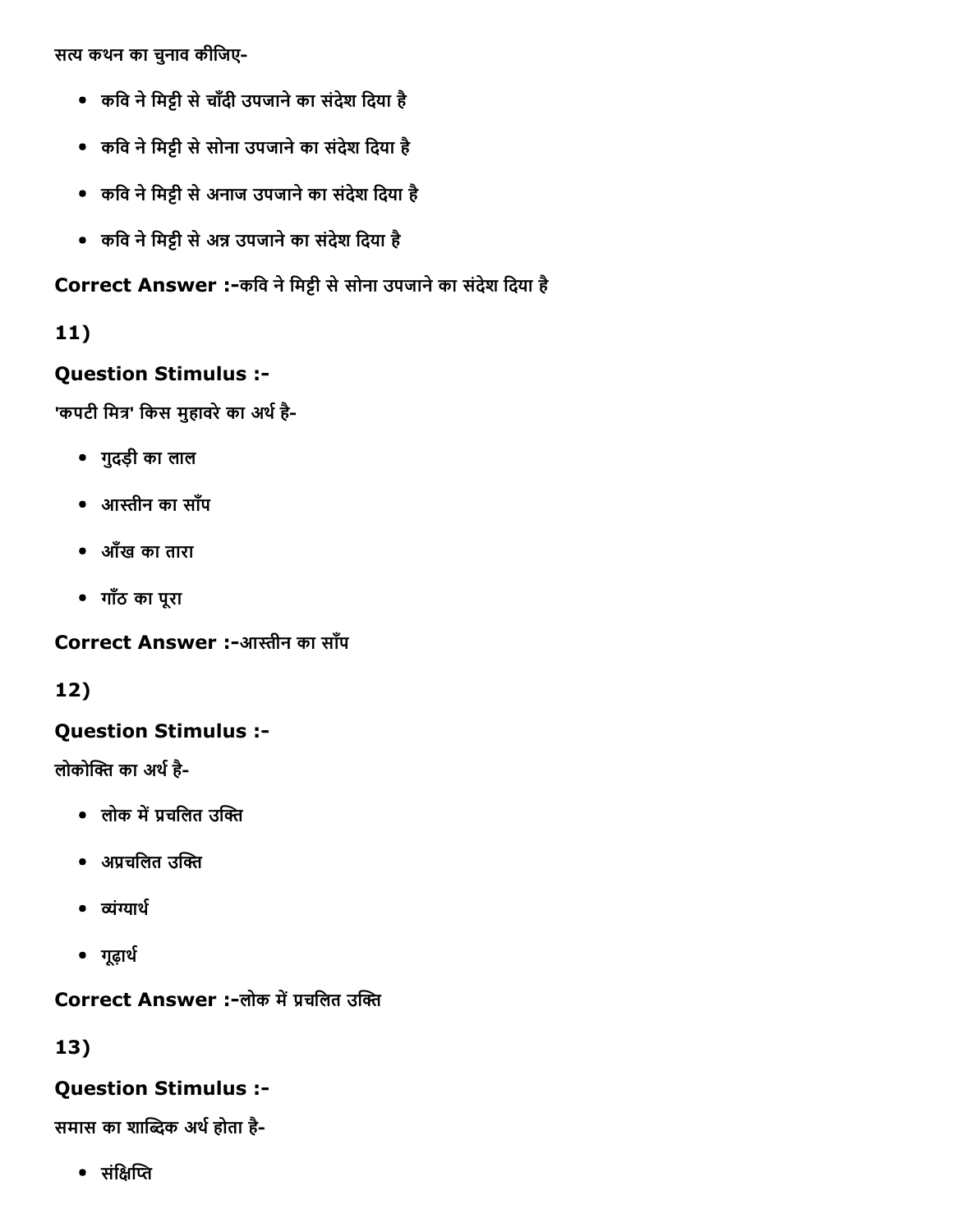- असंक्षिप्त
- उपरो칀Ā दोनों
- इनमें से कोई नहीं

Correct Answer :-संक्षिप्ति

14)

### Question Stimulus :

''कर्तव्यपरायणता'' में कौन-सा समास है-

- 䐴Āथम तĀु搰Āष
- पंचमी तत्पुरूष
- तृतीया तत्पुरूष
- सप्तमी तत्पुरूष

### Correct Answer :-सप्तमी तत्पुरूष

15)

### Question Stimulus :

'Seminar' शब्द का सही अर्थ है-

- संगोष्ठी
- बैठक
- समारोह
- सम्मेलन

Correct Answer :-संगोष्ठी

16)

Question Stimulus :

शीघ्र संपादित करने के लिए उपयुक्त शब्द है-

- Expedite
- Urgently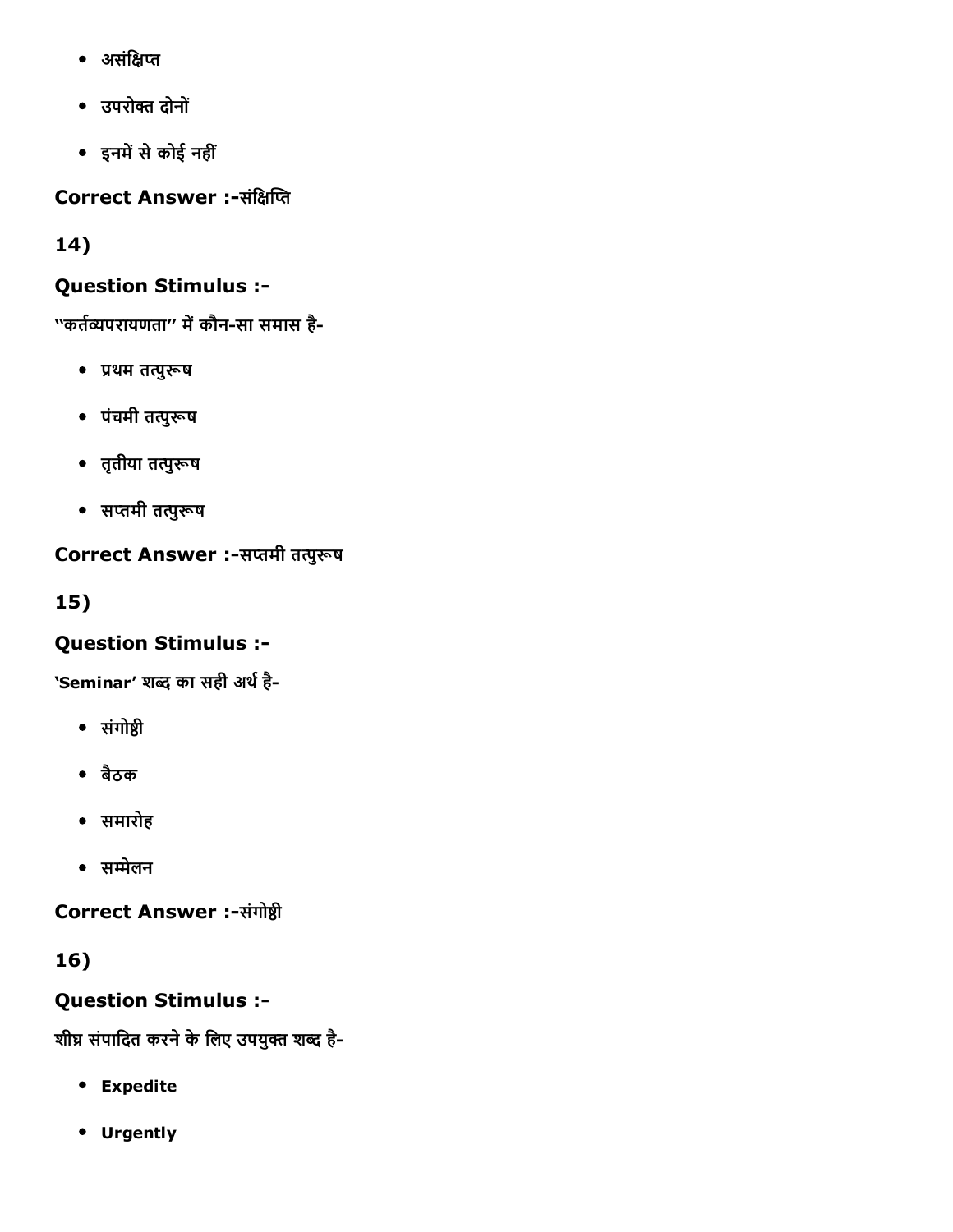- Quickness
- Fastness

#### **Correct Answer :-Expedite**

17)

#### Question Stimulus :

'उर्वर' का विलोम शब्द होगा-

- मूसर
- ऊसर
- अस्त
- अल्प

#### **Correct Answer :-ऊसर**

18)

### Question Stimulus :

दिये गये वाक्य में उचित विकल्प से रिक्त स्थान की पूर्ती कीजिए।

"स्वतंत्रता जन स्वच्छंदता में....... हो जाती है, तो जीवन मूल्य विघटित होने लगते हैं।"

- $\bullet$  प्रणीत
- $\bullet$  परिणीत
- परिणत
- विन्यस्त

Correct Answer :-परिणत

### 19)

### Question Stimulus :

'कनिष्ठ' का विलोम शब्द होगा-

- स्वर्ण
- अनुज
- ज्येष्ठ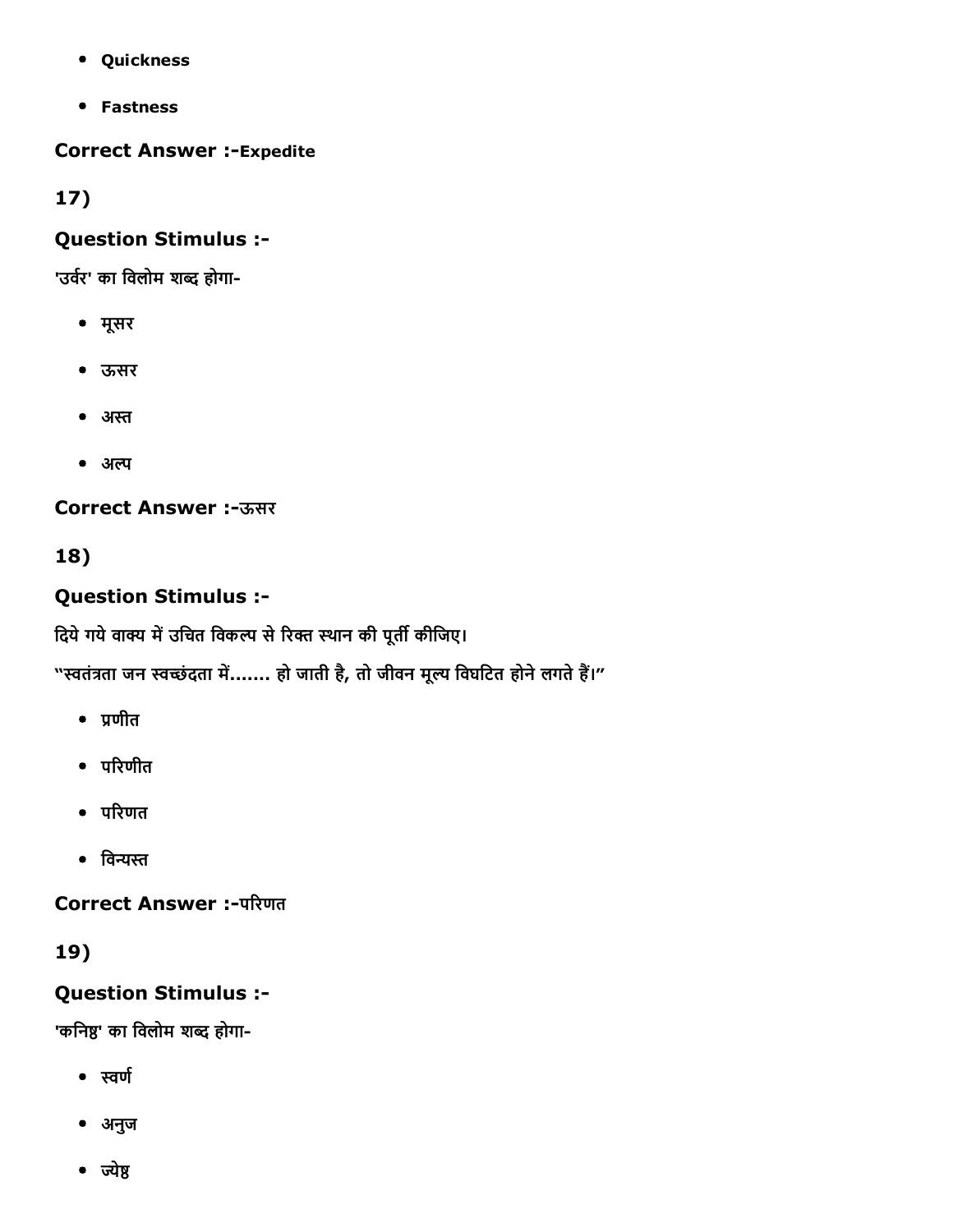• श्रेष्ठ

#### **Correct Answer :-ज्येष्ठ**

### 20)

### Question Stimulus :

अनेकार्थी शब्द ''मूक'' के गलत विकल्प का चयन कीजिए-

- गूंगा
- वाचाल
- चपु
- $\bullet$  विवश

### **Correct Answer :-वाचाल**

# 21)

### Question Stimulus :

अनेकार्थी शब्द ''वृत" के सही विकल्प का चयन कीजिए-

- $\bullet$  वृत्तांत
- वृत्ति
- िविध
- िवषम

**Correct Answer :- वृत्तांत** 

22)

# Question Stimulus :

''कौशिकी वृत्ति'' से संबंधित रस है-

- वीर
- Āृंगार
- करूण
- अद्ुभत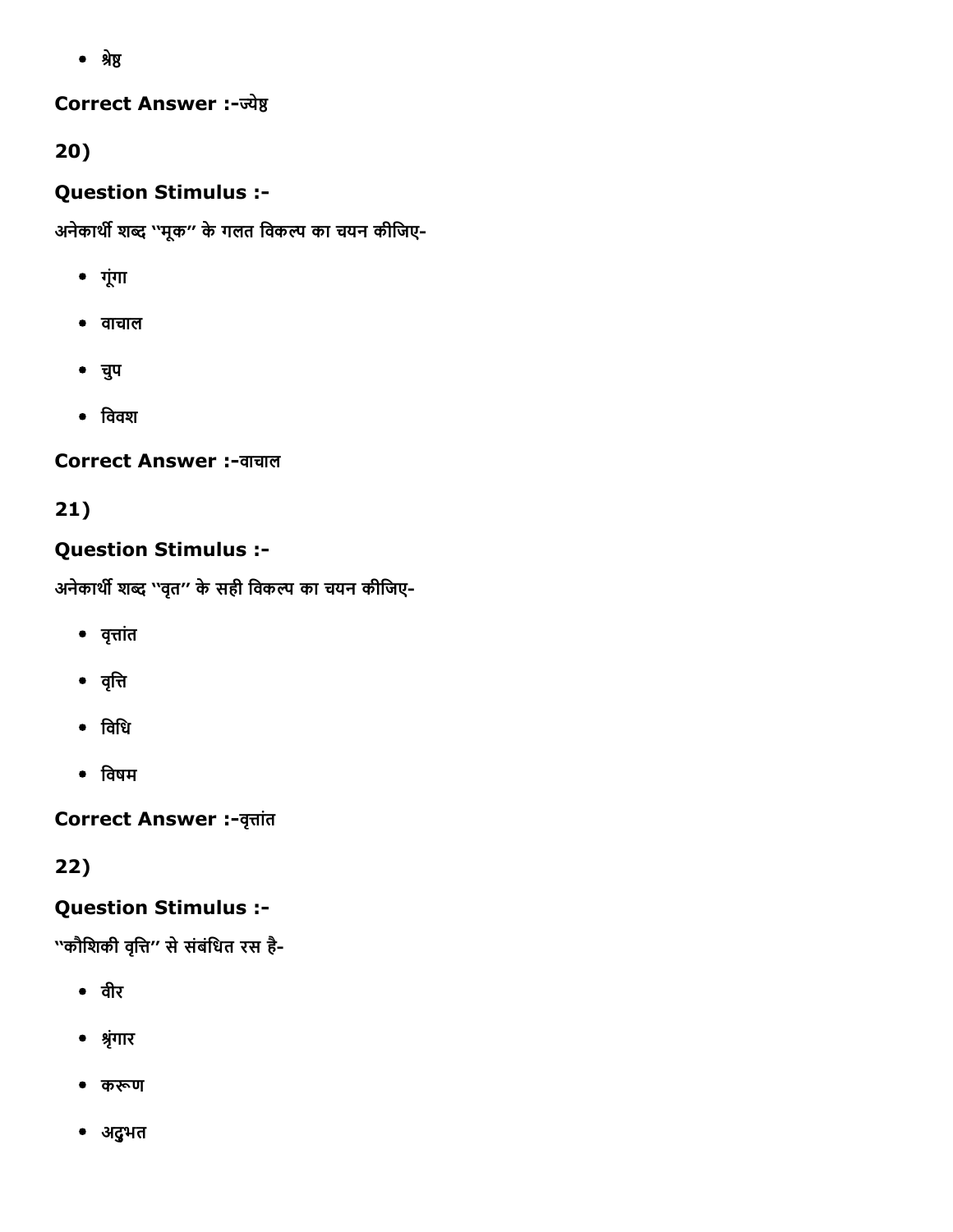#### **Correct Answer :-श्रृंगार**

### 23)

### Question Stimulus :

वीर रस से पूर्ण काव्य में किस गुण की अधिकता रहती है?

- ओज
- माधुर्य
- 䐴Āसाद
- इनमें से कोई नहीं

Correct Answer :-ओज

24)

### Question Stimulus :

निम्न वाक्यांश के लिए एक शब्द का चयन कीजिए?

''जो किसी वस्तु या विषय में आसक्त न हो''

- $\bullet$  आसक्त
- $•$  अनासक्त
- $\bullet$  निसक्त
- $\bullet$  अज्ञात

Correct Answer :-अनासक्त

25)

#### Question Stimulus :

''अनिर्वचनीय'' शब्द के लिए वाक्यांश का चयन कीजिए-

- जो न बोला गया हो
- जो वचन न िदया हो
- जो वचन या वाणी द्वारा कहा न जा सकता हो
- इनमें से कोई नहीं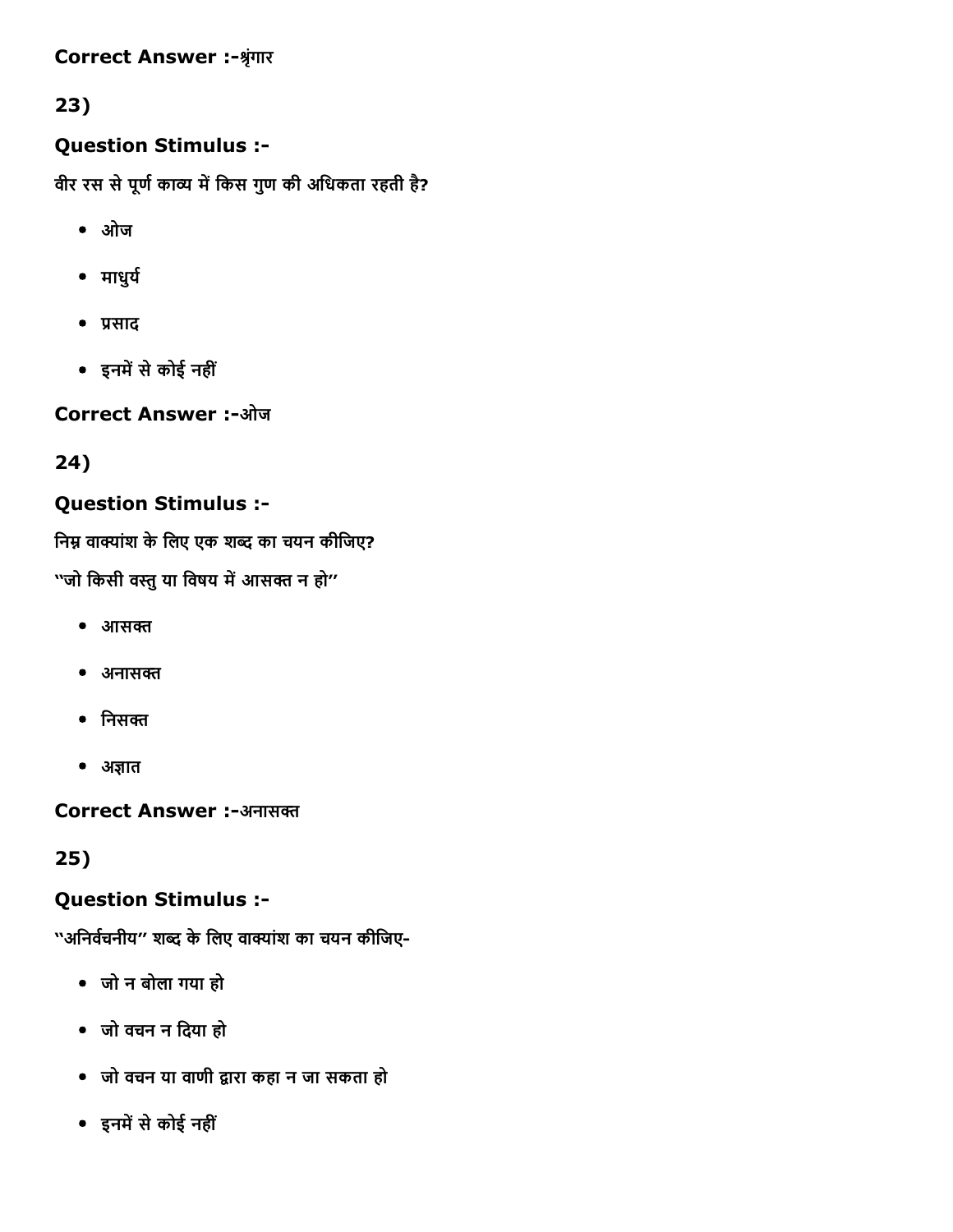#### Correct Answer :-जो वचन या वाणी द्वारा कहा न जा सकता हो

### 26)

### Question Stimulus :

शुद्ध वाक्य का चयन कीजिए-

- वह हँसी में सब कुछ बोल देते हैं
- शत्रु का धीर व्यक्ति ही मार सकता है
- तीव्र हवा के झोंको से सब कागज उड़ गये
- हमें प्रधान से निवेदन करना चाहिए

Correct Answer :-हमें प्रधान से निवेदन करना चाहिए

#### 27)

#### Question Stimulus :

अशुद्ध वाक्य का चयन कीजिए-

- विश्वविद्यालय ने हिंदी अनिवार्य कर दी है
- ज्ञान-अज्ञानता को समाप्त करता है
- कृपया हमारी बात भी सुन लें
- इनमें से कोई नहीं

Correct Answer :-इनमें से कोई नहीं

28)

Question Stimulus :

निम्न लिखित 6 वाक्यांशों में से प्रथम व अंतिम निश्चित हैं, शेष को उचित क्रम में व्यवस्थित कीजिए।

- (1)- धनिया ने नाक सिकोड़कर कहा,
- (य) उनका नाम सुनकर
- (र)- "मैंने तुमसे सौ बार
- (ल)- मेरे मुँह पर भाइयों का बखान न किया करो
- (व) हजार बार कह िदया िक
- (6)- मेरी देह में आग लग जाती है"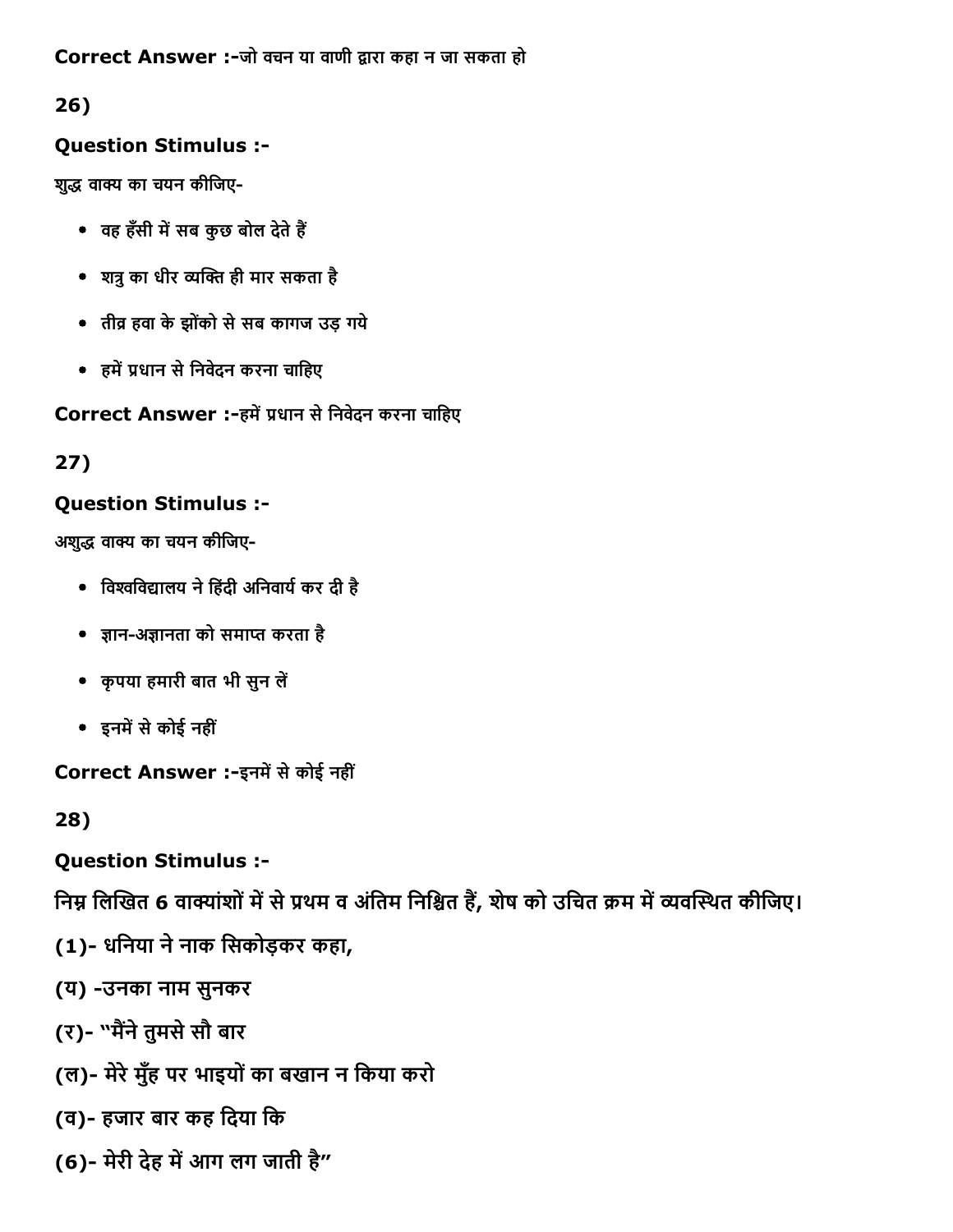- य र ल व
- र व ल य
- र व य ल
- य व ल र

Correct Answer :- र व ल य

29)

#### Question Stimulus :

निम्न लिखित 6 वाक्यांशों में से प्रथम व अंतिम निश्चित हैं, शेष को उचित क्रम में व्यवस्थित कीजिए।

- (1) भारत
- (य) -जनता द्वारा
- (र) एक गणरा쩤Ā है
- (ल)- अप्रत्यक्ष रूप से
- (व)- जिसमें राष्ट्रपति अर्थात् राज्याध्यक्ष
- (6) चुना जाता है
	- य र ल व
	- र व य ल
	- व य ल र
	- य व ल र

Correct Answer :- र व य ल

30)

#### Question Stimulus :

''मैं किसी योजना को अधूरा नहीं छोड़ता'' - किस प्रकार का वाक्य है?

- $\bullet$  विविधात्मक
- निश्चयवाचक
- प्रश्नवाचक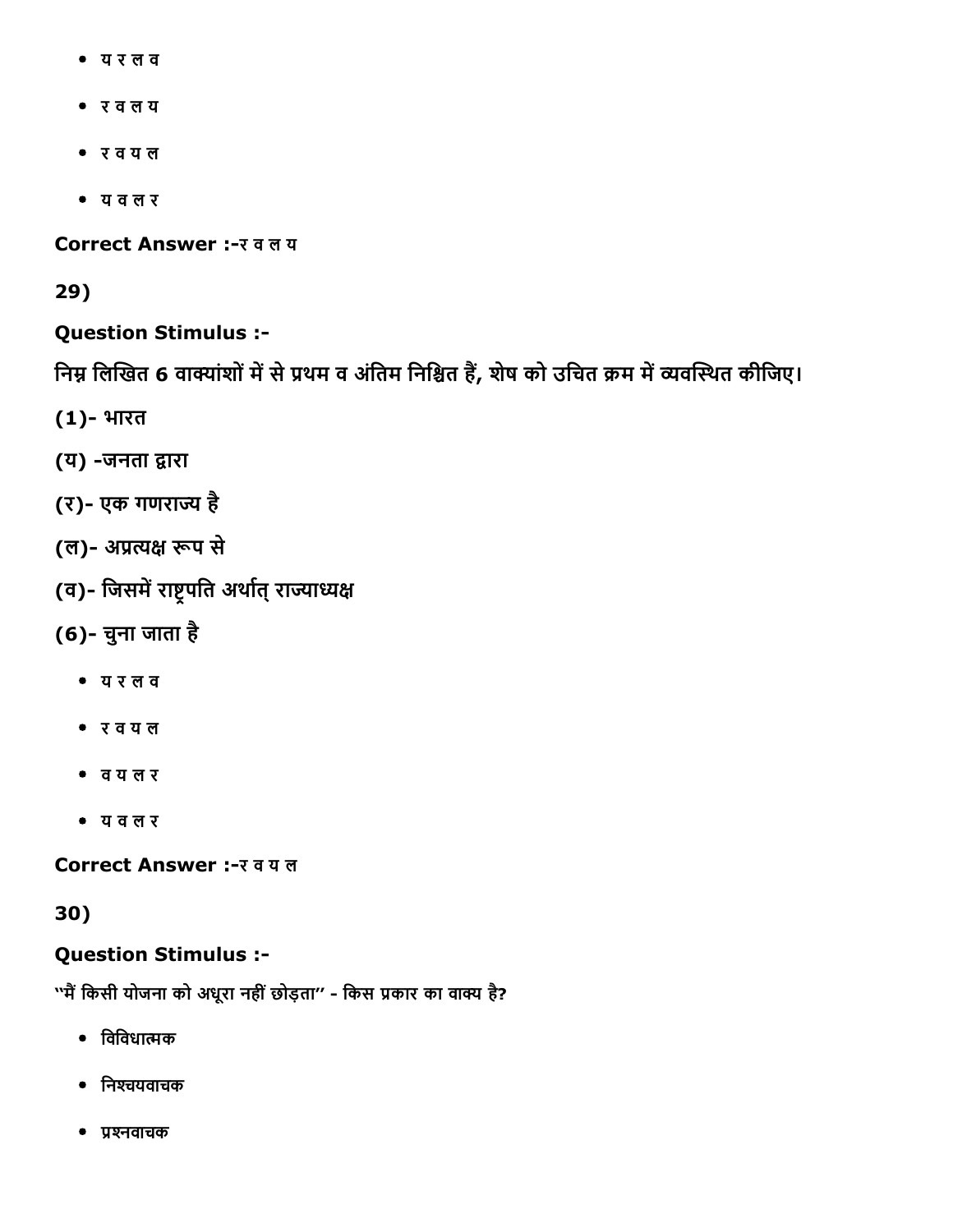• निषेधात्मक

#### Correct Answer :-निषेधात्मक

### 31)

#### Question Stimulus :

''महाराणा प्रताप का नाम सब ने सुन रखा है'' - किस प्रकार का वाक्य है?

- $\bullet$  विविधात्मक
- निश्चयवाचक
- प्रश्नवाचक
- निषेधात्मक

### Correct Answer :-निश्चयवाचक

# 32)

### Question Stimulus :

''तरनि तनूजा तट तमाल तरूवर बहु छाए'' में कौन-सा अलंकार है?

- छेकानुप्रास
- श्रुत्वानुप्रास
- लाटानुप्रास
- वृत्यानुप्रास

Correct Answer :- वृत्यानुप्रास

33)

### Question Stimulus :

उपमेय, उपमान, साधारण धर्म और वाचक शब्द किस अलंकार के अंग हैं?

- श्लेष
- उपमा
- अनुप्रास
- रूपक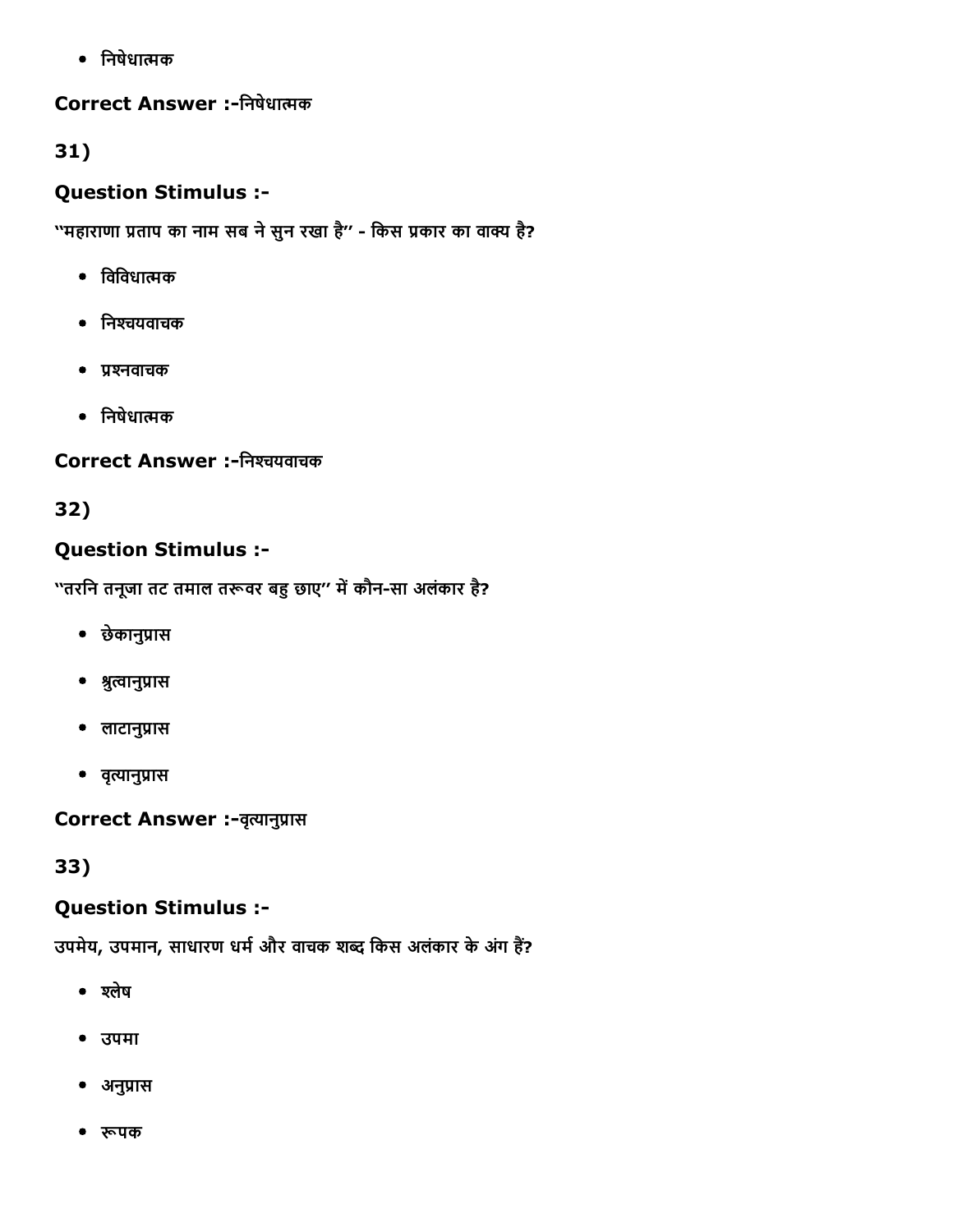#### **Correct Answer :- उपमा**

### 34)

### Question Stimulus :

निम्न पहेली का अर्थ बुझिए-

''पांच कबूतर पाँचे रंग, महल में जाके एके रंग।''

- हथलेी
- पानसुपारी
- राजा का महल
- इनमें से कोई नहीं

Correct Answer :-पान-सुपारी

35)

### Question Stimulus :

निम्न पहेली का अर्थ बूझिए-

''छोटा -सा काला घर, घूमत रहेल इधर-उधर।''

- $\bullet$  स्याही
- पेन
- छाता
- झाडू

**Correct Answer :-छाता** 

36)

#### Question Stimulus :

निम्न वाक्य का संक्षेपण कीजिए-

किसी के शरीर के अंग, उसका रंग-रूप अथवा किसी व्यक्ति का चरित्र या स्वभाव नहीं बदला जा सकता। हजार उपाय करें। यदि कोई असर होगा तो भी अस्थायी।

- का वषा㸭Āजब कृिष सुखानी
- कोयल होय न ऊजली सौ मन साबुन लाए
- उपरोक्त दोनों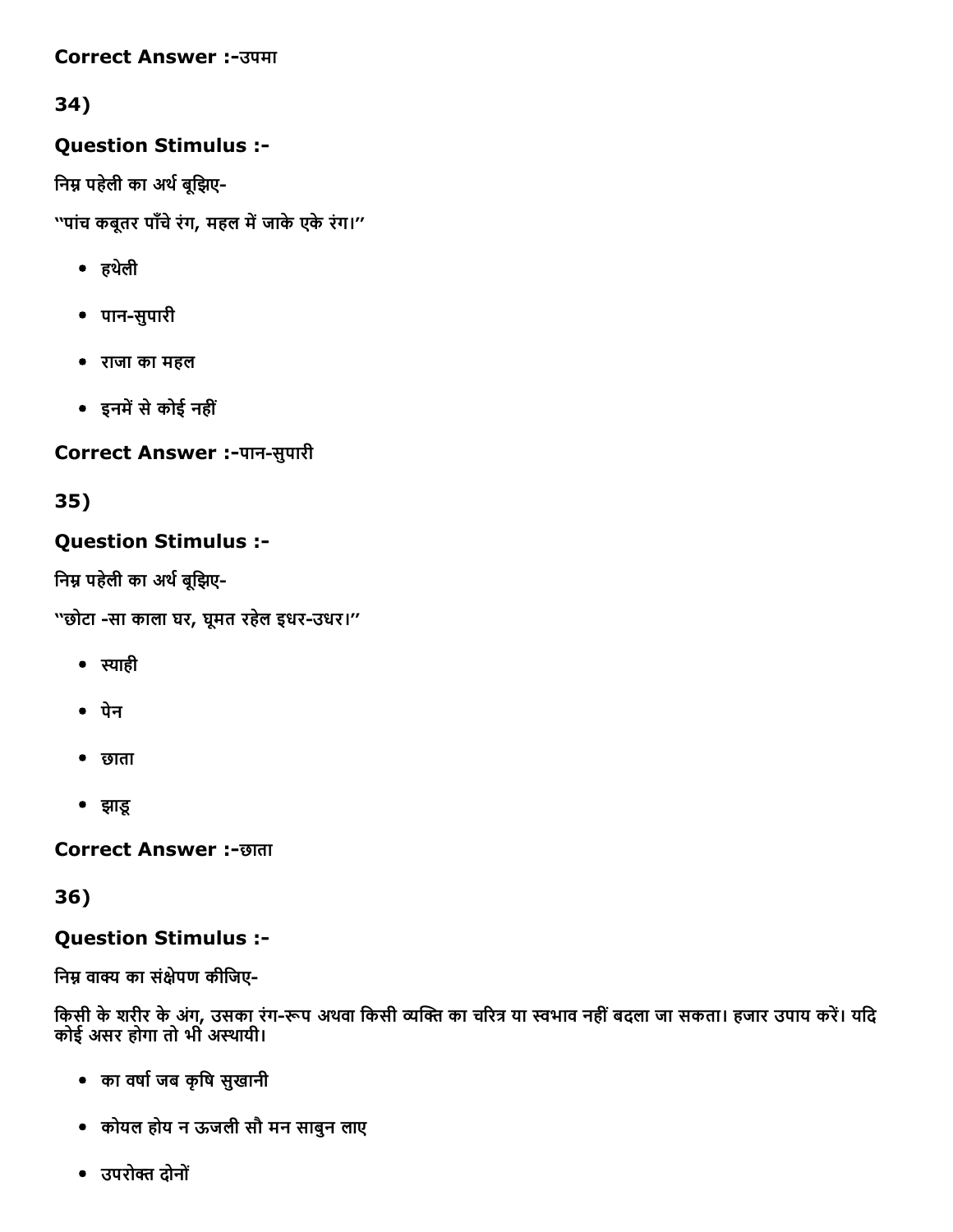• इनमें से कोई नहीं

Correct Answer :-कोयल होय न ऊजली सौ मन साबुन लाए

37)

#### Question Stimulus :

'सांकल' का तत्सम शब्द होगा-

- जंजीर
- $\bullet$  संध्या
- श्रृंखला
- इनमें से कोई नहीं

#### Correct Answer :-श्रृंखला

38)

### Question Stimulus :

''वाक + जाल'' का संिध शȀद चिुनए-

- वाक्जाल
- वाग्जाल
- वाचाल
- वाज्जाल

Correct Answer :-वाग्जाल

39)

#### Question Stimulus :

निम्न पंक्तियां किस छंद का उदाहरण हैं?

साधु भक्तों के सुयोगी,संयमी बढ़ने लगे। सभ्यता की सीढ़ियों पर, सूरमा चढ़ने लगे।। वेद मंत्रो की विवेकी, प्रेम से पढ़ने लगे। वंचको की छातियों में शूल से गढ़ने लगे।।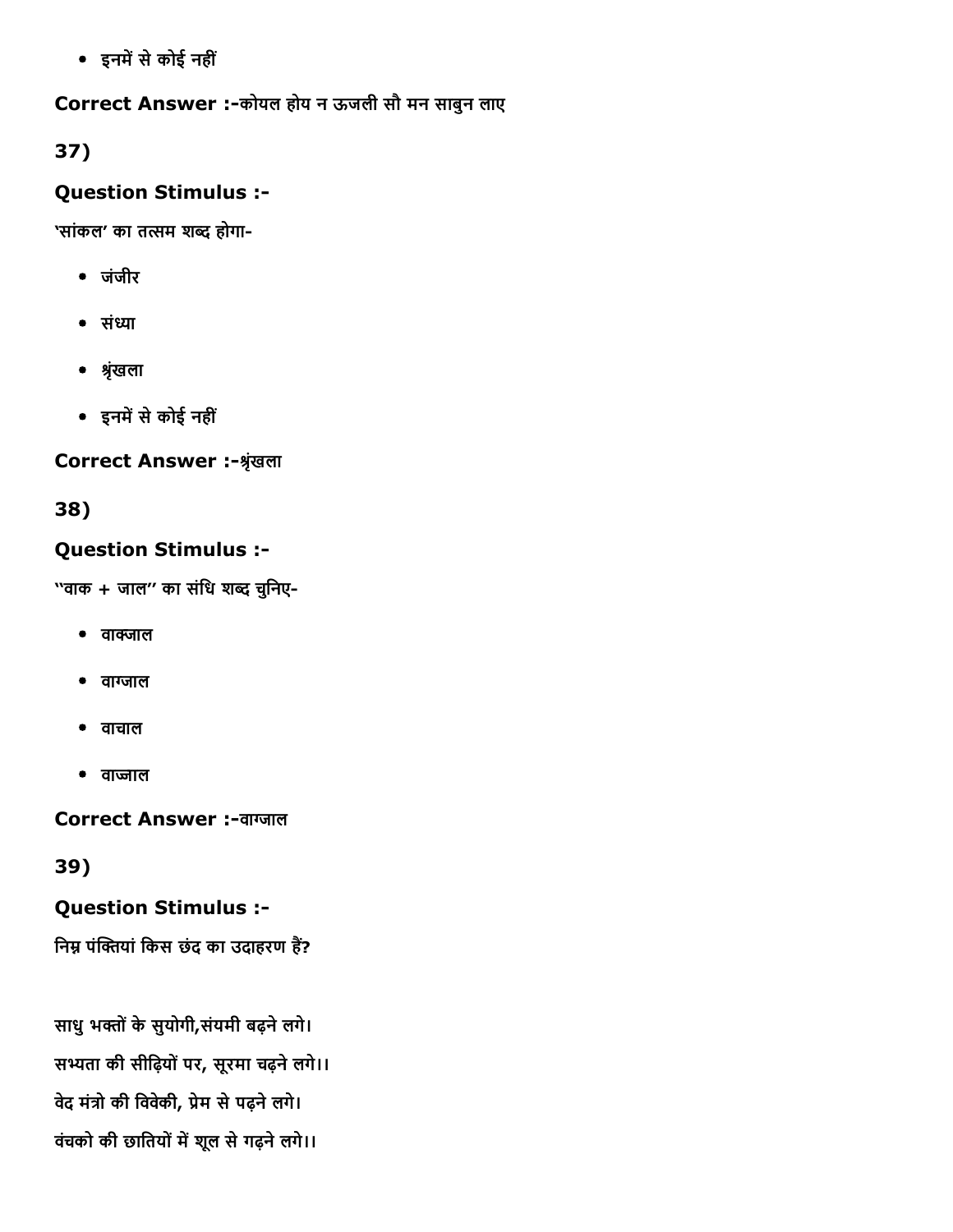- गीितका
- ह숝Āरगीितका
- रोला
- उल्लाला

Correct Answer :-गीतिका

40)

### Question Stimulus :

निम्न में से किस शब्द में उपसर्ग का प्रयोग हुआ है?

- उपकार
- लाभदायक
- पढ़ाई
- अपनापन

**Correct Answer :-उपकार** 

41)

Question Stimulus :

निम्न पंक्तियों में कौन-सा रस है?

दूध दुहत अतिही वाढ़ी

एक धार दोहिनी पहुंचावती

एक धार जहाँ प्यारी ठाढ़ी।

- संयोग वात्सल्य
- संयोग Āृंगार
- िवयोग Āृंगार
- $\bullet$  वियोग वात्सल्य

Correct Answer :-संयोग श्रृंगार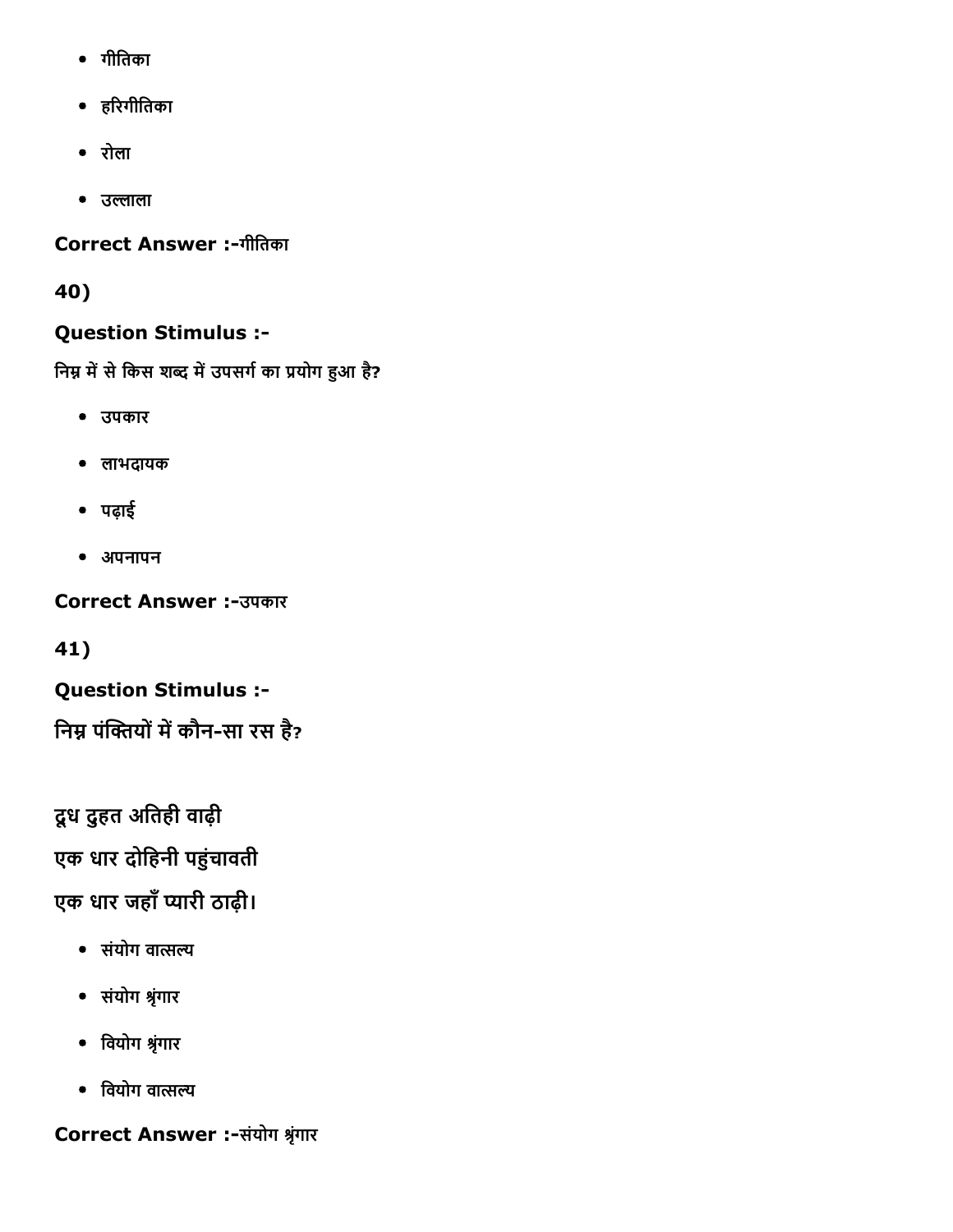### 42)

### Question Stimulus :

''विच्छेद" का संधि विच्छेद है-

- वि $+$  च्छेद
- $\bullet$  विच्छे + द
- $\bullet$  वि + छेद
- $\bullet$  विच्च + छेद

Correct Answer :िव + छेद

43)

### Question Stimulus :

''अनुगामी'' शब्द का सही अर्थ क्या है?

- जो अनुकरण करने योग्य हो
- िजस पर अनु츱Āह िकया गया हो
- जो किसी के प्रति आसक्त हो
- िकसी केपीछेपीछेचलनेवाला

Correct Answer :-किसी के पीछे-पीछे चलने वाला

44)

# Question Stimulus :

''नई दुनिया'' मध्यप्रदेश के किस जिले से प्रकाशित होता है?

- उज्जैन
- इंदौर
- रीवा
- रतलाम

### Correct Answer :-इंदौर

45)

Question Stimulus :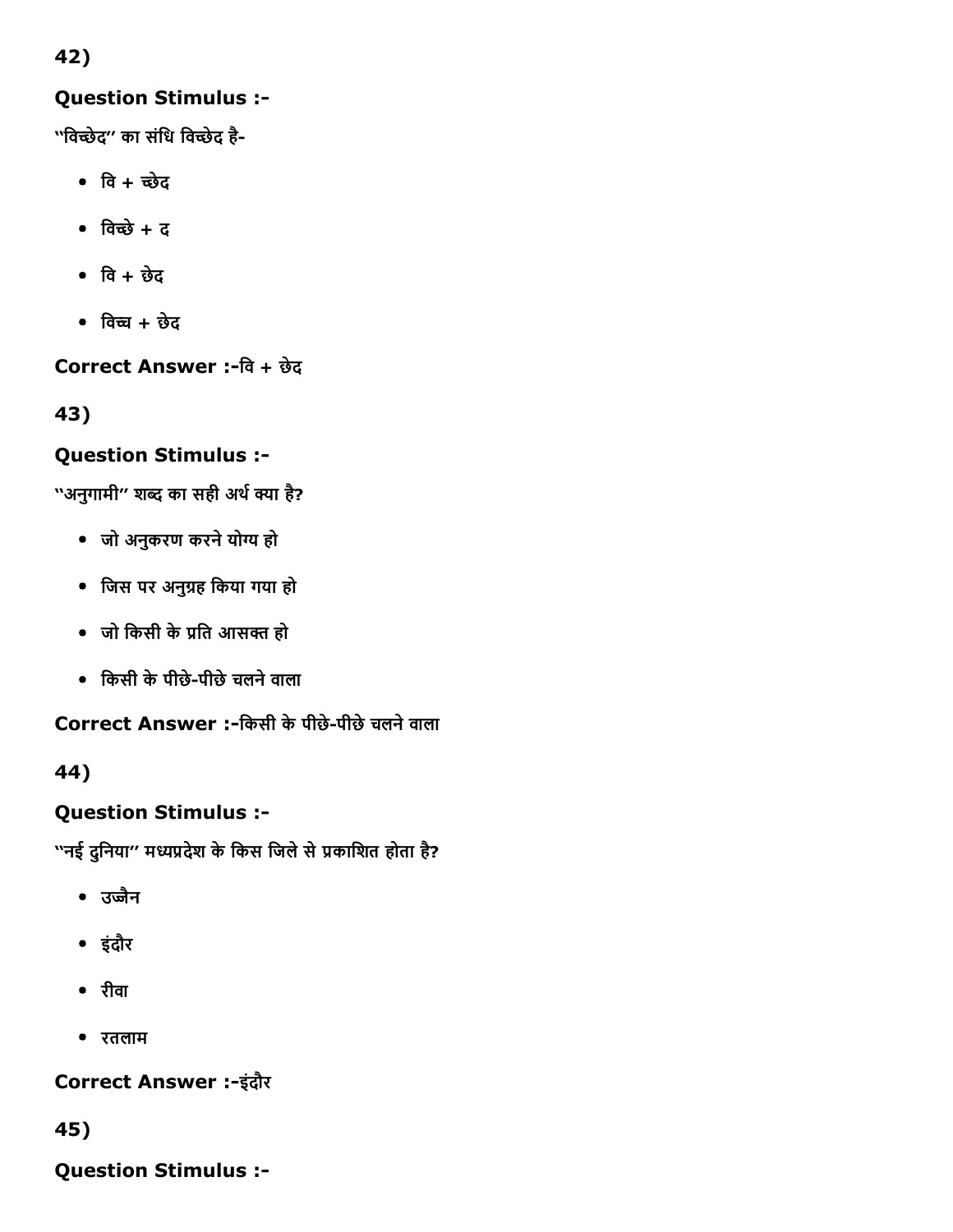छंद के अनुसार कितने अक्षरों के समूह को गण कहा जाता है?

- दो
- तीन
- चार
- पाँच

Correct Answer :-तीन

46)

### Question Stimulus :

निम्नलिखित में से कौन-सी कृति, प्रबंध काव्य है?

- रामचरित मानस
- आँसू
- एक कंठ िवष पायी
- बिहारी रत्नाकर

Correct Answer :-रामचरित मानस

47)

### Question Stimulus :

पत्र सामान्यत: कितने प्रकार के होते हैं?

- $-1$
- 6
- $10$
- $12$

### **Correct Answer :-6**

48)

### Question Stimulus :

पुत्र के द्वारा पिता के लिए पत्र में अभिवादन होगा-

• आपका आज्ञाकारी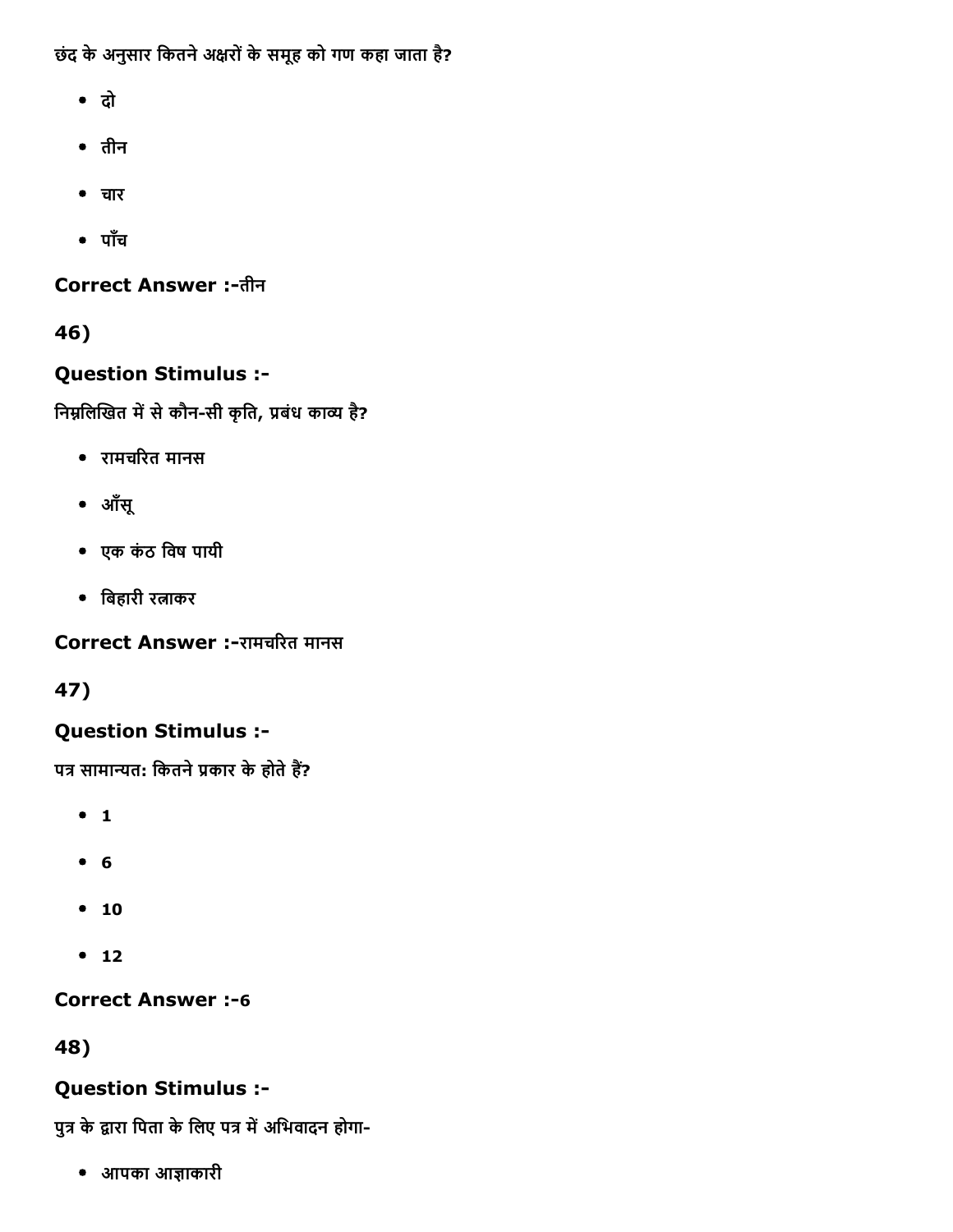- स्नेहाशीष
- सादर 䐴Āणाम
- शुभाकांꉈĀी

Correct Answer :-सादर प्रणाम

49)

# Question Stimulus :

मधुशाला, मधुबाला, मधुकलश – रचनाएं किस कवि की हैं?

- गिरिजा कुमार माधुर
- भवानी प्रसाद मिश्र
- हरिवंश राय बच्चन
- नागार्जुन

## Correct Answer :-हरिवंश राय बच्चन

50)

# Question Stimulus :

"प्रभात फेरी" रचना के रचनाकार का नाम चुनिए-

- रामधारी िसंह िदनकर
- मैथिलीशरण गुप्त
- उदयशंकर भट्ट
- नरेन्द्र शर्मा

Correct Answer :-नरेन्द्र शर्मा

51)

Question Stimulus :

निम्नलिखित वाक्य में कौन सा विराम चिन्ह छूटा है?

# वाह यह कैसी विडम्बना है?

- पूर्णविराम
- प्रश्न विराम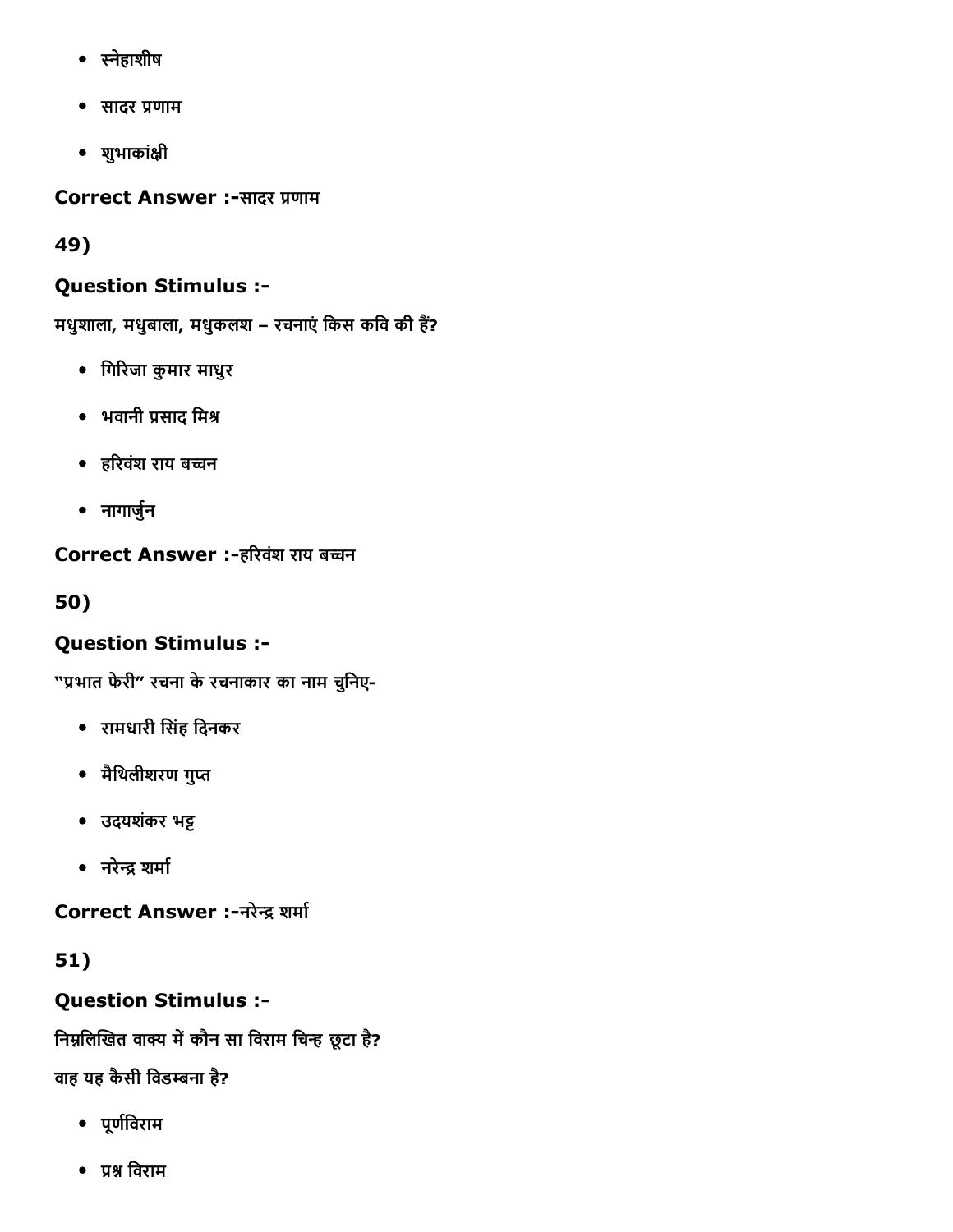- विस्मय विराम चिन्ह
- निर्देशक चिन्ह

Correct Answer :-विस्मय विराम चिन्ह

52)

# Question Stimulus :

विनय और व्यंग्य उपहास को व्यक्त करने के लिए किस विराम चिन्ह का प्रयोग किया जाता है?

- प्रश्न वाचक
- विस्मयादि बोधक
- पूर्ण विराम
- अल्प विराम

Correct Answer :-विस्मयादि बोधक

53)

# Question Stimulus :

"अंग टूटना" मुहावरे का सही अर्थ है-

- शरीर सेअगंअलग होना
- हड्डी टूटना
- शारी숝Āरक िवकास होना
- थकावट से बदन में दर्द होना

Correct Answer :-थकावट से बदन में दर्द होना

54)

# Question Stimulus :

"दस जने की लाठी एक जने का बोझ" लोकोक्ति का सही अर्थ है?

- मांग कर खाना
- सबकी सेवा व्यर्थ करने वाला
- दूसरो केभरोसेरहना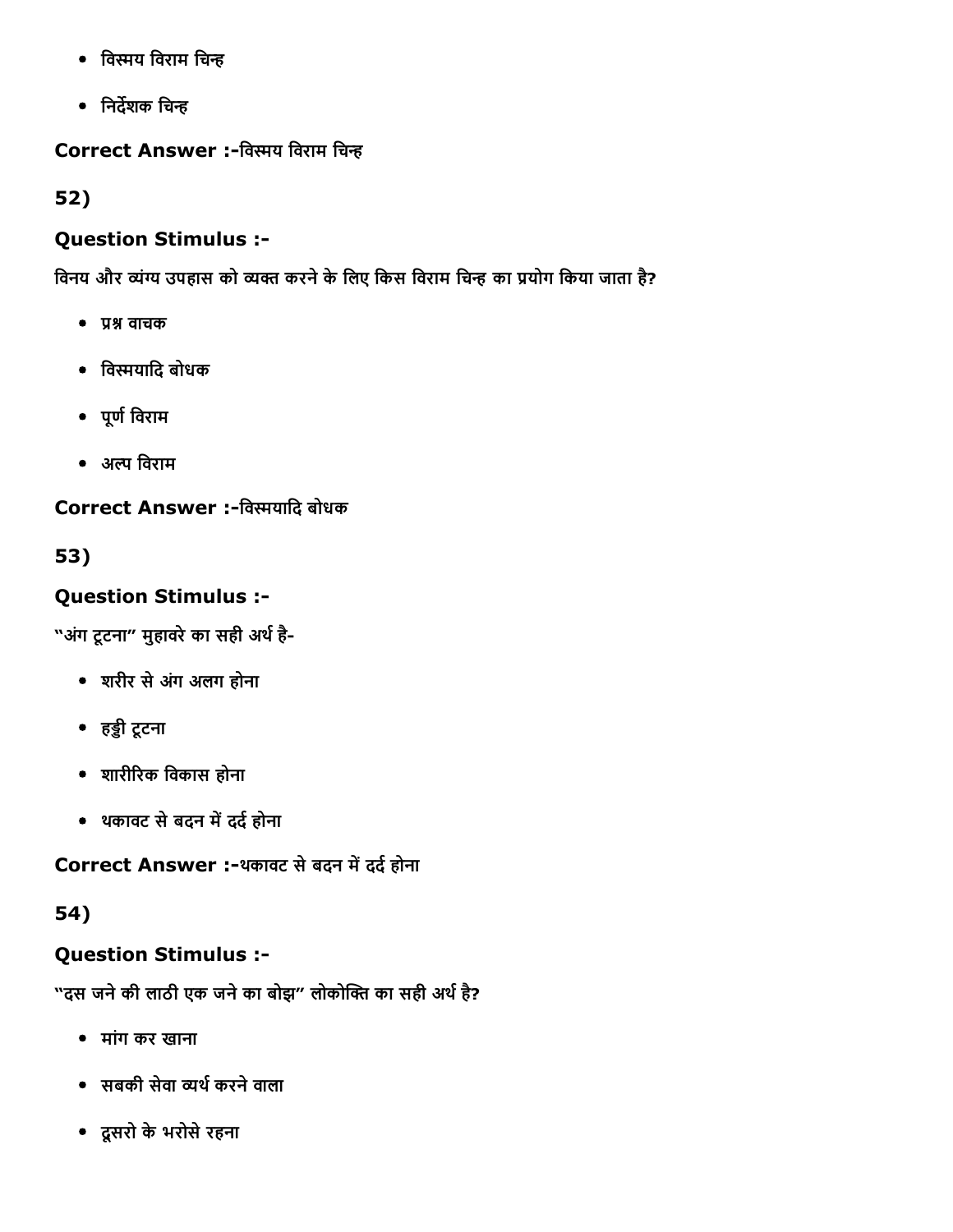सहयोग सेकाम आसानी सेहो जाना

Correct Answer :-सहयोग से काम आसानी से हो जाना

55)

## Question Stimulus :

'क्ष' वर्ण किन वर्णों के सहयोग से बना है?

- क्+ छ
- क्+ ष
- क + च
- क + छ

Correct Answer :- क् + ष

56)

# Question Stimulus :

ओ, औ का उच्चारण स्थान है-

- $\bullet$   $\theta$
- $\bullet$   $\sigma$  $\sigma$  $\sigma$  $\sigma$
- $\bullet$  तालव्य
- दंत्य

**Correct Answer :-कण्ठोष्ठ्य** 

57)

## Question Stimulus :

निम्नलिखित में से निषेध वाचक वाक्य का चयन कीजिए-

- कौन ऐसा है, िजसेलोभ न हो
- जीवन में निराश होना ठीक नही
- कितना स्वच्छ जल है
- रमेश के न आने से हमारा क्या बिगड़ेगा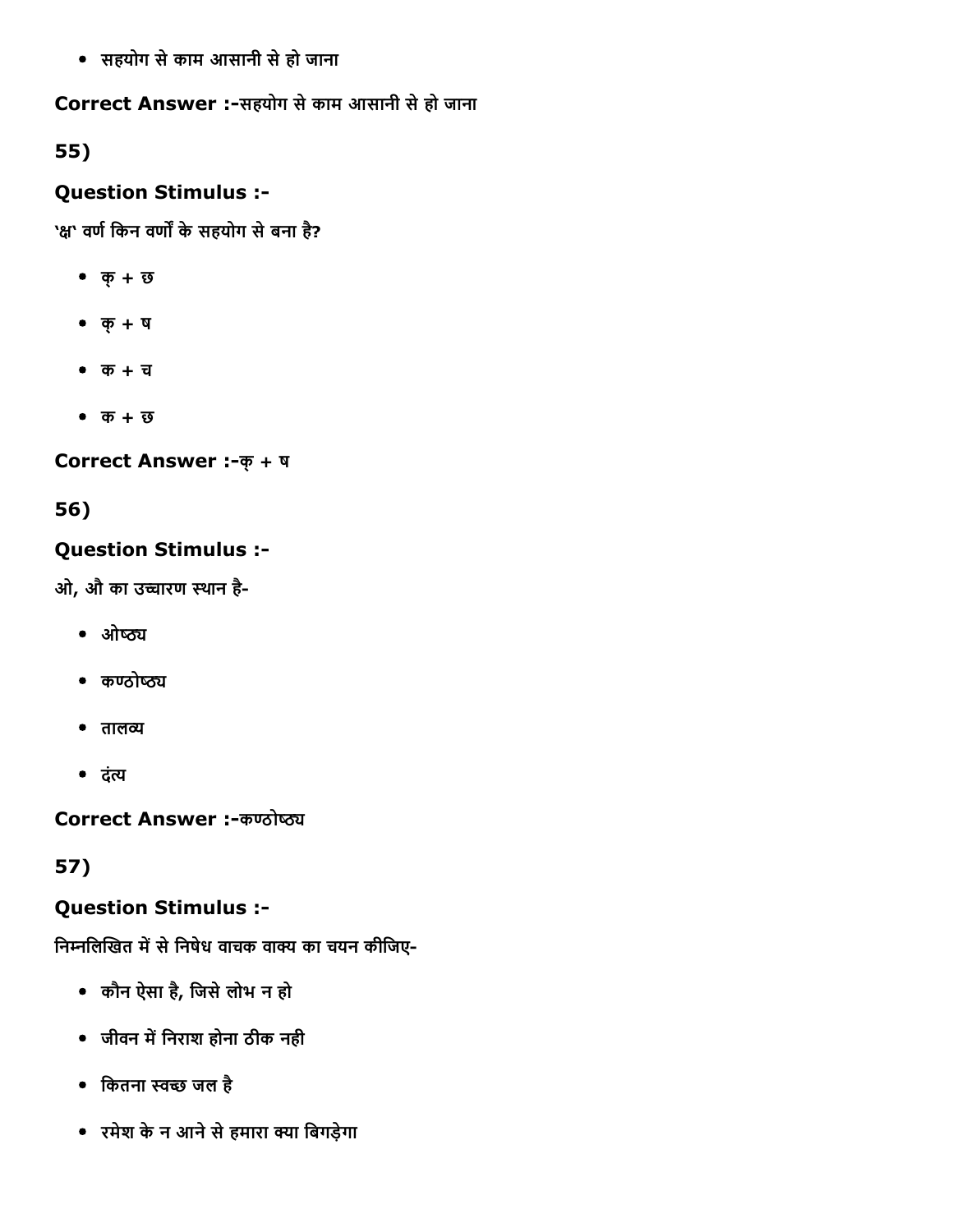Correct Answer :-जीवन में निराश होना ठीक नही

# 58)

## Question Stimulus :

निम्न शब्द-युग्म के विकल्पों में से सही अर्थ-भेद का चयन कीजिए-

'पीड़ा-पीढ़ा'

- संकटपटा
- चौकी-कष्ट
- दर्द-चौकी
- कष्ट-दर्द

Correct Answer :-दर्द-चौकी

59)

## Question Stimulus :

निम्न शब्द युग्म के विकल्पों में कोई एक विकल्प सही नहीं है। गलत युग्म का चयन कीजिए-

- $\bullet$  मणि-मणी
- $\bullet$  लवण-लवन
- लेश-लेस
- वक-बहुला

Correct Answer :-वक-बहुला

60)

## Question Stimulus :

किस समूह में सभी शब्द 'रंक' के पर्यायवाची हैं?

- दरिद्र, कंगाल, रंध्र, रक्षा
- कंगाल, अर्किचन, धनवान, दरिद्र
- दरिद्र, कंगाल, निर्धन, अर्किचन
- धनधान, धनहींन, निर्धन, कंगाल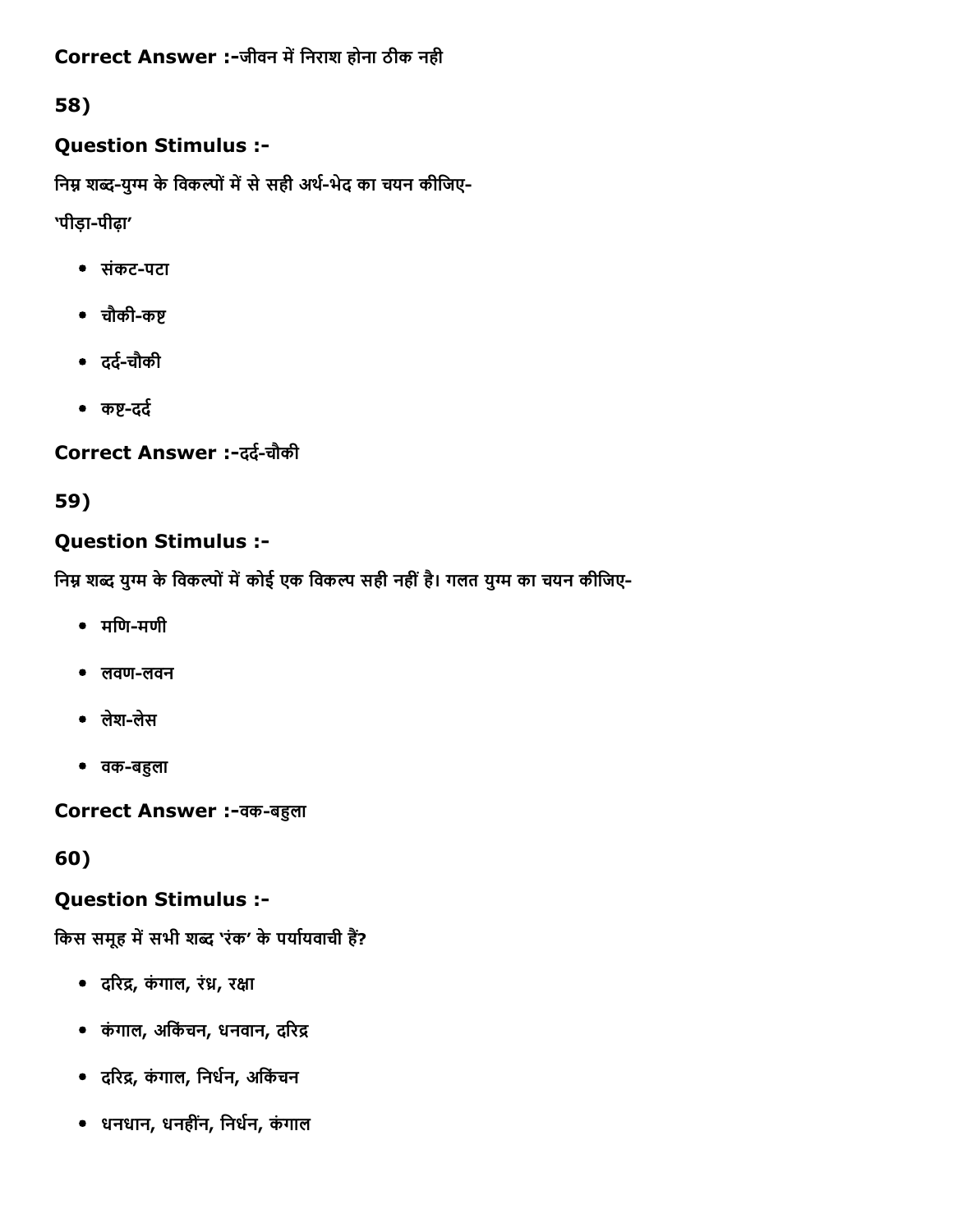Correct Answer :-दरिद्र, कंगाल, निर्धन, अकिंचन

# 61)

# Question Stimulus :

किस समूह के सभी शब्द पर्यायवाची हैं?

- दर्पण, आइना, काँच, मुकुर
- गात, तन, घट, घड़ा
- अनल, नयार, अिनल, समीर
- रिव, हंस, पतंग, सरोज

Correct Answer :-दर्पण, आइना, काँच, मुकुर

62)

# Question Stimulus :

तद्भव शब्द का चयन कीजिए-

- मुक्ता
- मामा
- मस्तक
- मातुल

**Correct Answer :-मामा** 

63)

# Question Stimulus :

श्रृंगार रस के कितने भेद होते है?

- 3
- 4
- $^{\bullet}$  2
- इनमें से कोई नहीं

**Correct Answer :-2**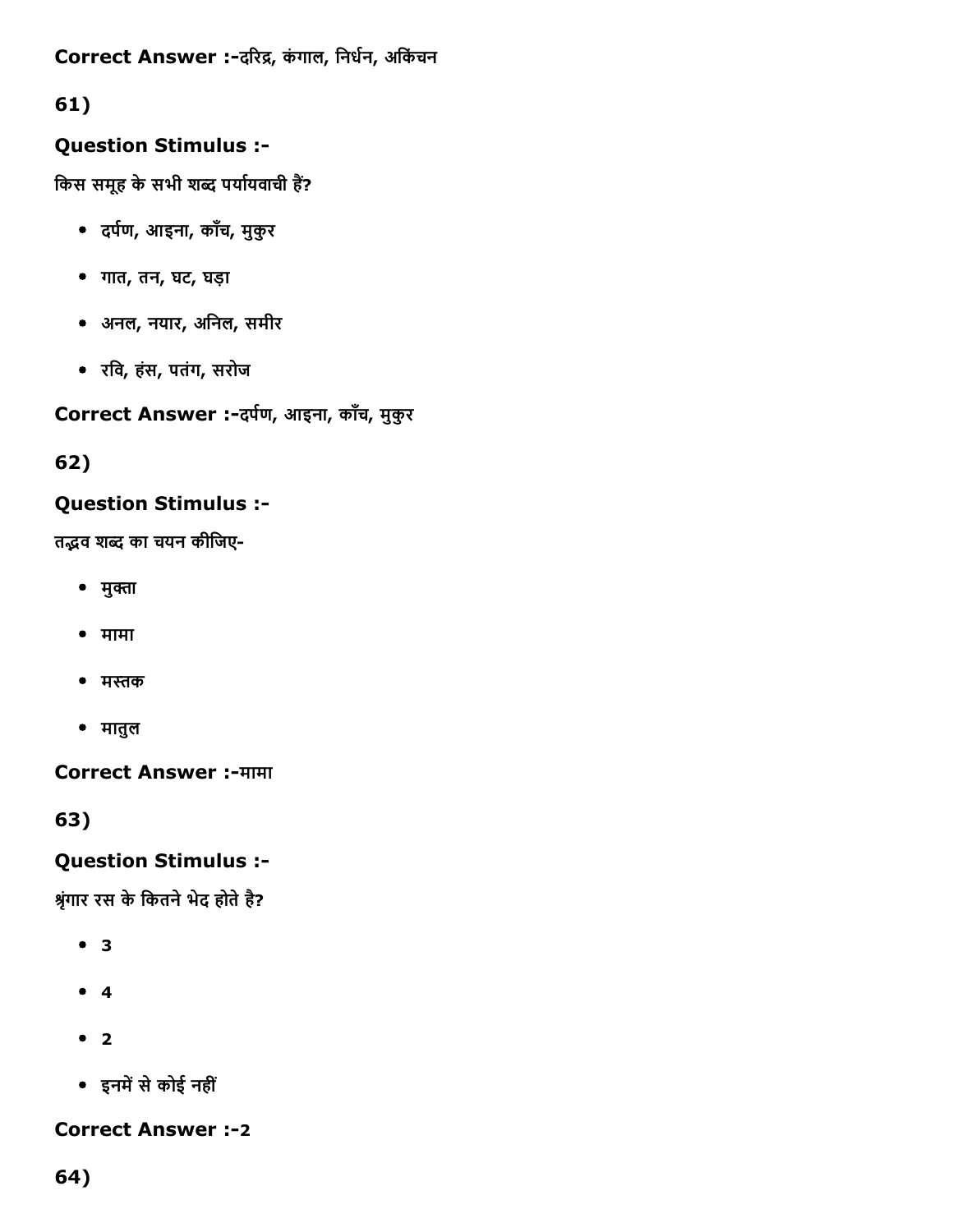उपमा, रूपक, उत्प्रेक्षा अलंकार किस अलंकार के भेद है?

- अनु䐴Āास अलंकार
- शȀदालंकार
- अर्थालंकार
- उभयालंकार

#### Correct Answer :-अर्थालंकार

65)

#### Question Stimulus :

'परिभ्रमण' में उपसर्ग है-

- $\bullet$   $\Pi$
- परा
- $\bullet$  परि
- $\bullet$  पारि

**Correct Answer :- परि** 

66)

#### Question Stimulus :

किस संधि में आ + ए = ऐ, अ + ओ = औ हो जाता है?

- वृद्धि स्वर
- गुण स्वर
- दीर्घ स्वर
- यण स्वर

Correct Answer :-वृद्धि स्वर

67)

Question Stimulus :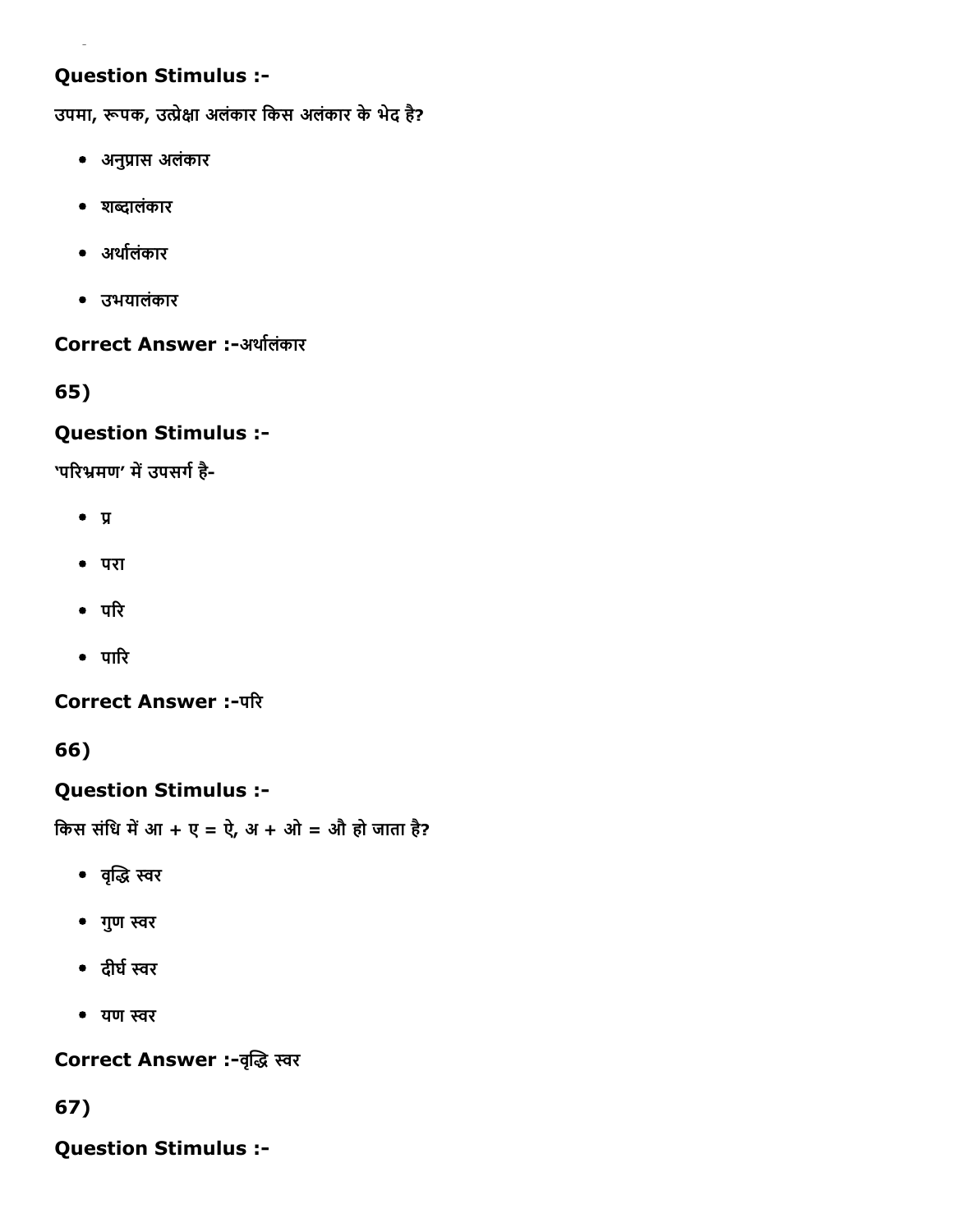'सुत' को स्त्री वाचक बनाने के लिये आप किस प्रत्यय का प्रयोग करेगें?

- आ
- ईय
- इक
- इ

**Correct Answer :-आ** 

68)

# Question Stimulus :

भाषाविद.............के अनुसार – जिन ध्वनि चिह्नों द्वारा मनुष्य परस्पर विचार विनिमय करता है, उसकी समष्टि को भाषा कहते हैं।

- डॉ. पृ쒒Āीनाथ पांडेय
- डॉ. बाबूराम स桉Āेना
- आचार्य देवेंद्रनाथ शर्मा
- मैथिलीशरण गुप्त

Correct Answer :-डॉ. बाबूराम सक्सेना

69)

# Question Stimulus :

ग्रियर्सन के अनुसार- भारत में कितने भाषा परिवार हैं?

- 4
- 6
- 3
- 5

**Correct Answer :-6** 

70)

# Question Stimulus :

पहला विश्व हिंदू सम्मेलन किसकी अध्यक्षता में हुआ?

इंिदरा गांधी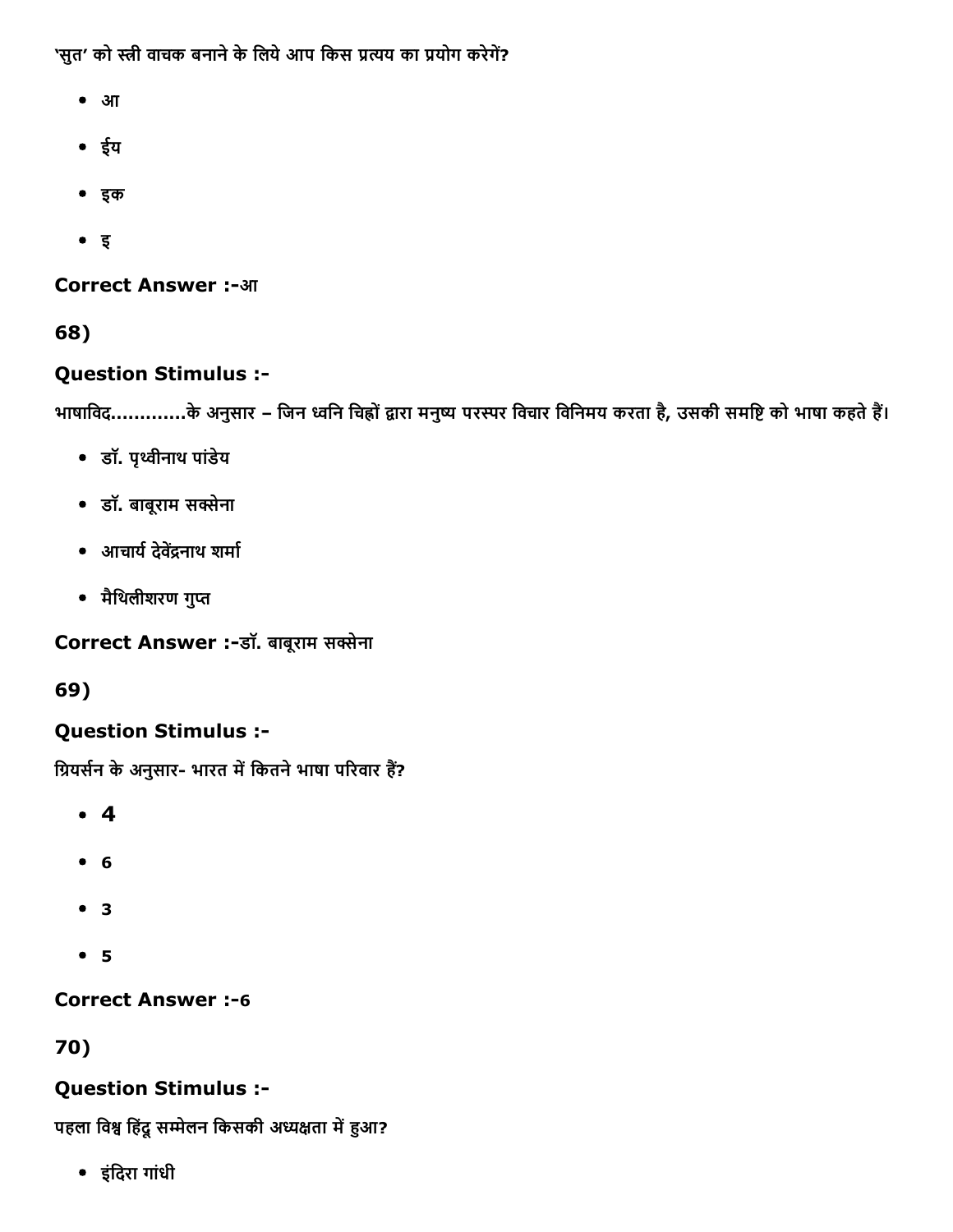- डॉ. अĀुल कलाम
- िशव सागर रामगुलाम
- मोरारजी देसाई

Correct Answer :-शिव सागर रामगुलाम

#### **Topic:- General Knowledge** 1)

#### Question Stimulus :

The largest Airport in India is in \_\_\_\_\_. / भारत में सबसे बड़ा हवाई अड्डा \_\_\_\_\_ में है।

- Mumbai / मुंबई
- Bangalore / बैंगलोर
- Delhi / दिल्ली
- Chennai / चेन्नई

Correct Answer :-Delhi / दिल्ली

## 2)

#### Question Stimulus :

Match the following and select the correct answer from the codes given below: / निम्न को मिलाएं और नीचे दिए गए कोडों के आधार पर सही उत्तर का चयन करें:

| List-I              | List-II           |
|---------------------|-------------------|
| 1. Amithab Bachchan | a. Music composer |
| 2. Sachin Tendulkar | b. Businessman    |
| 3. Mukesh Ambani    | c. Sports Person  |
| 4. A. R. Rehman     | d. Film star      |
| सुचि-1              | सूचि-II           |
| 1. अमिताभ बच्चन     | a. संगीतकार       |
| 2. सचिन तेंदुलकर    | ь. व्यवसायी       |
| 3. मुकेश अंबानी     | c. खिलाडी         |
| 4. ए.आर. रहमान      | d. फिल्म अभिनेता  |
|                     |                   |

• 1-d, 2-c,  $3-b$ ,  $4-a$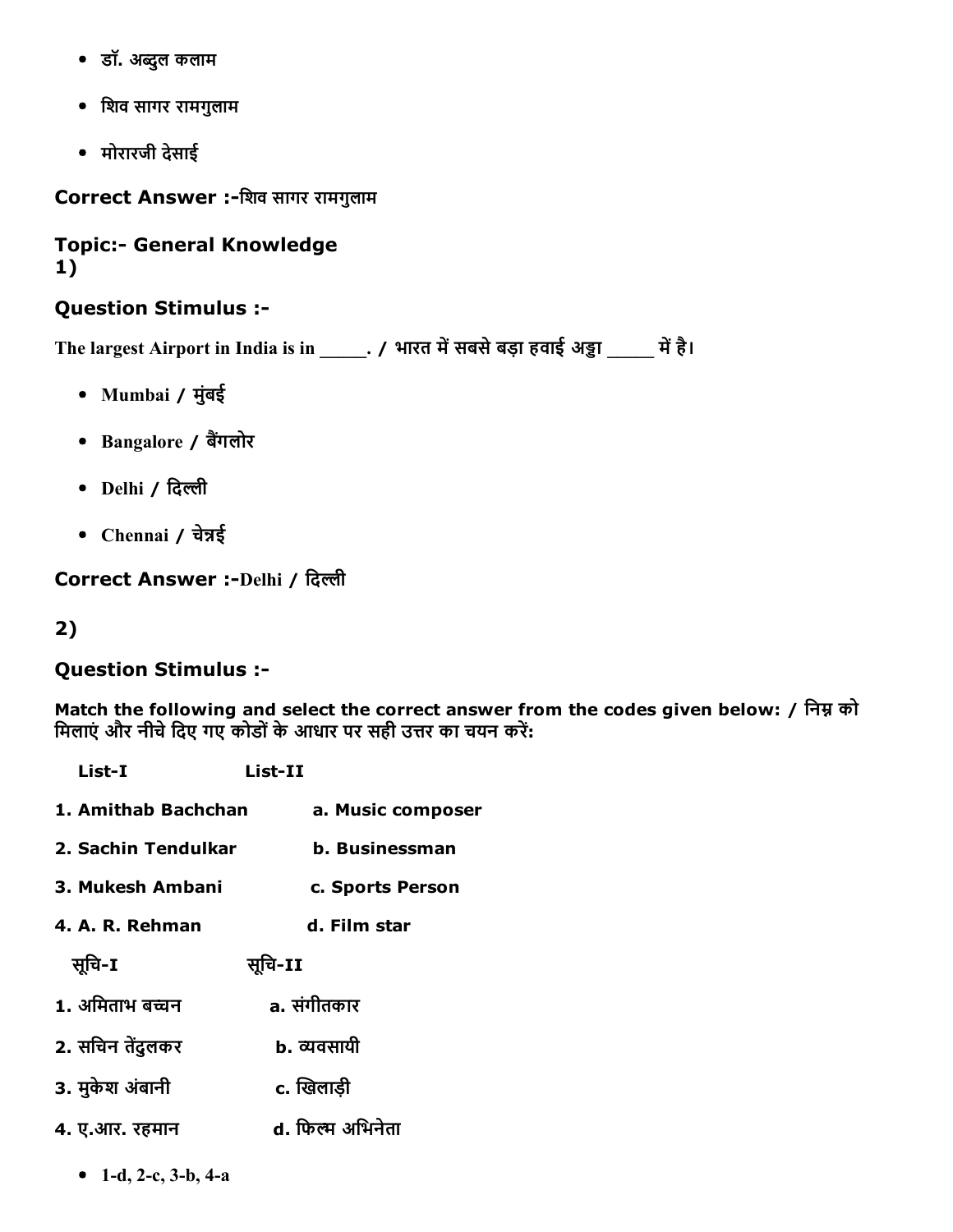- 1-d, 2-c, 3-a, 4-b
- 1-c, 2-d, 3-b, 4-a
- 1-d, 2-b, 3-c, 4-a

Correct Answer  $:-1-d, 2-c, 3-b, 4-a$ 

3)

## Question Stimulus :

What is the scientific name of mango? / आम का वैज्ञानिक नाम क्या है?

- Mangoa emblica / मैंगोआ एँबेलिका
- Mzadirachta indica / आज़ादीराख्ता ईन्दीका
- Mangifera indica / मैंगिफ़ेरा इंडिका
- Mhyllanthus emblica / मिलैंथस एँबेलिका

Correct Answer :-Mangifera indica / मैंगिफ़ेरा इंडिका

4)

## Question Stimulus :

Laughing gas is called as \_\_\_\_\_\_\_\_\_\_\_\_\_\_\_\_\_\_\_\_\_. /

मोचन (लाफ़िंग गैस) को  $\overline{a}$ कहते हैं।

- Hydrogen dioxide / हाइड्रोजन डाइऑक्साइड
- Sulphur dioxide / सोडियम डाइऑक्साइड
- Hydrogen peroxide / हाइड्रोजन पेरॉक्साइड
- Nitrous oxide / नाइट्स ऑक्साइड

Correct Answer :-Nitrous oxide / नाइट्स ऑक्साइड

5)

## Question Stimulus :

Which of the following can be the easiest way to predict an upcoming Earthquake? / निम्नलिखित में से कौन आगामी भूकंप की भविष्यवाणी करने के लिए सबसे आसान तरीका हो सकता है?

• Huge release of Methane gas / मीथेन गैस की भारी निर्मुक्ति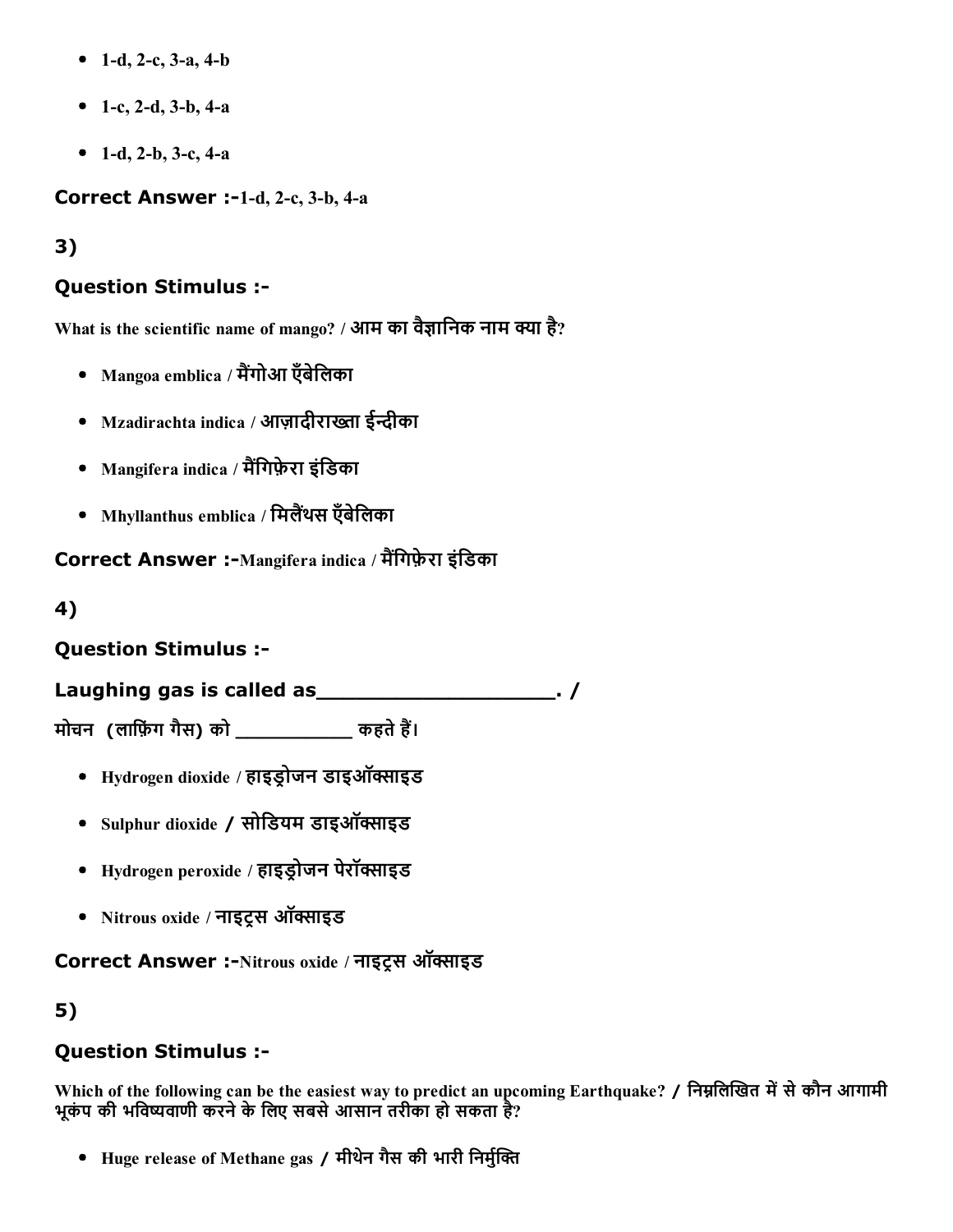- Release of Radon gas / रेडॉन गैस की निर्मुक्तिr
- Release of Carbon Dioxide / कार्बन डाइऑक्साइड की निर्मुक्तिr
- None of these / इनमें से कोई नहीं

Correct Answer :-Release of Radon gas / रेडॉन गैस की निर्मुक्तिr

6)

#### Question Stimulus :

Which one of these is a task switcher in Windows? / इनमें से कौन सा एक विंडोज टास्क स्विचर है।

- Alt+Tab
- Ctrl+Alt+Del
- $\bullet$  Alt+F4
- Alt+PrintScreen

**Correct Answer :-Alt+Tab** 

7)

## Question Stimulus :

One of the main coalfields of India are located in the \_\_\_\_\_\_\_\_\_\_\_\_\_\_\_ भारत की मुख्य कोलफील्डस में से एक ----------- में स्थित है

- Assam Valley / आसाम घाटी
- Konkan Valley / कोंकण घाटी
- Southern States / दक्षिणी राज्य
- Damodar Valley / दामोदर घाटी

Correct Answer :-Damodar Valley / दामोदर घाटी

8)

#### Question Stimulus :

Who among the following won the Magsaysay Award 2016? / निम्नलिखित में से किसने मैग्सेसे पुरस्कार 2016 जीता ?

• Himanshu Aggarwal / हिमांशु अग्रवाल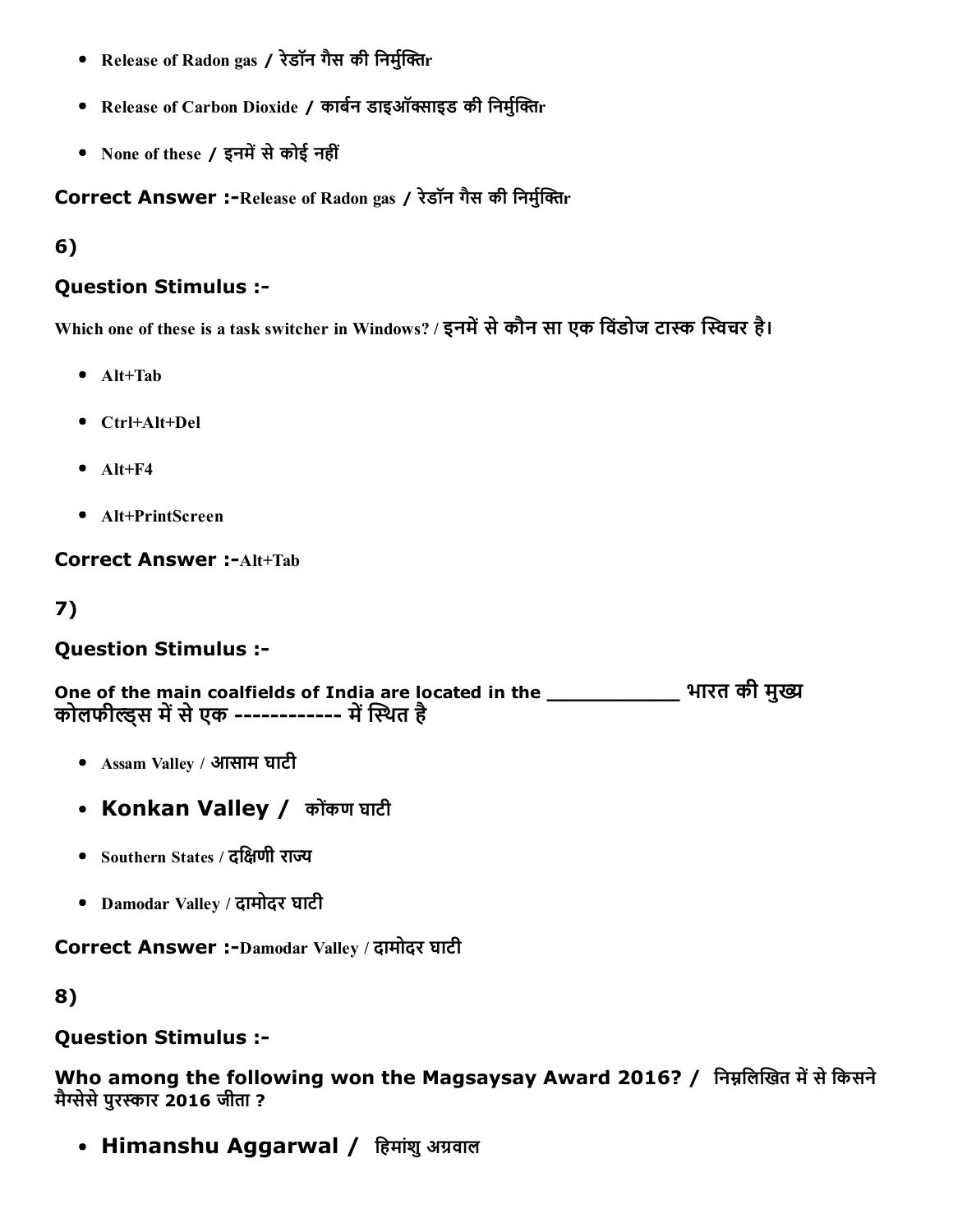- Amitabh Kant / अमिताभ कांत
- Kailash Satyarthi / कैलाश सत्यार्थी
- Bezwada Wilson / बेजवाडा विल्सन

Correct Answer :-Bezwada Wilson / बेज़वाडा विल्सन

# 9)

## Question Stimulus :

Pulicat lake is located on the borders of Andhra Pradesh and ... / पुलिकट झील, आंध्र प्रदेश और की सीमा पर स्थित है।

- Karnataka / कर्नाटक
- Tamil Nadu / तिमलनाडु
- Kerala / केरल
- Rajasthan / राजस्थान

## Correct Answer :-Tamil Nadu / तमिलनाडु

# 10)

# Question Stimulus :

Ajanta Caves are found in / अजन्ता गुफाएं यहाँ पाई जाती हैं

- Karnataka / कर्नाटक
- Tamil Nadu / तिमल नाडु
- Rajasthan / राजस्थान
- Maharashtra / महाराष्ट्र

## Correct Answer :-Maharashtra / महाराष्ट्र

# 11)

## Question Stimulus :

Which of the following States is on the border of Odisha? / निम्न में से कौन सा राज्य ओडिशा की सीमा पर है ?

Bihar / िबहार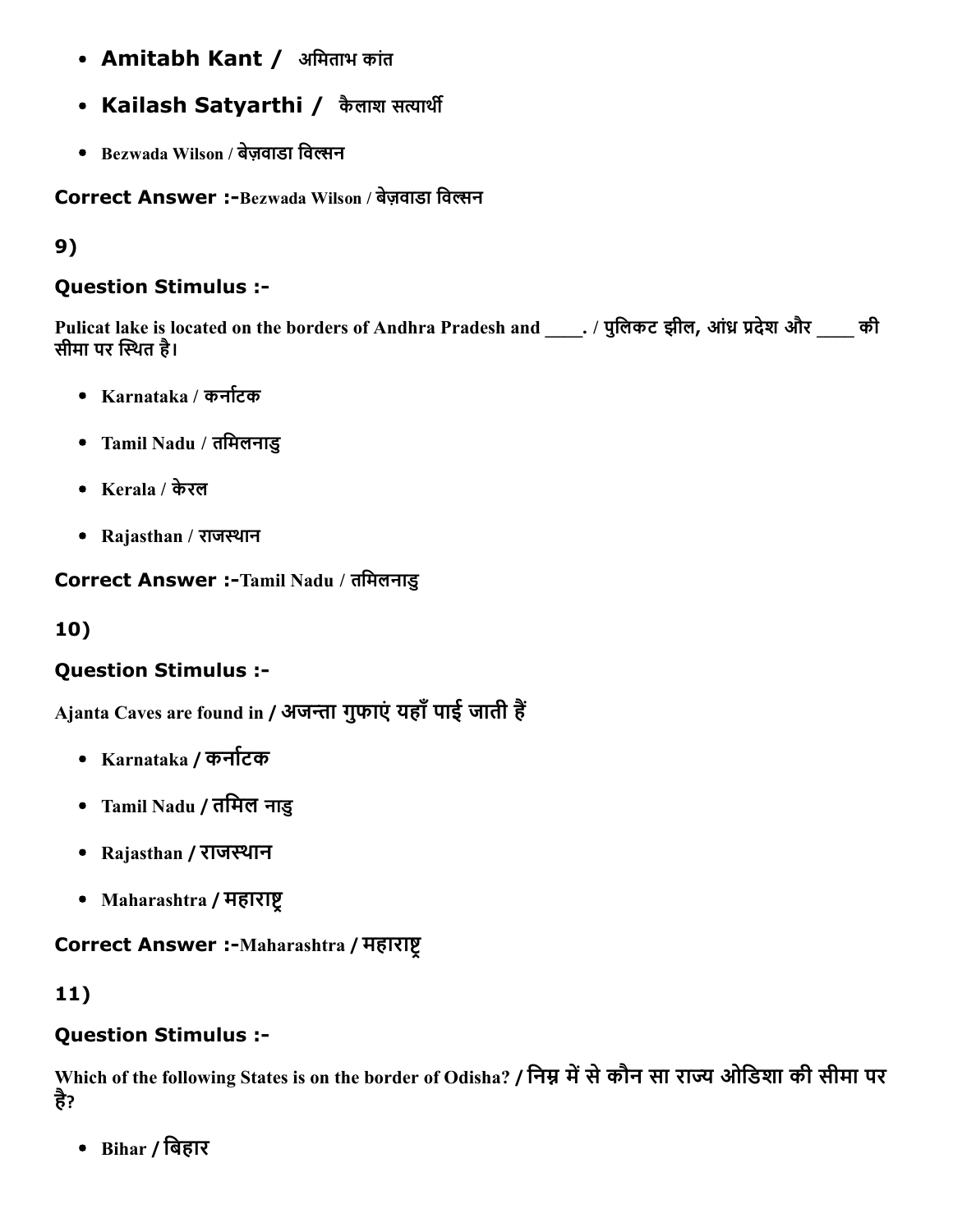- Meghalaya / मेघालय
- Manipur / मिणपुर
- Andhra Pradesh / आंध्र प्रदेश

Correct Answer :- Andhra Pradesh / आंध्र प्रदेश

# 12)

## Question Stimulus :

Which of these monuments is located in a State capital? / इनमें से कौन सा स्मारक एक राज्य की राजधानी में स्थित है?

- Gol Gumbaz / गोल गुम्बज़
- Charminar / चारिमनार
- Meenakshi Temple / मिनाक्षी मंदिर
- Golden Temple / स्वर्ण मन्दिर

Correct Answer :-Charminar / चारमिनार

# 13)

# Question Stimulus :

Find the odd one out. / निम्न में से विषम चुनें।

- Bangalore / बैंगलोर
- Mumbai / मुंबई
- Bhopal / भोपाल
- Tamil Nadu / तिमल नाडु

Correct Answer :-Tamil Nadu / तमिल नाडु

## 14)

## Question Stimulus :

Which is the second largest country in Asia by area? / क्षेत्रफल के हिसाब से एशिया का दूसरा सबसेबड़ा देश कौन सा है?

• Russia / रूस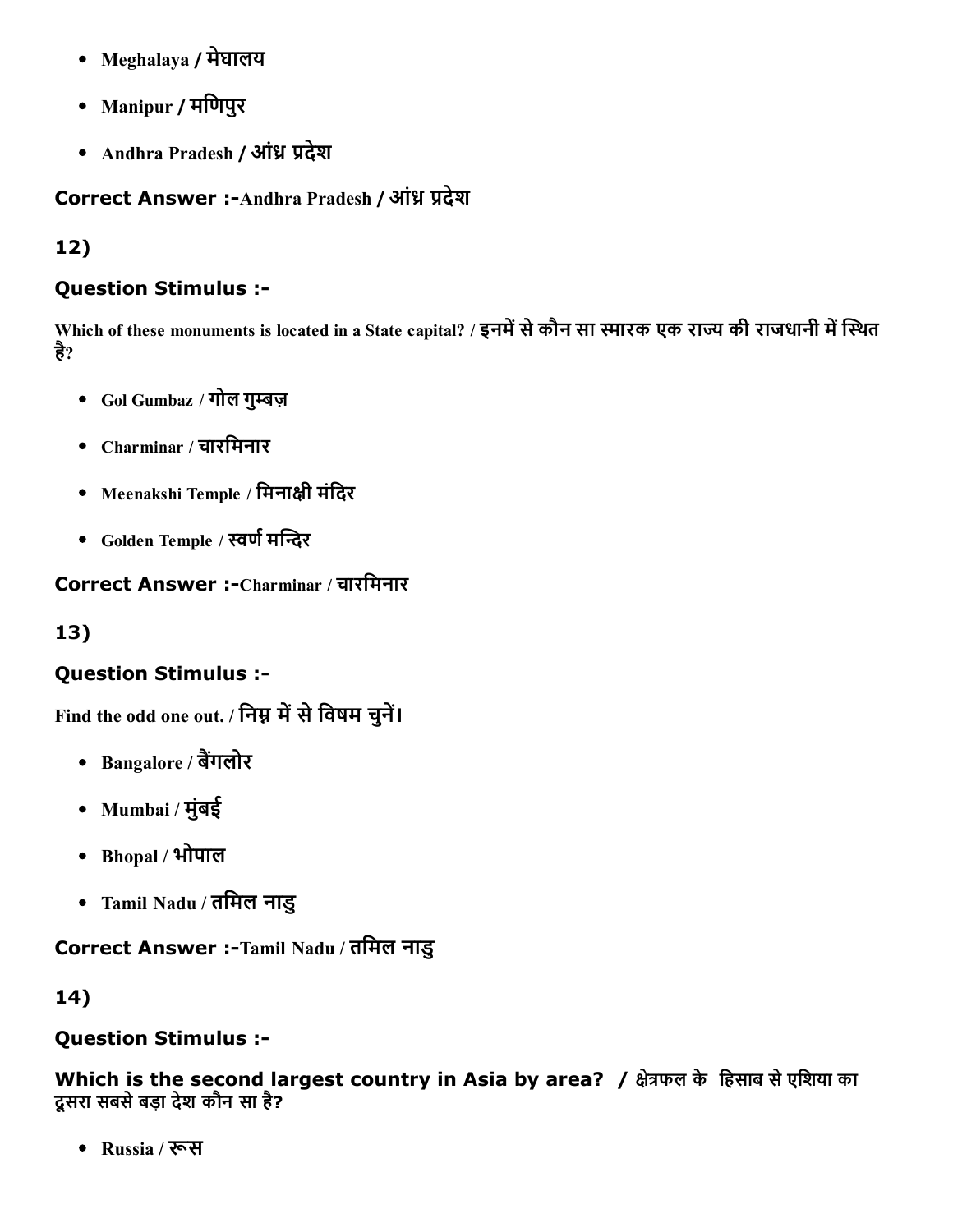- China / चीन
- India / भारत
- Saudi Arabia / सऊदी अरब

# Correct Answer :-China / चीन

15)

## Question Stimulus :

Which is the world's second largest continent? **/ विश्व का दूसरा सबसे बड़ा महाद्वीप कोन सा हे**?

- America / अमेरिका
- Antarctica / अंटार्कटिका
- Africa / अफ्रीका
- Europe / यूरोप

Correct Answer :- Africa / अफ्रीका

16)

## Question Stimulus :

Which wood is traditionally used to make cricket bats? / पारंपरिक रूप से क्रिकेट का बल्ले बनाने के लिए किस लकड़ी का प्रयोग किया जाता है?

- Willow wood / िवलो वुड
- Almond wood / आलमंड वुड
- Cork wood / कॉर्क वुड
- Banyan wood / बैनयन वुड

Correct Answer :-Willow wood / विलो वुड

# 17)

## Question Stimulus :

Sakshi Malik is associated with which sports? / साक्षी मलिक किस खेल के साथ जुड़ी हुई है?

- Swimming / तैराकी
- Canoeing / कैनोइंग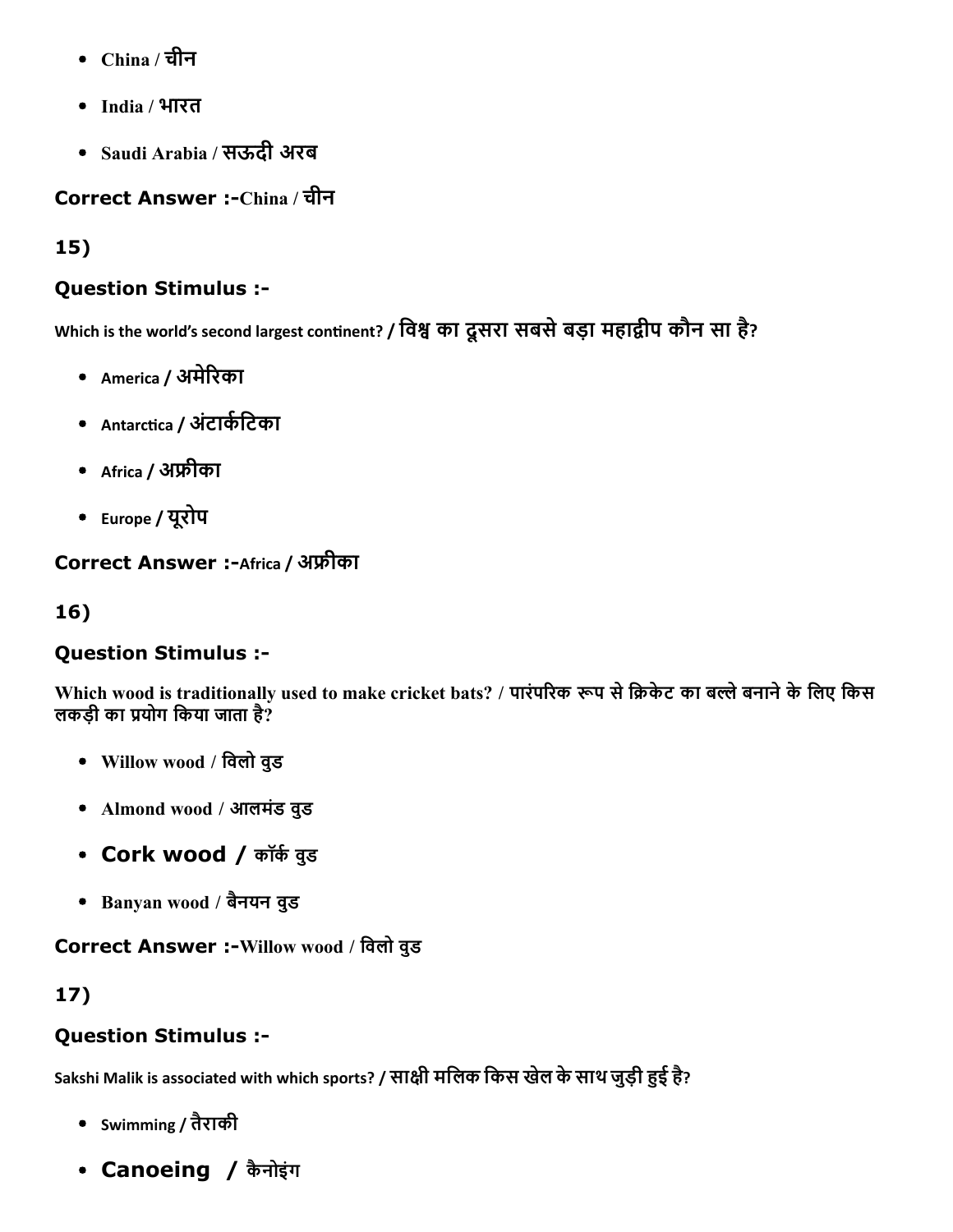- Judo / जूडो
- Wrestling / कुश्ती

Correct Answer :-Wrestling / कुश्ती

18)

## Question Stimulus :

Who among the following is known as 'Master Blaster' in cricket / निम्नलिखित में से कौन, क्रिकेट में "मास्टर ब्लास्टर" के तौर पर जाना जाता है?

- Ricky Ponting / रिकी पौंटिंग
- Rahul Dravid / राहुल द्रविड
- Kumar Sangakar / कुमार संगाकारा
- Sachin Tendulkar / सचिन तेंदुलकर

Correct Answer :-Sachin Tendulkar / सचिन तेंदुलकर

19)

## Question Stimulus :

Who is the Indian Captain under whom Sachin Tendulkar made his test debut? / वह भारतीय कप्तान कौन है जिनके तहत सचिन तेंदुलकर ने अपना पहला टेस्ट मैच खेला?

- Mohammad Azharuddin / मोहम्मद अजहरुद्दीन
- Kapil Dev / किपल देव
- Krishnamachari Srikkanth / कृष्णामचारी श्रीकांत
- Sunil Gavaskar / सुनील गावस्कर

Correct Answer :-Krishnamachari Srikkanth / कृष्णामचारी श्रीकांत

20)

## Question Stimulus :

Shweta Rathore is associated with \_\_\_\_\_\_\_\_\_\_\_. / श्वेता राठौर --------- के साथ जुडी हैं।

- Swimming / तैराकी
- Table Tennis / टेबल टेिनस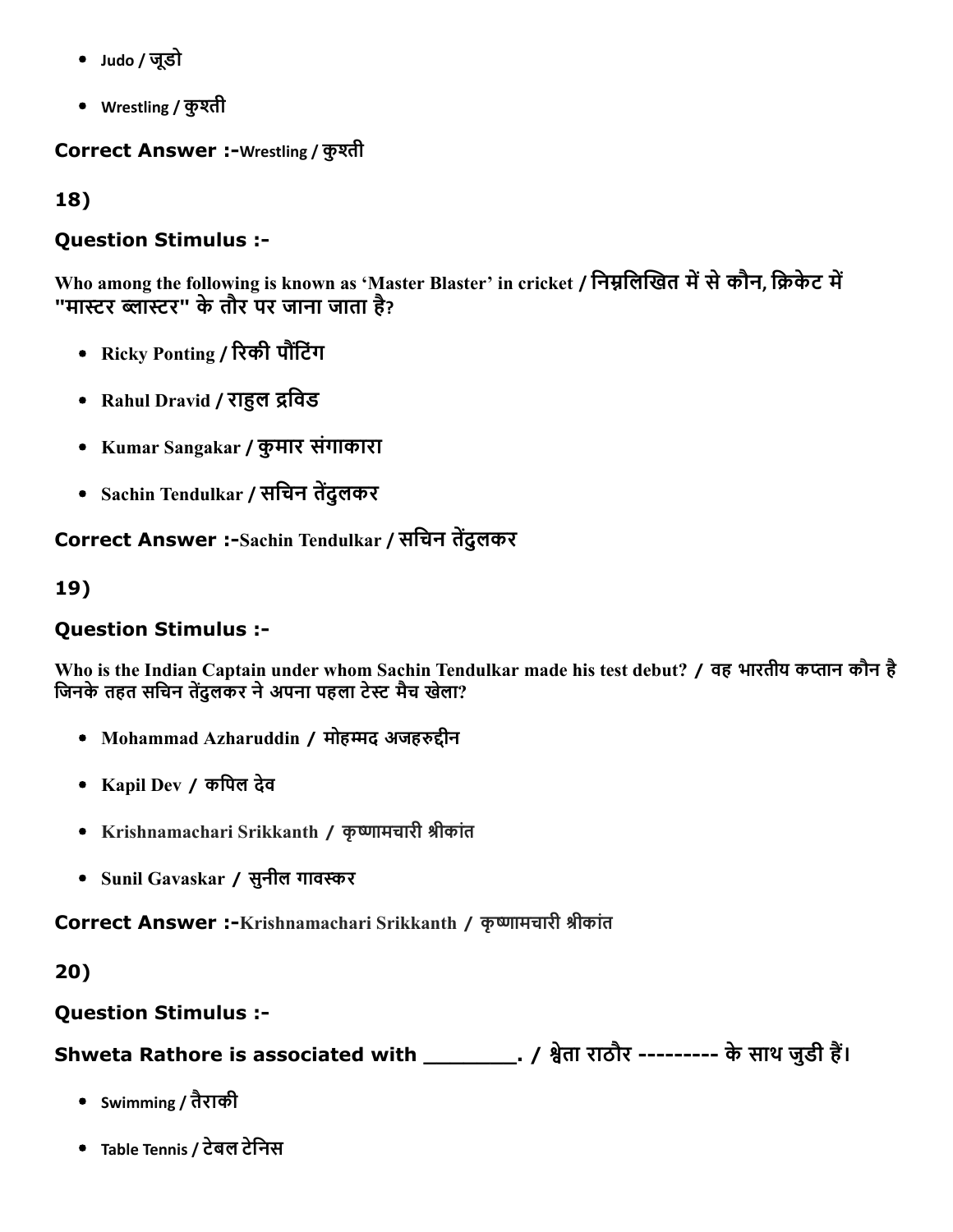- Polo / पोलो
- Body Building / बॉडी बिल्डिंग

Correct Answer :-Body Building / बॉडी बिल्डिंग

21)

#### Question Stimulus :

'Just Do It' is a famous tagline associated with which footwear and sports accessories manufacturer? / "जस्ट डू इट" ये प्रसिद्ध टैगलाइन किस जूते और खेल सामग्री निर्माता से जुड़ी है?

- Lee Cooper / ली कूपर
- Nike / नाइक
- $\bullet$  Woodland / वुडलैंड
- Adidas / एिडडास

Correct Answer :-Nike / नाइक

## 22)

## Question Stimulus :

Which among the following countries is the largest producer of Cotton? / निम्न में से कौन सा देश, कपास का सबसे बड़ा उत्पादक है?

- Turkey / तुर्की
- $\bullet$  Brazil / ब्राजिल
- Argentina / अर्जेंटिना
- None of these  $/$  इनमें से कोई नहीं

Correct Answer :-None of these / इनमें से कोई नहीं

## 23)

## Question Stimulus :

Which among the following is the largest rice producing State of India? / निम्न में से भारत में चावल का सबसे बड़ा उत्पादक राज्य कौन है ?

- West Bengal / पिȀम बंगाल
- Madhya Pradesh / मध्य प्रदेश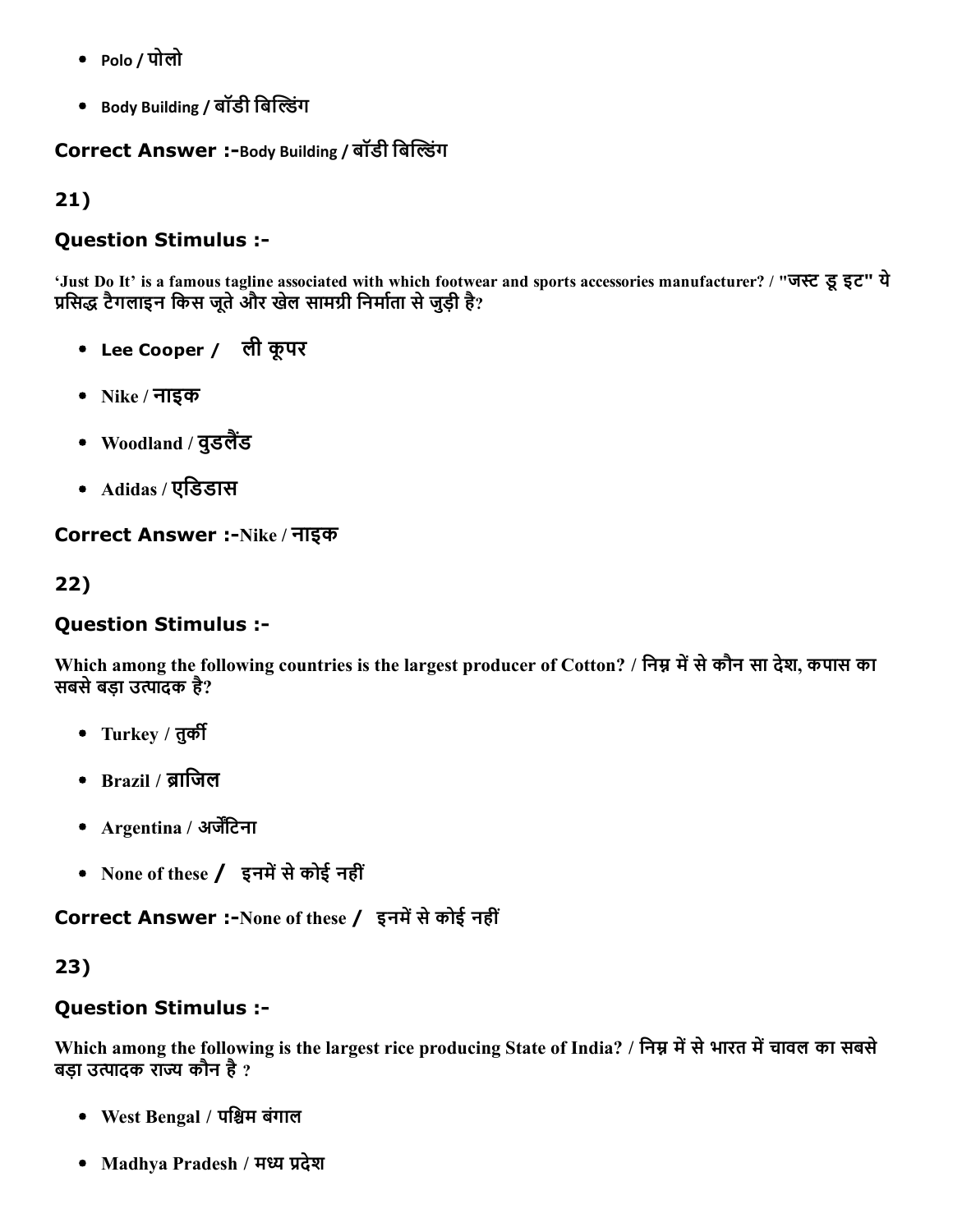- Uttar Pradesh / उत्तर प्रदेश
- Chhattisgarh / छत्तीसगढ़

#### Correct Answer :-West Bengal / पश्चिम बंगाल

24)

#### Question Stimulus :

Which of these are known as Veblin goods? / इनमें से कौन सी वेबलेन वस्तु के रूप में जानी जाती है?

- Luxury goods / िवलािसता का सामान
- Cheap goods / सस्ता माल
- Household articles / घरेलूसामान
- Basic goods / आधारभूत वस्तुओं

Correct Answer :-Luxury goods / विलासिता का सामान

## 25)

## Question Stimulus :

Who among these lived the longest? / निम्न में से सबसे लम्बी आयु तक कौन जीवित रहे थे?

- Rajiv Gandhi / राजीव गाँधी
- Jawaharlal Nehru / जवाहरलाल नेहरू
- Indira Gandhi / इंदिरा गाँधी
- Sanjay Gandhi / संजय गाँधी

Correct Answer :-Jawaharlal Nehru / जवाहरलाल नेहरू

## 26)

## Question Stimulus :

Who among the following is a honorary citizen of the United States of America? / निम्न में से कौन संयुक्त राज्य अमेरिका का सबसे मानद नागरिक है?

- Mahatma Gandhi / महात्मा गाँधी
- Mother Teresa / मदर टेरेसा
- Satyajit Ray / सत्यजित रे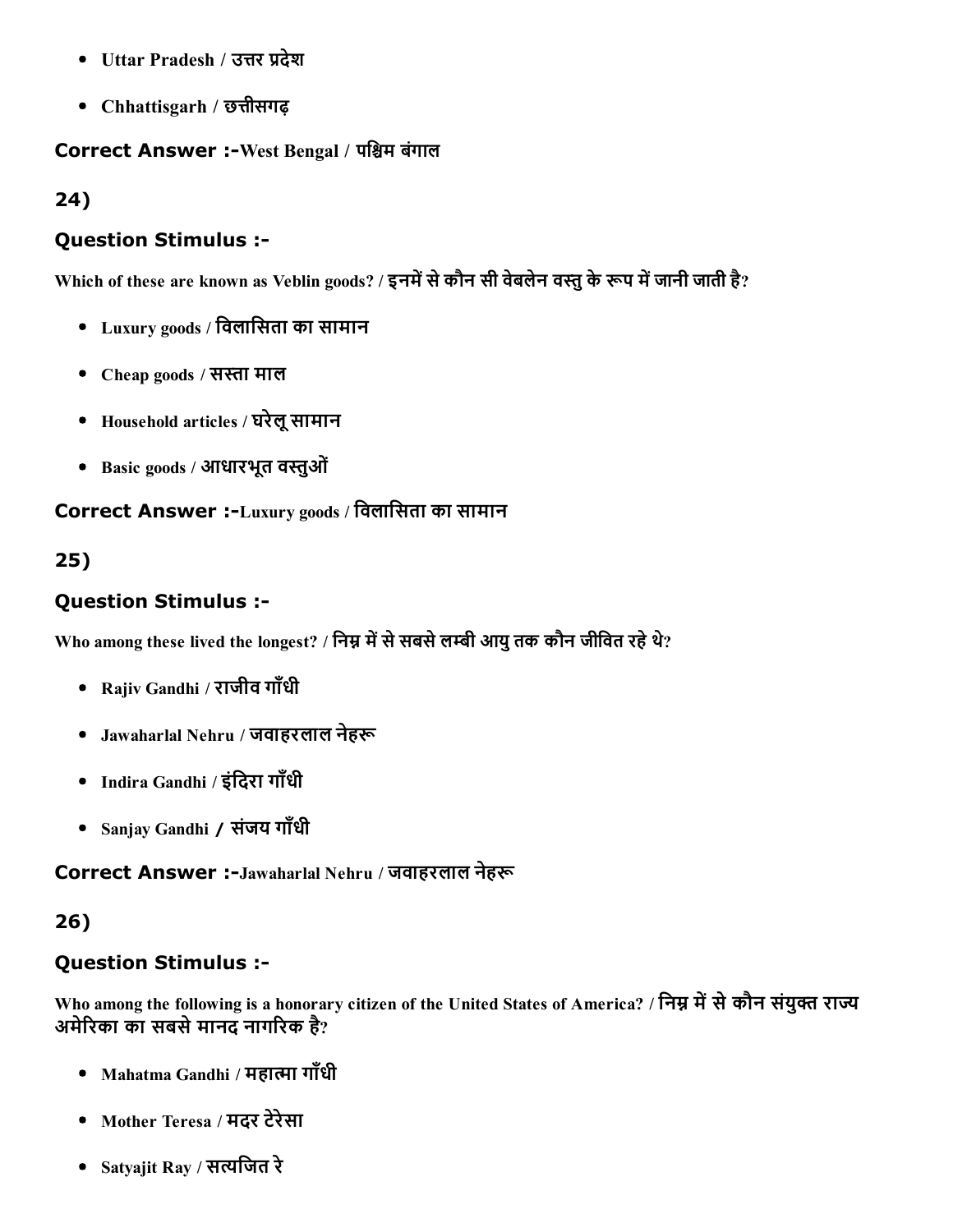• Zakir Hussain / ज़ाकिर हुसैन

#### Correct Answer :-Mother Teresa / मदर टेरेसा

# 27)

## Question Stimulus :

Who invented the first calculator? / किसने प्रथम कैलकुलेटर का अविष्कार किया?

- Thomas Edison / थॉमस एडीसन
- Blaise Pascal / ब्लेस पास्कल
- Samuel Morse / सैमुअल मोर्स
- Aristotle / अरस्तू

# Correct Answer :-Blaise Pascal / ब्लेस पास्कल

## 28)

#### Question Stimulus :

Who is the CEO of Tesla Motors? / टेस्ला मोटर्स के सीईओ कौन हैं ?

- Carly Fiorina / कार्ली फिओरिना
- Indira Nooyi / इंदिरा नूयी
- Kiran Mazumdar Shaw / िकरण मजूमदार शॉ
- Elon Musk / एलोन मस्क

## Correct Answer :- Elon Musk / एलोन मस्क

## 29)

## Question Stimulus :

Who is credited with the first Spacewalk in human history? / मानव इतिहास में प्रथम अंतरिक्ष चाल का श्रेय किसे दिया जाता है?

- Yuri Gagarin / यूरी गागरिन
- Alexey Leonov / एलेक्सी लियोनोव
- Neil Amstrong / नील आर्मस्ट्रांग
- Rakesh Sharma / राकेश शर्मा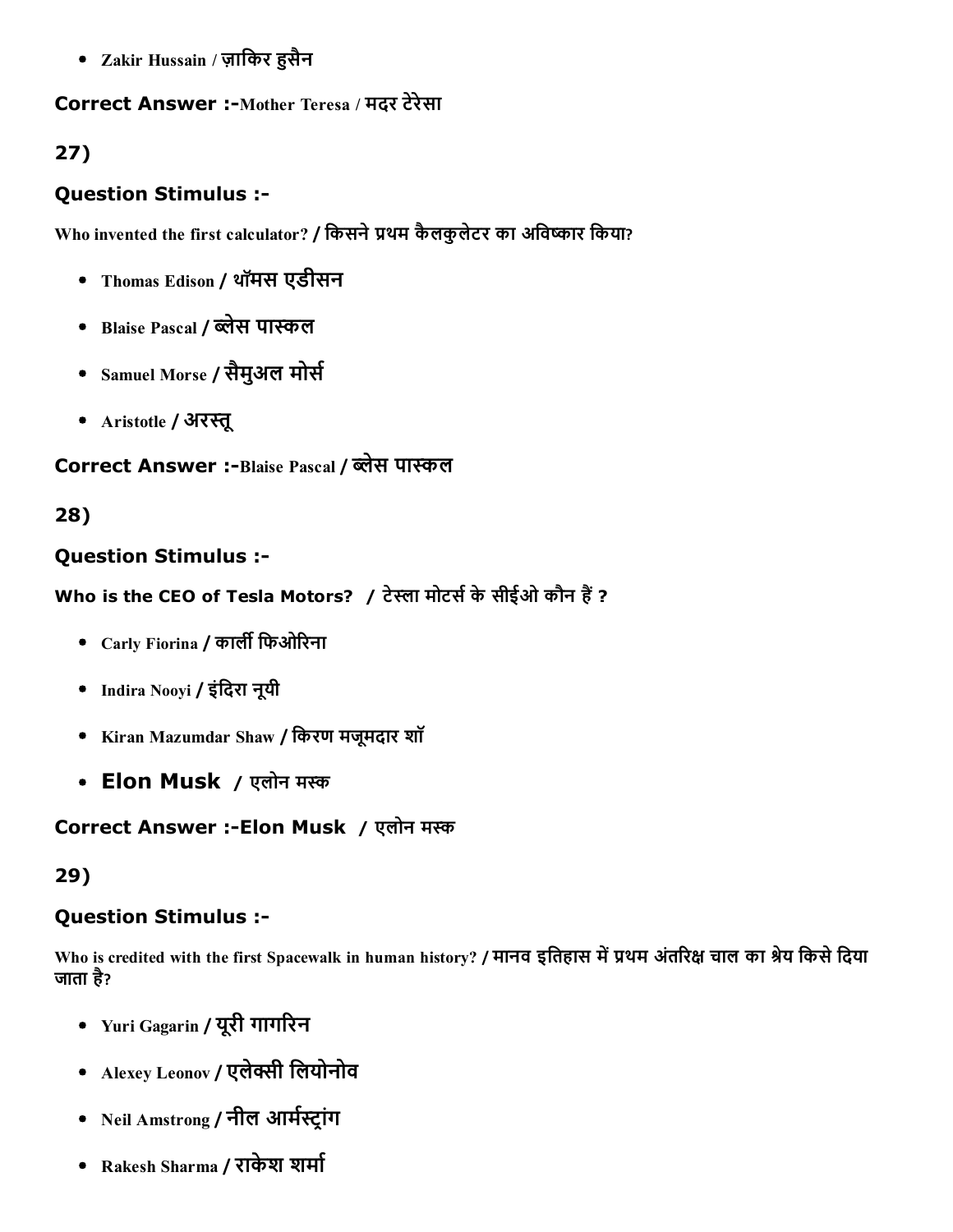## Question Stimulus :

Who was the Captain of the famous Titanic ship? / प्रसिद्ध टाइटैनिक जहाज का कप्तान कौन था?

- Edward John Smith / एडवर्ड जॉन स्मिथ
- Issac Hull / इसाक हल
- John Paul Jones / जॉन पॉल जोन्स
- William Ladd / िविलयम लैड

Correct Answer :-Edward John Smith / एडवर्ड जॉन स्मिथ

## 31)

## Question Stimulus :

How many women have served as the President of India? / कितनी महिलाओं ने भारत के राष्ट्रपति के रूप में कार्यभार संभाला है ?

- $\bullet$  2
- 3
- $4$
- $1$

**Correct Answer :-1** 

## 32)

## Question Stimulus :

Among the following, which is the highest rank in the Indian Army? / निम्नलिखित में से भारतीय सेना में सर्वोच्च पद कौन सा है?

- Brigadier / ब्रिगेडियर
- Colonel / कर्नल
- Lieutenant General / लेफ्टिनेंट जनरल
- Major General / मेजर जनरल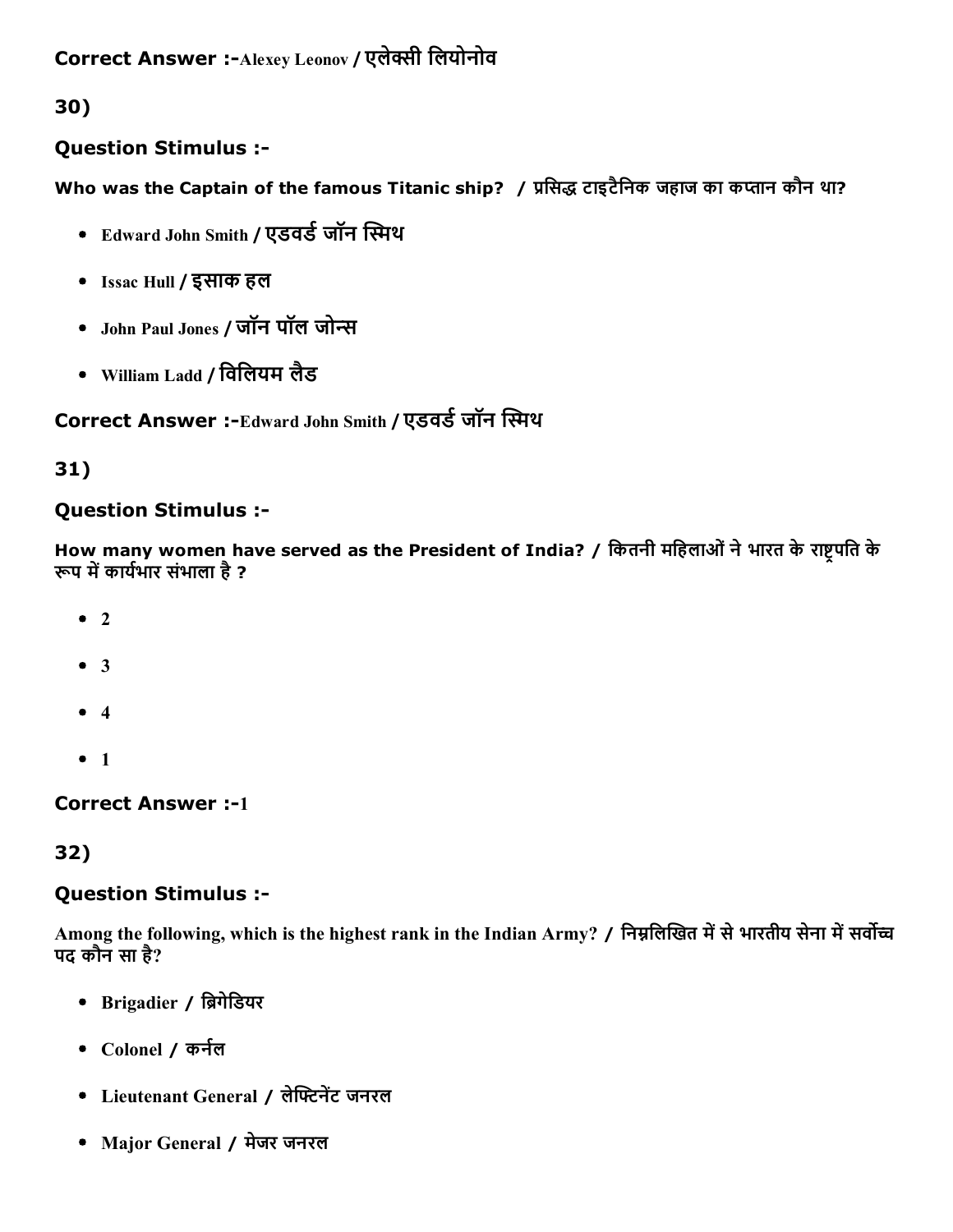## Question Stimulus :

Who was the first woman Judge of the Supreme Court of India? / भारत के सर्वोच्च न्यायालय के प्रथम महिला न्यायाधीश कौन थीं $^{\prime\prime}$ 

- Justice M. Fathima Beevi / जस्टिस एम फ़ातिमा बीवी
- Justice R. Banumathi / जस्टिस आर भानुमति
- Justice Ranjana Desai / जस्टिस रंजना देसाई
- Justice Gyan Sudha Misra / जस्टिस ज्ञान सुधा मिस्रा

#### Correct Answer :-Justice M. Fathima Beevi / जस्टिस एम फ़ातिमा बीवी

#### 34)

## Question Stimulus :

Who has the right to appoint the Attorney General of India? / भारत के अटॉर्नी जनरल को नियुक्त करने का अधिकार किसके पास है?

- President / राष्ट्रपति
- Prime Minister / प्रधान मंत्री
- Vice President / उप राष्ट्रपति
- None of these / इनमें से कोई नहीं

## Correct Answer :-President / राष्ट्रपति

## 35)

## Question Stimulus :

Which present-day city is the site of the historical city of Shahjahanabad? / ऐतिहासिक शहर शाहजहानाबाद का स्थल वर्तमान में कौन सा शहर है?

- Patna / पटना
- Kolkata / कोलकता
- Delhi / दिल्ली
- Cuttack / कटक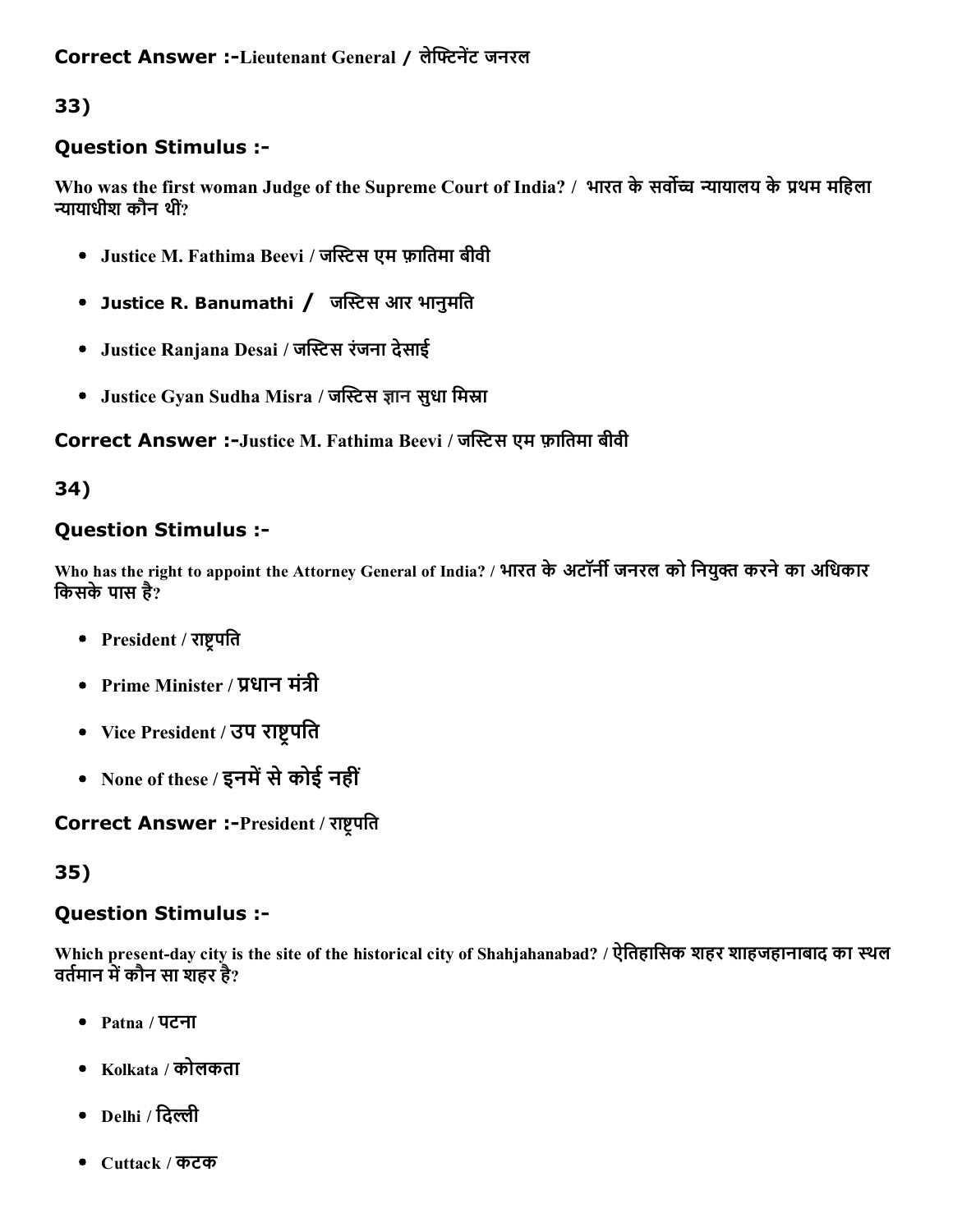Correct Answer :-Delhi / दिल्ली

36)

## Question Stimulus :

Who among the following was hanged by the British Government in regard to the 'Kakori Conspiracy'? / 'काकोरी षडयंत्र' के संबंध में निम्नलिखित में से किसे ब्रिटिश सरकार ने फांसी पर लटका दिया था?

- Chandra Shekhar Azad / चंद्र शेखर आज़ाद
- Bhagat Singh / भगत िसंह
- Batukeshwar Dutt / बटुकेश्वर दत्त
- Ram Prasad Bismil / राम प्रसाद बिस्मिल

## Correct Answer :-Ram Prasad Bismil / राम प्रसाद बिस्मिल

## 37)

## Question Stimulus :

Who wrote the Book entitled 'Ghulamgiri'? / 'गुलामगिरी' शीर्षक वाली पुस्तक किसने लिखी थी?

- B. R. Ambedkar / बी आर अम्बेडकर
- M. P. Pillai / एम पी पिल्लै
- Narayanguru / नारायणगुरू
- Jyotibha Phule / ज्योतिबा फूले

Correct Answer :-Jyotibha Phule / ज्योतिबा फूले

## 38)

## Question Stimulus :

Which committee has been constituted to monitor the functioning of the Medical Council of India (MCI)? / कौन सी समिति भारतीय चिकित्सा परिषद (एमसीआई) के कामकाज की निगरानी के लिए गठित की गई है?

- Vinod Roy committee / विनोद राय)समिति
- Ranjit Roy Chaudhury committee / रंजीत रॉय चौधरी समिति
- Bibek Debroy committee / बिबेक देबरॉय समिति
- R.M. Lodha committee / आर.एम. लोधा समिति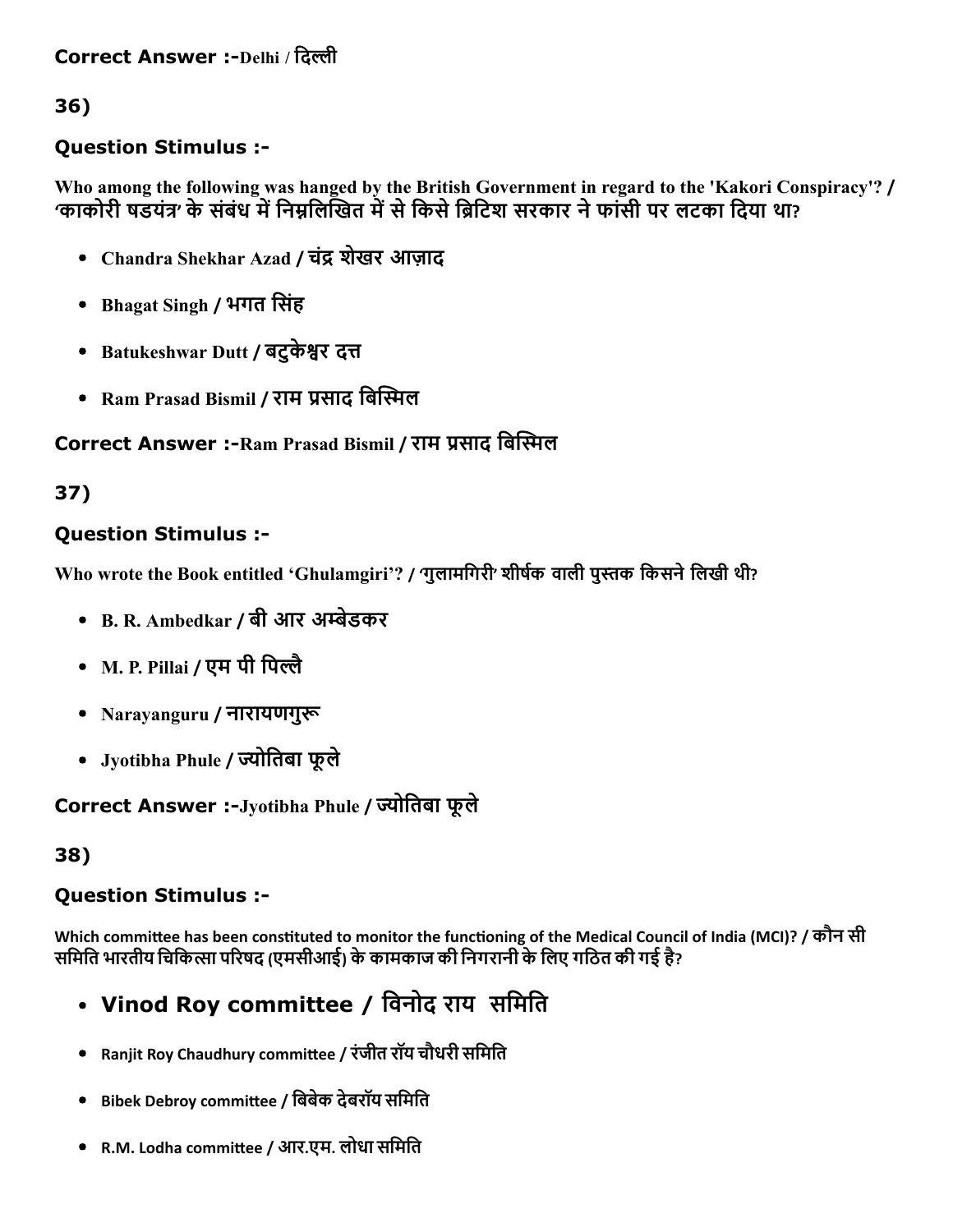## Question Stimulus :

Where is the World Bank headquarters located? / विश्व बैंक का मुख्यालय कहाँ स्थित है?

- Washington, D.C. / वािशगंटन, डी.सी.
- Geneva / िजनेवा
- New York / न्यू यॉर्क
- Philadelphia / फिलाडल्फिया

Correct Answer :-Washington, D.C. / वाशिंगटन, डी.सी.

## 40)

## Question Stimulus :

Where was the first International Earth Summit held? / पहला अन्तराष्ट्रीय पृथ्वी सम्मेलन कहाँ हुआ था?

- Mumbai, India / मुंबई, भारत
- Rio de Janeiro, Brazil / रिओ दे जनेइरो, ब्राज़ील
- Tokyo, Japan / टोक्यो, जापान
- Shanghai, China / शघंाई, चाइना

Correct Answer :-Rio de Janeiro, Brazil / रिओ दे जनेइरो, ब्राज़ील

# 41)

## Question Stimulus :

Where is the Gobi desert located? / गोबी रेगिस्तान कहाँ स्थित है?

- Russia / रूस
- Kazakhstan / कजाखस्तान
- Mongolia / मंगोिलया
- Korea / कोरिया

# Correct Answer :-Mongolia / मंगोलिया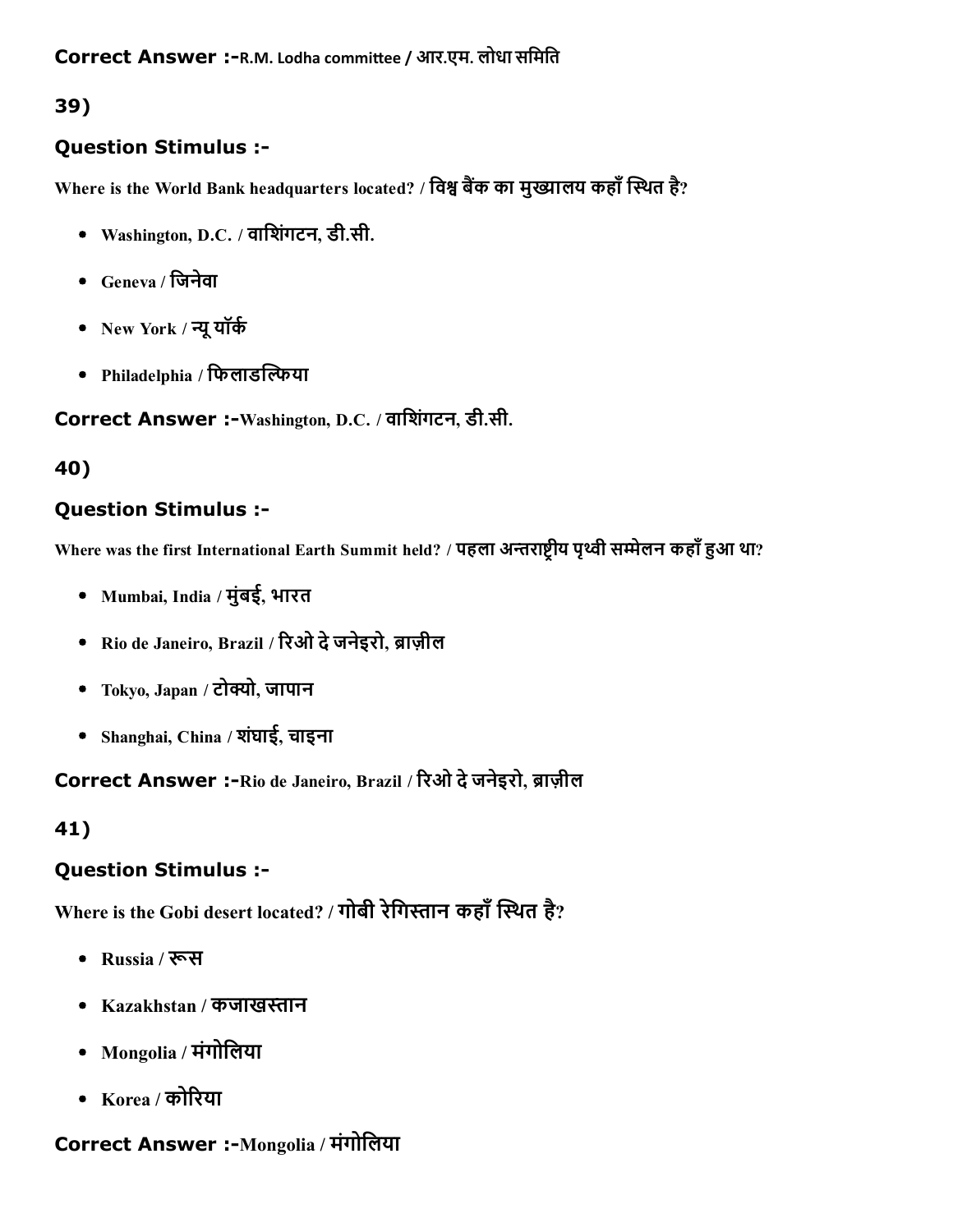## Question Stimulus :

Which festival is known as Phagwa in Bhojpuri / भोजपूरी में कौन सा पर्व पहागवा के नाम से जाना जाता है?

- Pongal / पोगंल
- Diwali / दीवाली
- Christmas / क्रिसमस
- $\bullet$  Holi / होली

#### Correct Answer :-Holi / होली

## 43)

#### Question Stimulus :

Jataka tales are a part of the scriptures of which of the following religions? / जतका कथाएँ निम्न में से किस धर्म के लेख हैं?

- $Jainism /$  जैन धर्म
- Buddhism / बौद्ध धर्म
- $\bullet$  Bahaism / बहाई धर्म
- $\bullet$  Islam / इस्लाम

Correct Answer :-Buddhism / बौद्ध धर्म

#### 44)

#### Question Stimulus :

Which operation was launched by India to rescue its citizens in South Sudan? / भारत द्वारा दक्षिण सूडान में रह रहे अपने नागरिकों को बचाने के लिए किस आपरेशन की शुरुआत करी गयी?

- Airlift / एयरलिफ्ट
- Blue star / ब्लू स्टार
- Sankat Mochan / संकट मोचन
- Rahat / राहत

## Correct Answer :-Sankat Mochan / संकट मोचन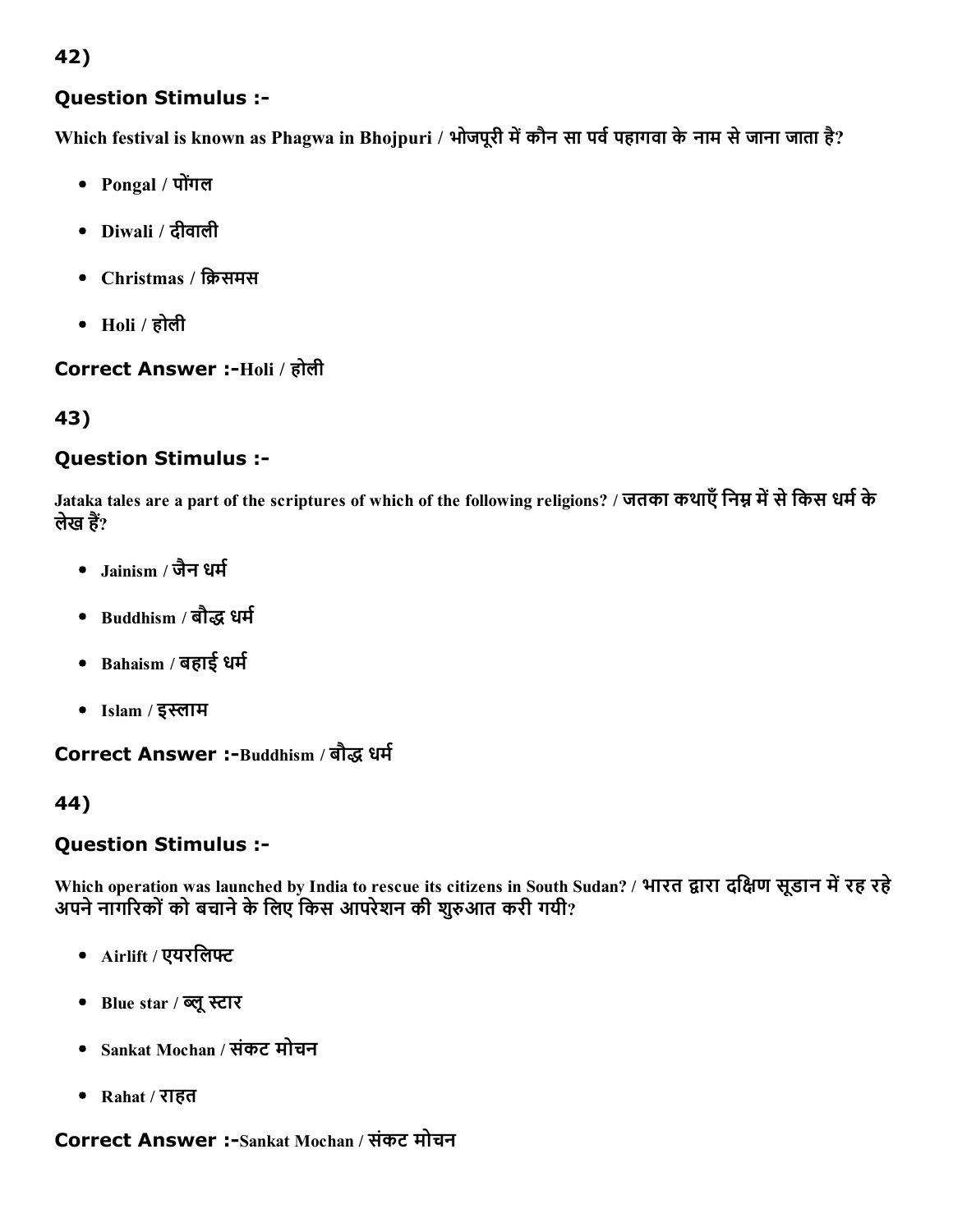## Question Stimulus :

Who is the Union Minister for Information and Broadcasting? / सूचना एवं प्रसारण के लिए केन्द्रीय मंत्री कौन है?

- Venkaiah Naidu / वेंकैया नायडू
- Prakash Javadekar / प्रकाश जावड़ेकर
- Arun Jaitley / अरुन जेटली
- Radhamohan Singh / राधामोहन िसंह

Correct Answer :-Venkaiah Naidu / वेंकैया नायडू

#### 46)

#### Question Stimulus :

In which year was the atom bomb dropped in the Japanese city of Hiroshima? / किस वर्ष में जापान के शहर िहरोिशमा पर बम िगराया गया था?

- $1940$
- $1945$
- $1948$
- $1952$

**Correct Answer :-1945** 

47)

#### Question Stimulus :

The United Nations World Tourism Organization celebrates World Tourism Day on / संयुक्त राष्ट विश्व पर्यटन संगठन--------------- को विश्व प्रर्यटन दिवस मनाता है।

- September 20 / िसतंबर 20
- September 22 / िसतंबर 22
- September 27 / िसतंबर 27
- September 25 / िसतंबर 25

#### Correct Answer :-September - 27 / सितंबर 27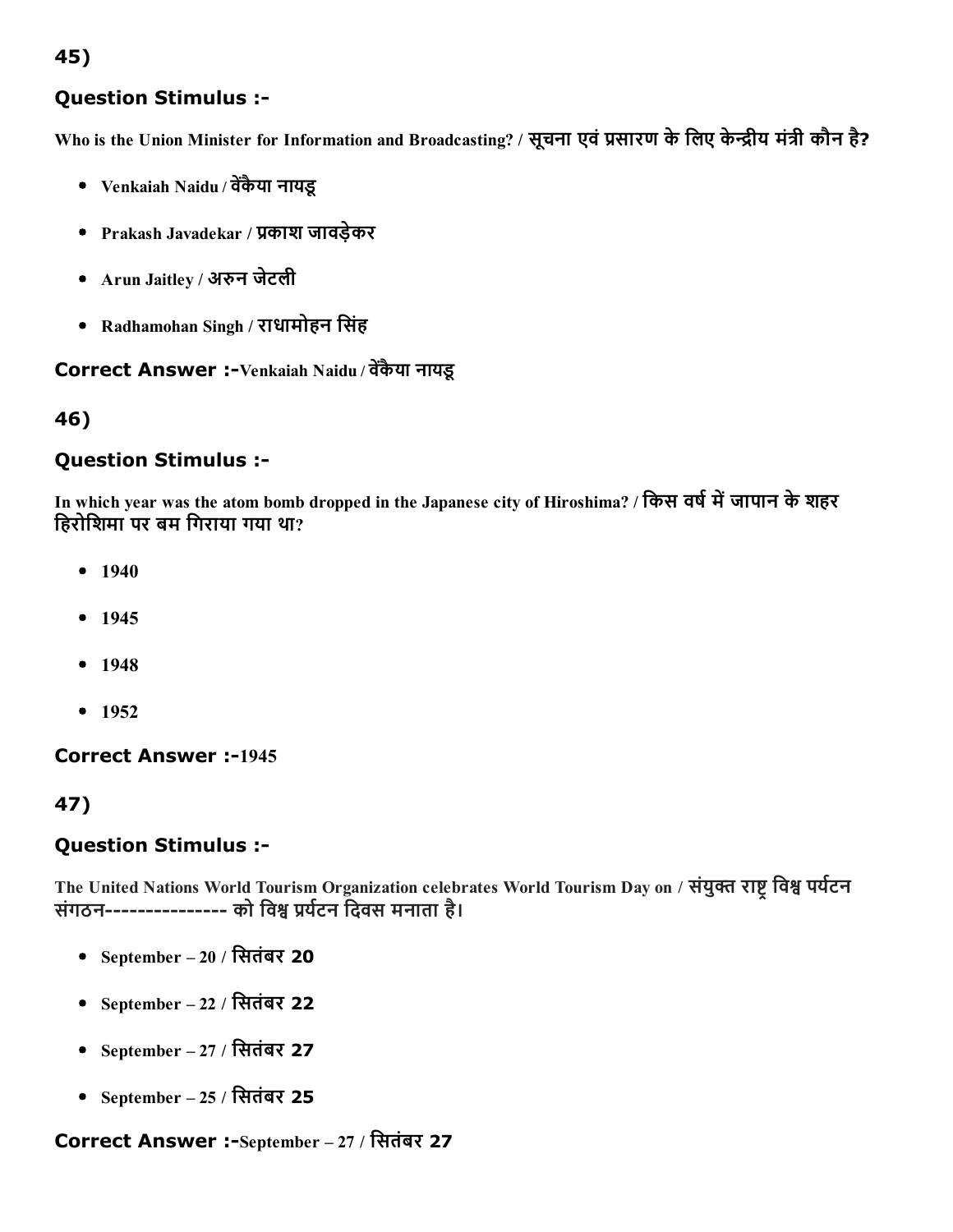#### Question Stimulus :

Coal Bed Methane has been found in \_\_\_\_\_\_. / कोल बेड मीथेन \_\_\_\_\_ में पाया गया है।

- Sagar / सागर
- Jabalpur / जबलपुर
- Shahdol / शहदोल
- Indore / इंदौर

Correct Answer :-Shahdol / शहदोल

49)

#### Question Stimulus :

Largest river of Madhya Pradesh is / मध्य प्रदेश की सबसे बड़ी नदी है

- $\bullet$  Chambal / चम्बल
- $\bullet$  Betwa / बेतवा
- Sindh / िसंधु
- Narmada / नर्मदा

Correct Answer :-Narmada / नर्मदा

50)

Question Stimulus :

From a geological viewpoint, which is the oldest terrain of Madhya Pradesh? / भू-वैज्ञानिक द्रष्टि से, मध्यप्रदेश का प्राचीनतम भू-भाग कौन सा है?

- Gondwana Land / गोंडवाना लैंड
- Deccan Plateau / दक्षिणी पठार
- Bundelkhand region / बुंदेलखण्ड क्षेत्र
- Eastern terrain / पूर्वी भू-भाग

Correct Answer :-Gondwana Land / गोंडवाना लैंड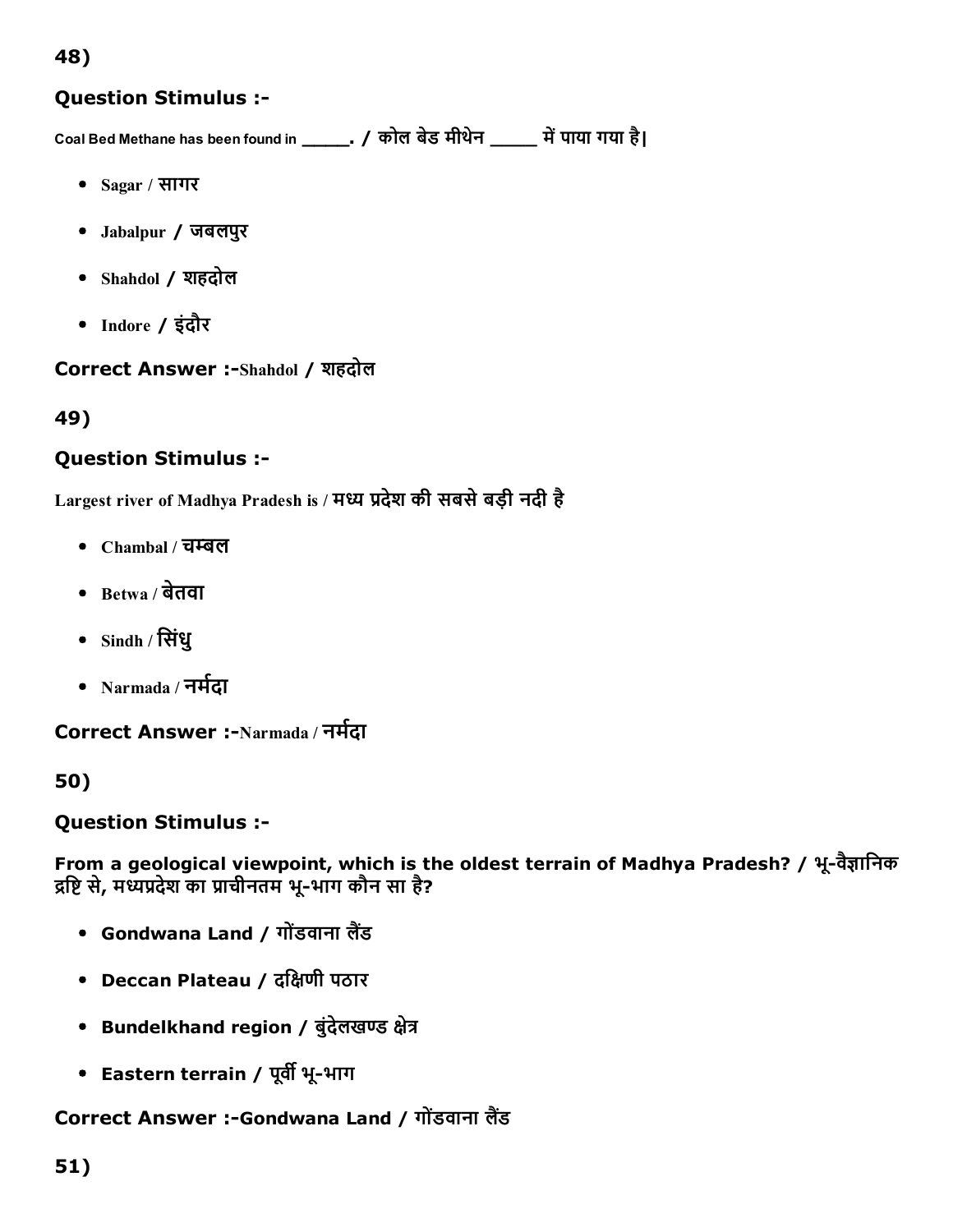When two numbers are multiplied their product is (48) and when the first number is subtracted from the other number the answer is 16. Find the numbers. / जब दो संख्याओं का गुणन किया जाता है तो उनका गुणनफल होता है (-48) और जब पहली संख्या को दूसरी संख्या से घटाया जाता है तो उत्तर 16 होता है। संख्याएं निकालिए।

- $(12, -4)$
- $(4, -12)$
- $(4, 12)$
- $(-12,4)$

Correct Answer :-(-12,4)

# 52)

## Question Stimulus :

Fill up the blanks  $\frac{1}{\sqrt{64 \times .25}} = \frac{1}{8 \times . . . .}$  / रिक्त स्थान भरिये।

- $0.5$
- $0.05$
- $5$
- $\bullet$  2.5

Correct Answer :-0.5

53)

## Question Stimulus :

Simplify 14  $x^2y^2 \div 7$  x y  $^{-9}$  / 14  $x^2y^2 \div 7$  x y  $^{-9}$  सरलीकृत कीजिये?

- $2y^7 x^2$
- $2xy^{11}$
- $2y^7$   $x^2$   $2y^2$
- $2y^7 x^2$

Correct Answer :-2  $xy^{11}$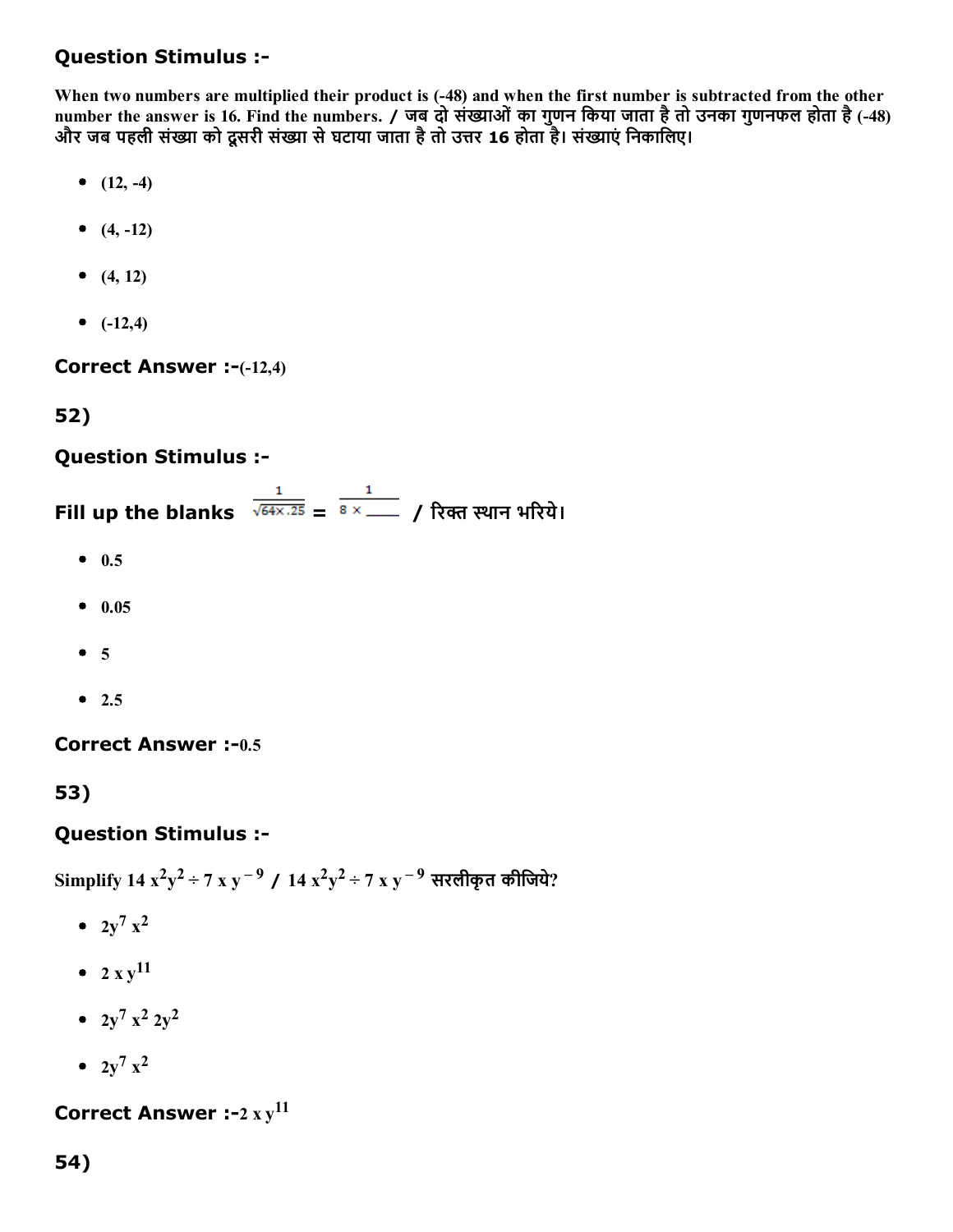Evaluate:  $(4x-3y)^2$ . /  $(4x-3y)^2$  का मूल्यांकन करिये।

- $16 x^2 + 24xy + 9y^2$
- $16 x^2 + 24xy-9y^2$
- $4x^2 12xy + 9y^2$
- $16 x^2 24xy + 9y^2$

Correct Answer :-16  $x^2$  -24xy+9y<sup>2</sup>

## 55)

#### Question Stimulus :

Find the value of x if the arithmetic mean of 8, 15, 6, 12 and x is 10. / / यदि 8,15,6,12 और x का समांतर माध्य 10 है तो  $x$  का मान निकालिए।

- $11$
- $15$
- $12$
- $9$

**Correct Answer :-9** 

56)

#### Question Stimulus :

A special cereal mixture contains rice, wheat and corn in the ratio of 2:3:5. If a bag of the mixture contains 3 pounds of rice, the quantity of corn in the bag is \_\_\_\_\_\_\_\_\_\_\_\_\_\_. / एक विशेष अन्न मिश्रण में चावल, गेहूं और मक्का 2:3:5 के अनुपात में हैं। यदि मिश्रण के एक बैग में चावल के 3 पाउंड हैं, तो बैग में मक्का की मात्रा है\_\_\_\_\_\_\_\_\_\_

- $8.5$
- $6.5$
- $9.5$
- $-7.5$

#### Correct Answer :-7.5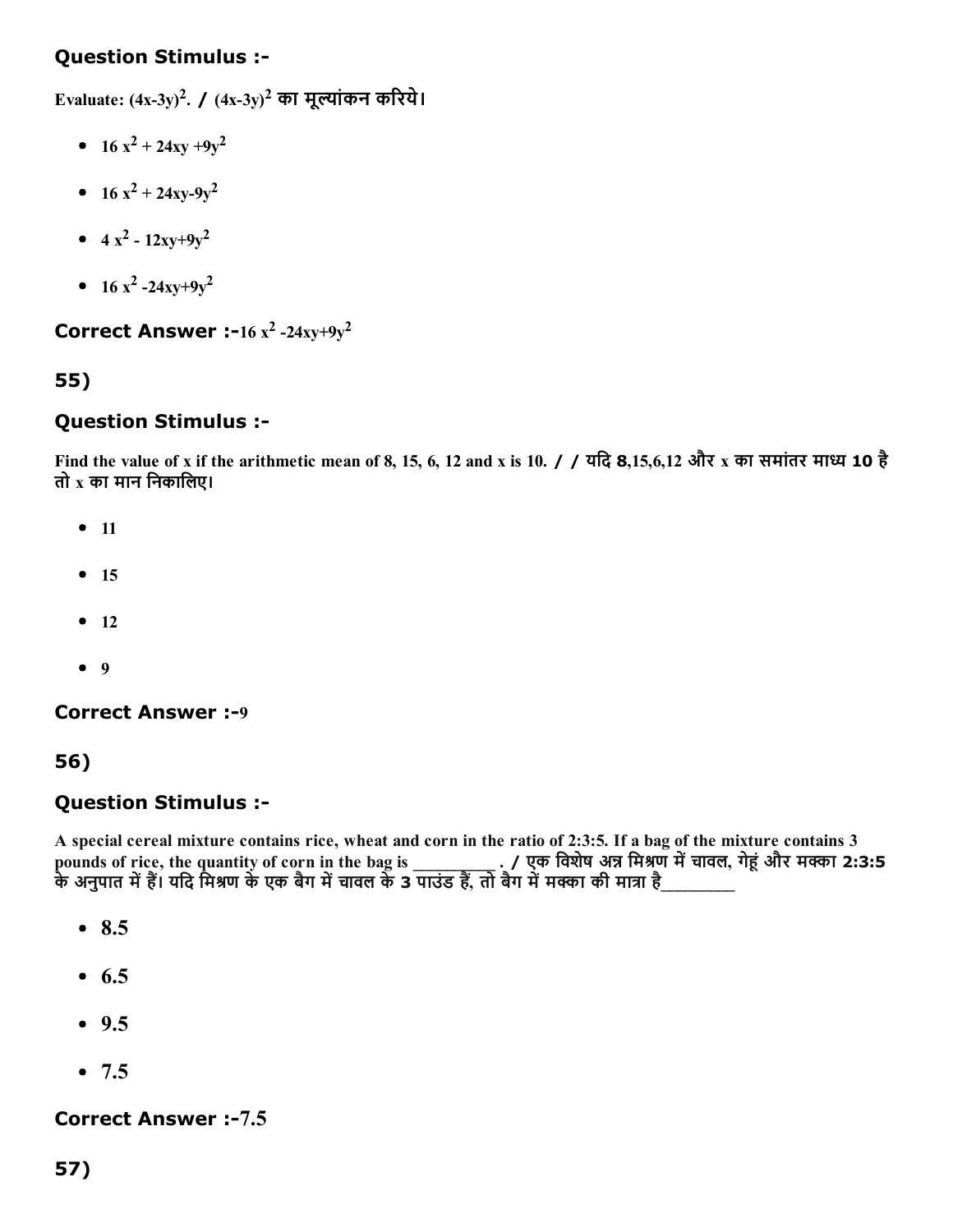What is the measure of each exterior angle of a12 sided regular polygon? / एक 12 भुजा वाले नियमित बहुभुज के प्रत्येक बाहरी कोण का माप क्या है?

- 90 0
- $\mathbf{80}^{0}$
- $60^0$
- $30^0$

Correct Answer :-30 $^0$ 

#### 58)

#### Question Stimulus :

Choose the equation for the line graph given below. / नीचे दिये गये रेखा ग्राफ के लिये समीकरण का चयन कीजिए।

#### Yaxis



- $Y = -3$
- $X = -3$
- $\bullet$  X=3
- $Y=3$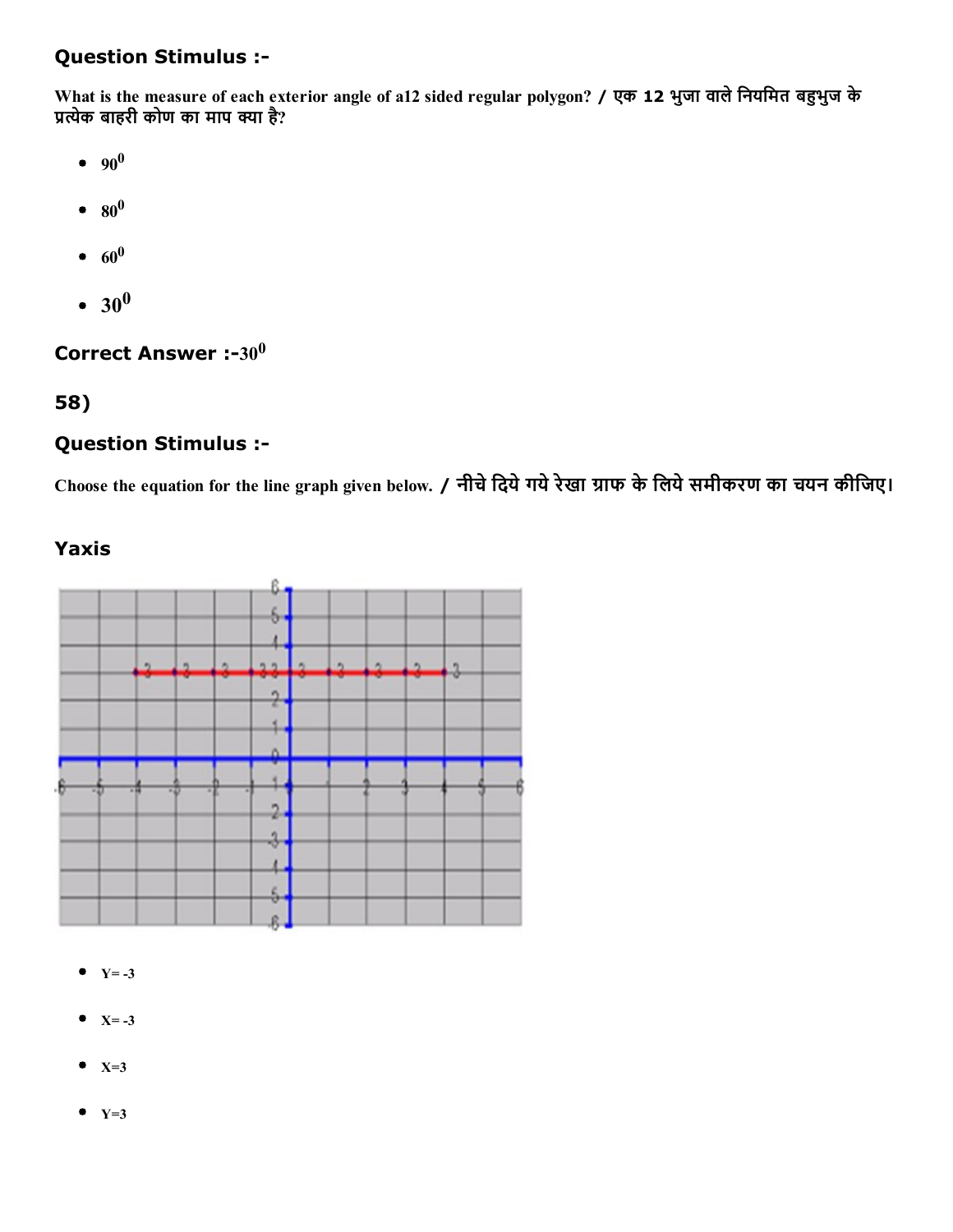#### Correct Answer :- $Y=3$

## 59)

#### Question Stimulus :

What is the surface area of a cube whose side is 10cm? / एक घन का क्षेत्रफल क्या है जिसकी भुजा 10 सेमी है?

- $\bullet$  600cm<sup>2</sup>
- $\bullet$  100cm<sup>2</sup>
- $1000 \text{cm}^2$
- $\bullet$  6000cm<sup>2</sup>

Correct Answer  $:600 \text{cm}^2$ 

#### 60)

#### Question Stimulus :

Four congruent isosceles right triangles are cut from the 4 corners of a square with a side of 20 units. The length of one leg of the triangle is equal to 4 units. The area of the remaining octagon is \_\_\_\_\_\_\_\_\_\_\_\_\_\_\_\_\_\_. If this octagon is divided into two equal parts, then the area of each part is \_\_\_\_\_\_\_\_\_\_\_\_\_\_\_\_\_ / चार सव㸭Āसम समकोण िĀभुज वग㸭Āके4 कोनोंसेकाटेगयेह阮Ā जिसकी भुजा 29 इकाई है। त्रिकोण की एक भुजा 4 इकाई है। शेष अष्टभुज का क्षेत्रफल \_\_\_\_\_\_\_\_\_\_\_\_\_\_\_है। यदि इस अष्टभज को बराबर हिस्सों में विभाजित करें. तो प्रत्येक हिस्से का क्षेत्रफल होगा\_

- $184$  sq units, 368 sq units / 184 वर्ग इकाई, 368 वर्ग इकाई
- $\bullet$  368 sq units, 184 sq units / 368 वर्ग इकाई, 184 वर्ग इकाई
- 398 sq units, 184 sq units / 398 वर्ग इकाई, 184 वर्ग इकाई
- $\bullet$  380 sq units, 180 sq units / 380 वर्ग इकाई, 180 वर्ग इकाई

Correct Answer :-368 sq units, 184 sq units / 368 वर्ग इकाई, 184 वर्ग इकाई

## 61)

## Question Stimulus :

The large hadron collider of CERN is in / सर्न का लार्ज हेड्रॉन कोलाइडर \_\_\_\_\_\_\_ में स्थित है

- France / फ्रांस
- London / लंदन
- Germany / जर्मनी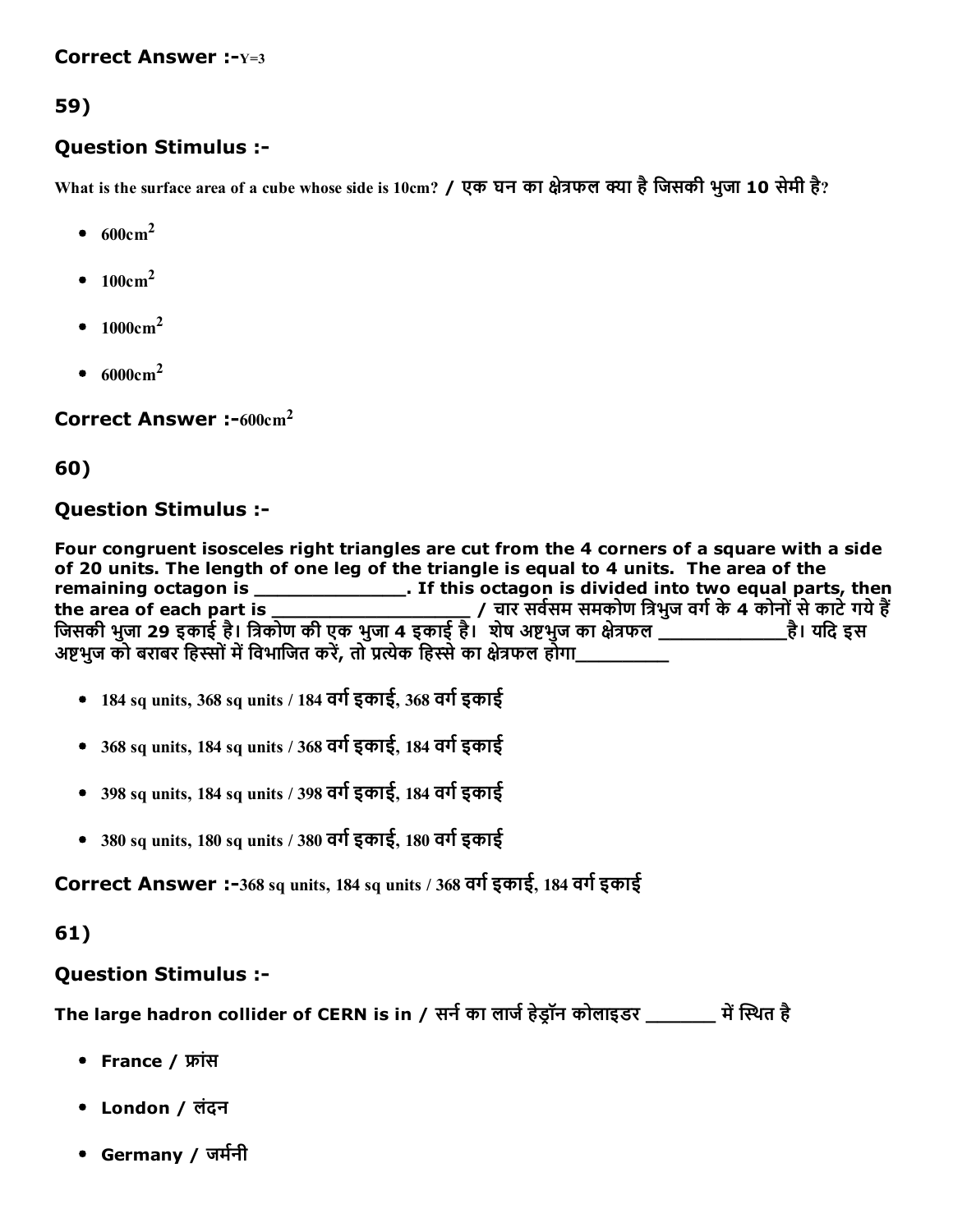Geneva / िजनेवा

## Correct Answer :-Geneva / जिनेवा

62)

# Question Stimulus :

A solution of salt in water can be purified to get pure water by the method of / शुद्ध जल प्राप्त करने के लिए जल में लवण के विलयन को इस विधि द्वारा शोधित किया जा सकता है

- Filtration / निस्पंदन
- Separating funnel / अलग करनेकी कीप
- Distillation / आसवन
- Fractional distillation / प्रभाजी आसवन

**Correct Answer :-Distillation / आसवन** 

## 63)

## Question Stimulus :

The free ends of a tester should not be joined for more than a few seconds because otherwise / टेस्टर के स्वतंत्र सिरों को कुछ सेकण्डों से ज्यादा देर के लिए नहीं जोड़ना चाहिए क्योंकि अन्यथा

- the bulb of the tester will get fused / टेस्टर का बल्ब फ्यूज़ हो जायेगा
- the battery will get heated / बैटरी गरम हो जायेगी
- the connection wire will get burnt / संपर्क तार जल जायेगी
- the cells of the battery will get drained very quickly / बैटरी के सेल बहुत जल्द खाली हो जायेंगे

Correct Answer :-the cells of the battery will get drained very quickly / बैटरी के सेल बहुत जल्द खाली हो जायेंगे

## 64)

# Question Stimulus :

A colourless, odourless gas, heavier than air which extinguishes fire is / एक रंगहीन, गंधहीन गैस, जो हवा सेभारी हैऔर आग बुझाती है

- Carbon monoxide / कार्बन मोनोऑक्साइड
- Carbon dioxide / कार्बन डाइऑक्साइड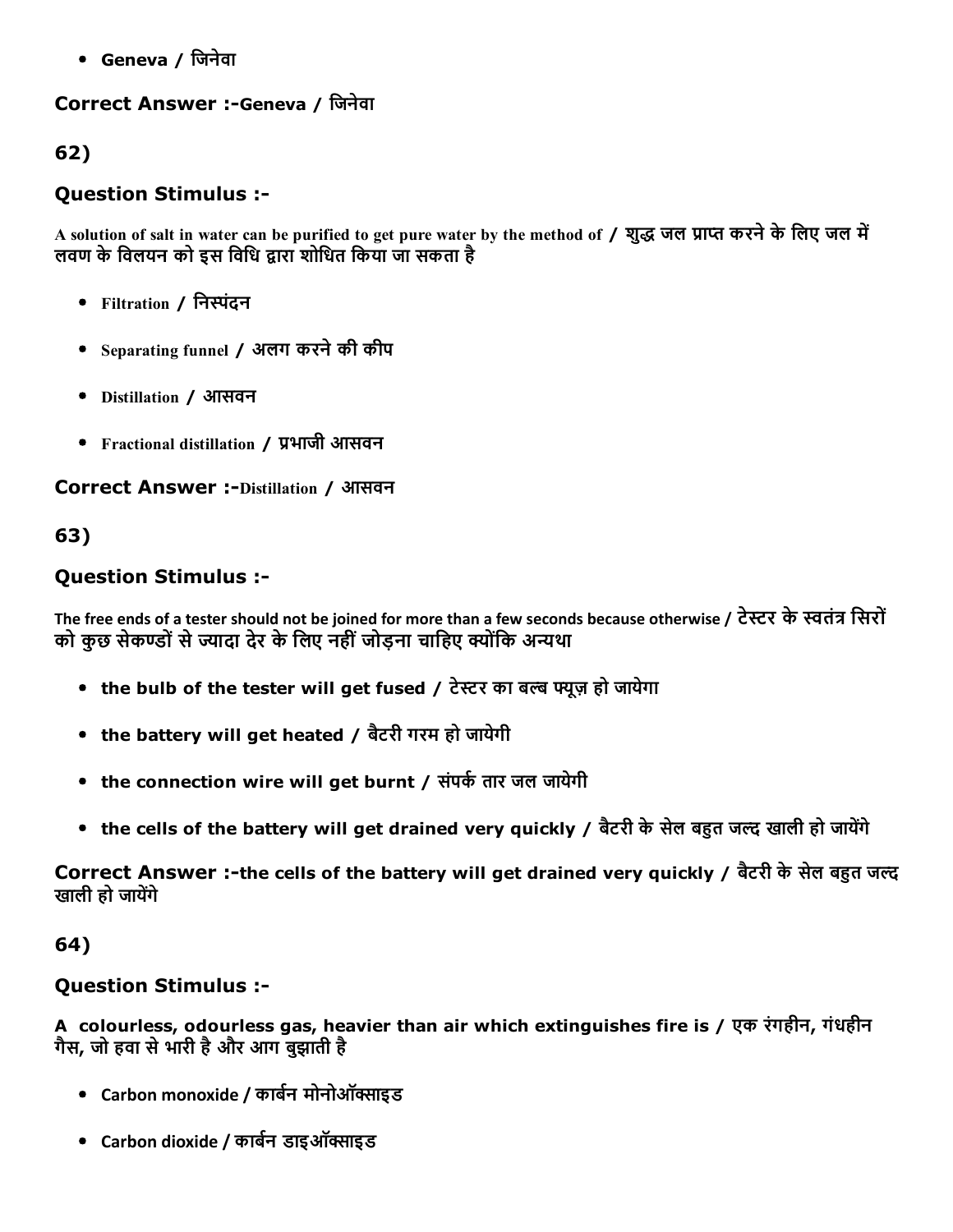- Nitrogen dioxide / नाइट्रोजन डाइऑक्साइड
- Hydrogen peroxide / हाइड्रोजन परऑक्साइड

Correct Answer :-Carbon dioxide / कार्बन डाइऑक्साइड

65)

## Question Stimulus :

Ozone layer protects us from harmful / ओज़ोन परत हमारी हािनकारक \_\_\_\_\_\_\_\_\_\_\_ सेरꉈĀा करती है

- Ultra violet radiation / परबैंगनी विकिरण
- Visible radiation / दृश्य विकिरण
- Infra red radiation / अवरक्त विकिरण
- Heat radiation / ऊष्मीय विकिरण

Correct Answer :-Ultra violet radiation / परबैंगनी विकिरण

66)

## Question Stimulus :

Swimming costumes are made from a material called Spandex because it is / तैराकी की पोशाक स्पैंडेक्स कहलाने वाली सामग्री की बनी होती है क्योंकि यह

- Absorbent & comfortable to wear / अवशोषक होता है तथा पहनने में आरामदायक होता है
- Soft & durable / कोमल तथा टिकाऊ होता है
- Light & highly elastic / हल्का तथा अत्यधिक लोचदार होता है
- Wrinkle free & moth resistant / सिकुड़न मुक्त तथा कीट रोधी होता है

Correct Answer :-Light & highly elastic / हल्का तथा अत्यधिक लोचदार होता है

## 67)

## Question Stimulus :

In which stage of cell division do the chromosomes move to the opposite poles of the cell? / कोशिका विभाजन की कौन सी अवस्था में गुणसूत्र कोशिका के विपरीत धुवों पर जाते हैं?

- Anaphase-I / ऐनाफ़ेज़-I
- Metaphase-II / मेटाफ़ेज़-II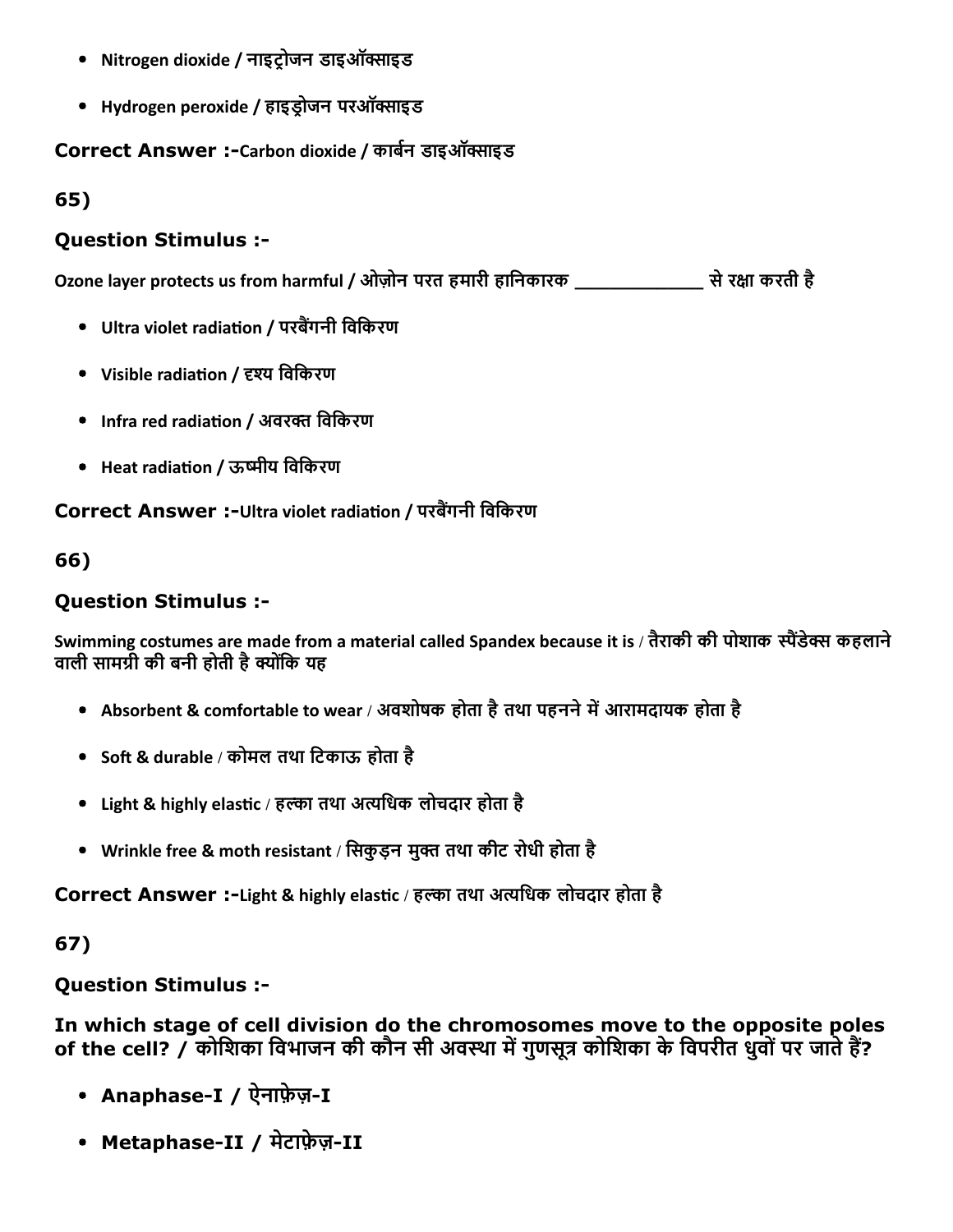- Anaphase-II / ऐनाफ़ेज़-II
- Metaphase-I / मेटाफ़ेज़-I

# Correct Answer :-Anaphase-I / ऐनाफ़ेज़-I

68)

## Question Stimulus :

The primary organ of the respiratory system is  $\blacksquare$  / शवसन तंत्र का मुख्य अंग है\_\_\_\_\_\_\_\_

- Nostrils नथुने/
- Trachea / श्वासनली
- Bronchi / ब्रांकाई
- Lungs / फेफड़े

Correct Answer :Lungs / फेफड़े

69)

## Question Stimulus :

The Scientific name of man is *Homo sapiens* what does the word *homo* represent? / आदमी का वैज्ञानिक नाम होमो सेपियन्स है। शब्द होमो क्या दर्शाता है?

- The genus / वंश
- The species / जाति
- The family / परिवार
- The order / क्रम

Correct Answer :-The genus / वंश

70)

## Question Stimulus :

The study of internal structure of the human body is called\_\_\_\_\_\_ / मानव शरीर के आंतरिक संरचना का अध्ययन कहलाता है

- Anatomy / शरीर रचना विज्ञान
- Histology / ऊतक विज्ञान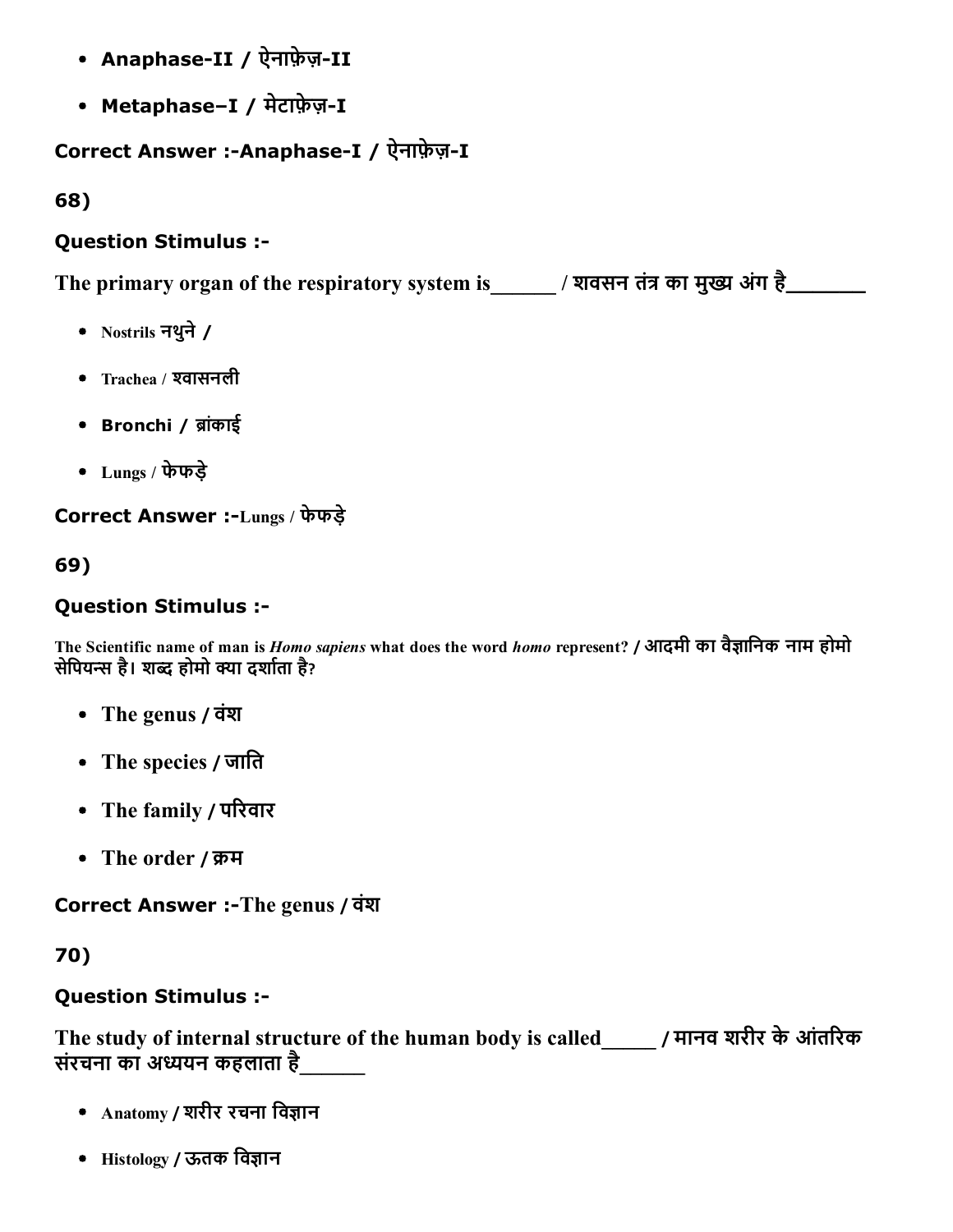- Physiology / शरीर क्रिया विज्ञान
- Morphology / आकृति विज्ञान

# Correct Answer :-Anatomy / शरीर रचना विज्ञान

# 71)

## Question Stimulus :

The average weight of 10 students is 24kgs.If a student of 18kgs is replaced by another student then the average increases by 2.5 kgs. What is the weight of the new student? / 10 छात्रों का औसत वजन 24किग्रा है। यदि एक 18किलो के छात्र के स्थान पर किसी और छात्र को रख दिया जाए तो सभी के औसत वजन में 2.5 किलो की वृद्धि हो जाएगी। नए छात्र का वजन क्या है?

- $45$
- 33
- $41$
- $47$

**Correct Answer :-33** 

# 72)

## Question Stimulus :

If  $\frac{1}{b} = \frac{1}{2}$ ,  $\frac{1}{c} = \frac{1}{1}$  find bc: a: c<sup>2</sup> / यदि  $\frac{1}{b} = \frac{1}{2}$ ,  $\frac{1}{c} = \frac{1}{1}$ , तो bc: a: c<sup>2</sup> ज्ञात करें।

- 12:21:4
- 25:21:4
- 4:5:21
- None of these / इनमें से कोई भी नहीं

Correct Answer :-12:21:4

73)

# Question Stimulus :

 $\rm 2/5^{th}$  of 35 is / 35 का  $\rm 2/5^{\overline d \overline l}$  है:

 $\bullet$  20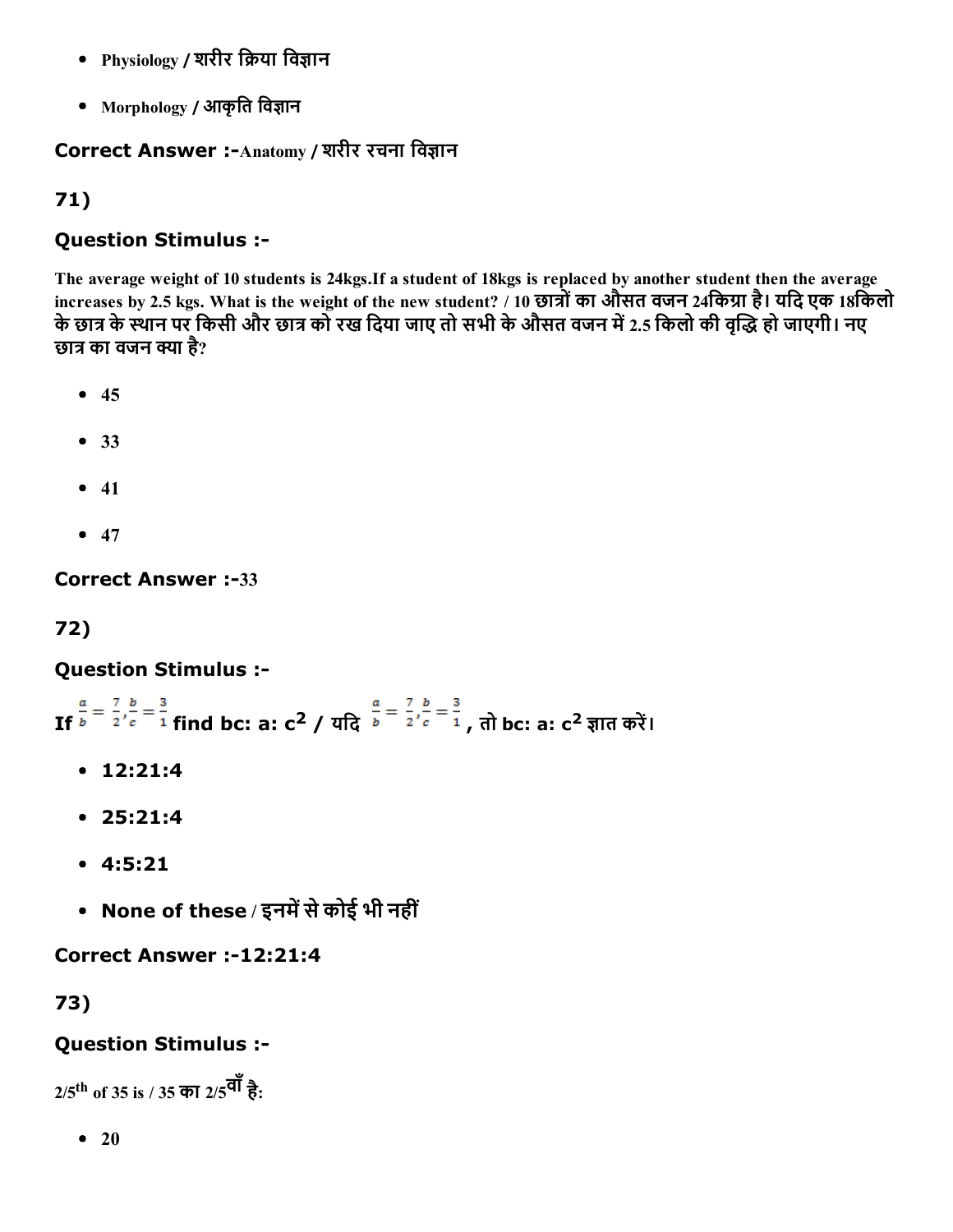- $18$
- $14$
- $26$

**Correct Answer :-14** 

74)

#### Question Stimulus :

Remainder when you divide 432 by 17 is / जब आप 432 को 17 से विभाजित करते हैं तो शेष:

- $10$
- 9
- $7$
- $8$

**Correct Answer :-7** 

75)

## Question Stimulus :

The average age of 30 students and their teacher is 15 yrs. If the teacher's age is excluded, then the average reduces by one. What is the age of the teacher? / 30 छात्रों और उनके अध्यापक की औसत आयु 15 वर्ष है। यदि अध्यापक की उम्र को हटा दिया जाए, तो औसत एक से घट जाता है। अध्यापक की आयु कितनी है?

- $-40$ yrs /  $40$  वर्ष
- $-35yrs/35$  वर्ष
- $-45$ yrs /  $45$  वर्ष
- $-30yrs/30$  वर्ष

Correct Answer :-45yrs / 45 वर्ष

76)

#### Question Stimulus :

The average weight of 3 men A, B and C is 57 kgs, If 'A' of weight 59 kgs is replaced by D, then the average increases by 1.2 kgs. What is the weight of D? / 3 पुरुषों A,B और C का औसत वज़न 57 किलो है, यदि 59 किलो वाले 'A' के स्थान पर D को रख दिया जाए, तो औसत में 1.2 किलो की वृद्धि होती है। D का वजन िकतना है?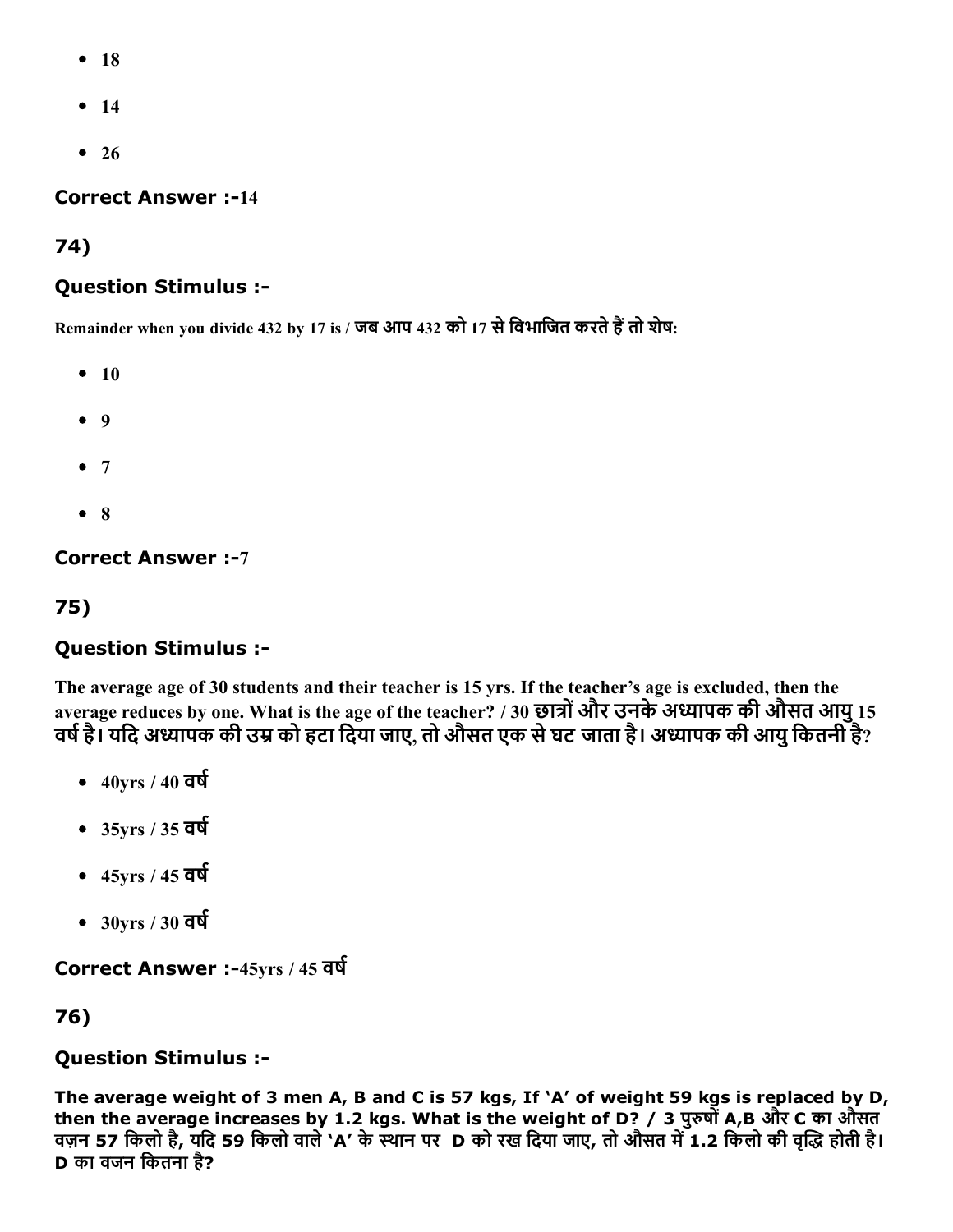- $\bullet$  55.4 kgs / 55.4 किलोग्राम
- $62.6 \text{ kgs} / 62.6$  किलोग्राम
- $\bullet$  56.4 kgs / 56.4 किलोग्राम
- $61.8 \text{ kgs}$  /  $61.8$  किलो किलोग्राम

Correct Answer :-62.6 kgs / 62.6 किलोग्राम

# 77)

## Question Stimulus :

Ravi brought a bag with 10 % discount on the original price. He got a profit of Rs. 40 by selling it at a price 110 % of the price at which he bought it. What will be the original price of the bag? / रवि ने एक बैग उसके वास्तविक मूल्य पर 10% छूट पर ख़रीदा। उसे उस बैग को उस मूल्य, जिसपर उसने वह ख़रीदा था, का 110% में बेचने पर 40 रूपए का लाभ हुआ। बैग का वास्तविक मूल्य क्या होगा?

- Rs. 250 / रू. 250
- Rs.  $500 / \overline{\mathcal{R}}$ ,  $500$
- Rs.  $444 / \overline{\mathcal{R}}$ ,  $444$
- Rs.  $333 / \overline{36}$ ,  $333$

Correct Answer :-Rs. 444 / रू. 444

## 78)

## Question Stimulus :

57% of 700 is / 700 का 57% है:

- 399
- $-499$
- 388
- $469$

**Correct Answer :-399** 

## 79)

## Question Stimulus :

Fill in the missing alphabets / लुप्त अक्षर भरिए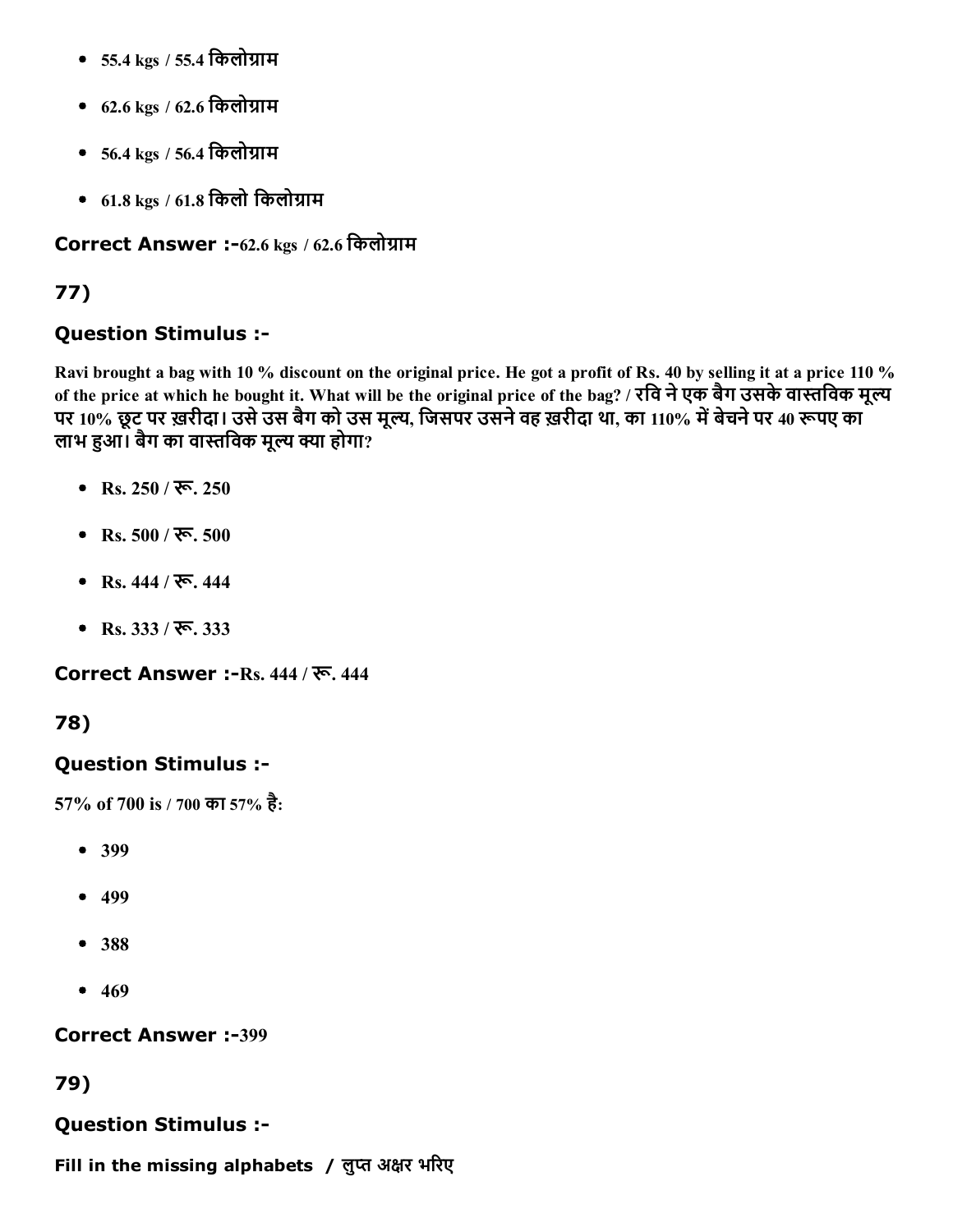ba\_\_b\_\_a\_\_aa

- $\bullet$  a, a, b
- $\bullet$  a, b, a
- $\bullet$  b, a, a
- $\bullet$  a, b, b

Correct Answer :-a, a, b

80)

#### Question Stimulus :

A man can reach a certain distance in 15 hrs. If he reduces his speed by 1/5, then he goes 12 km less in that time. Find his speed. / एक व्यक्ति एक निश्चित दूरी पर 15 घंटों में पहुंच सकता है। यदि वह अपनी गति को 1/5 से घटा दे तो वह उसी समय में 12 किमी कम जाता है। उसकी गति ज्ञात कीजिए।

- 4 kmph / 4किमी प्रतिघंटा
- 3 kmph / 3किमी प्रतिघंटा
- 5 kmph / 5किमी प्रतिघंटा
- 6 kmph / 6िकमी 䐴Āितघंटा

**Correct Answer :-**4 kmph / 4किमी प्रतिघंटा

#### 81)

#### Question Stimulus :

Which of the following is NOT same as the other three address? / निम्न में से कौन सा बाकी तीन पतों के समान नहीं है?

Hampshire Netwire Ltd

¾ Ringwood Lane

ST JOHN PORT

**HAMPSHIRE** 

SQ2 4TW

SOUTH ENGLAND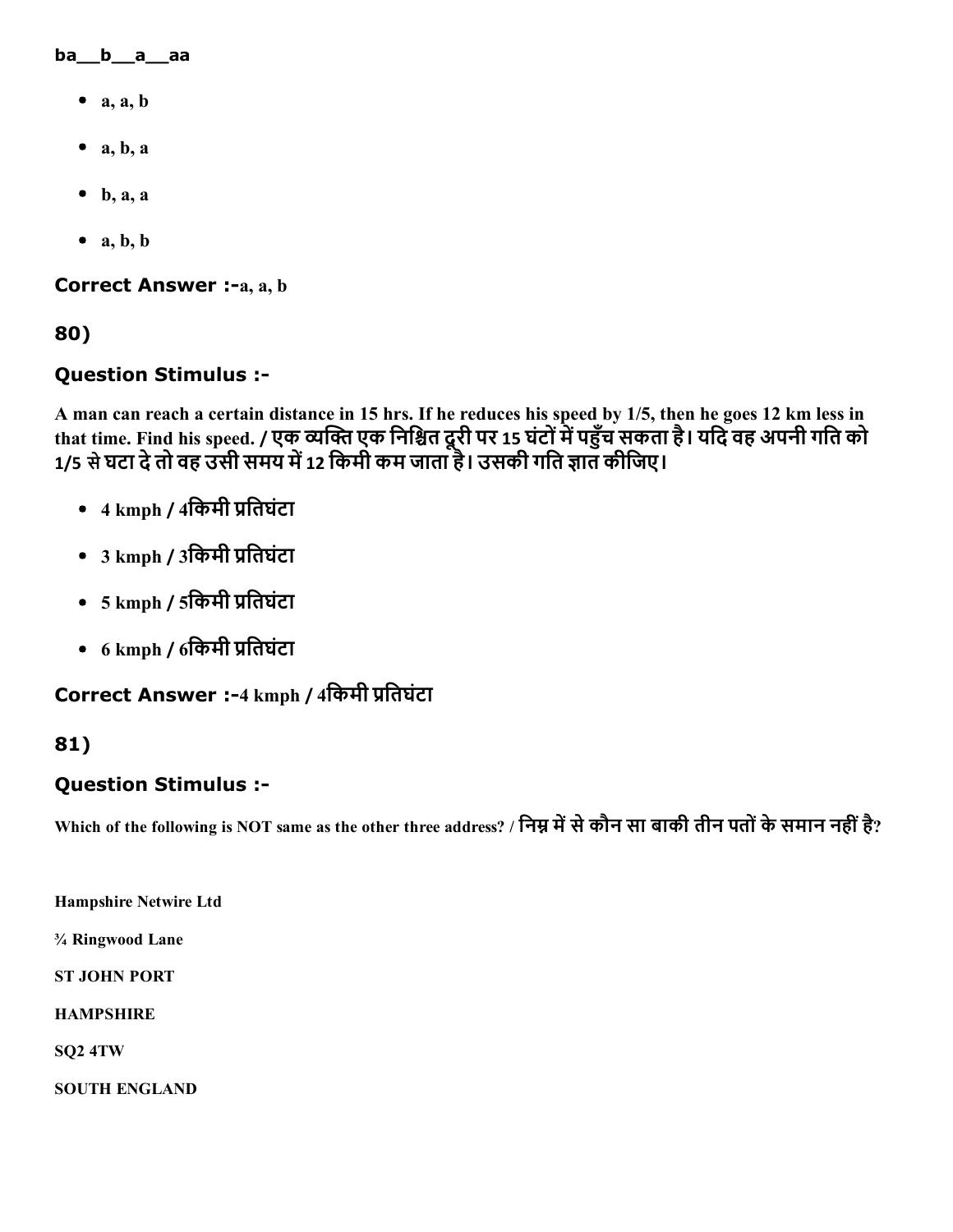i. Hampshire Netwire Ltd

¾ Ringwood Lane

ST JOHN PORT

**HAMPSHIRE** 

S02 4TW

SOUTH ENGLAND

ii. Hampshire Netwire Ltd

¾ Ringwood Lane

ST JOHN PORT

HAMPSHIRE

S02 4TW

SOUTH ENGLAND

iii. Hampshire Netwire Ltd

¾ Ringwood Lane

ST JOHN PORT

**HAMPSHIRE** 

SQ2 4TW

SOUTH ENGLAND

iv. Hampshire Netwire Ltd

¾ Ringwood Lane

ST JOHN PORT

HAMPSHIRE

S02 4TW

SOUTH ENGLAND

- $\bullet$  i
- ii
- $\bullet$  iii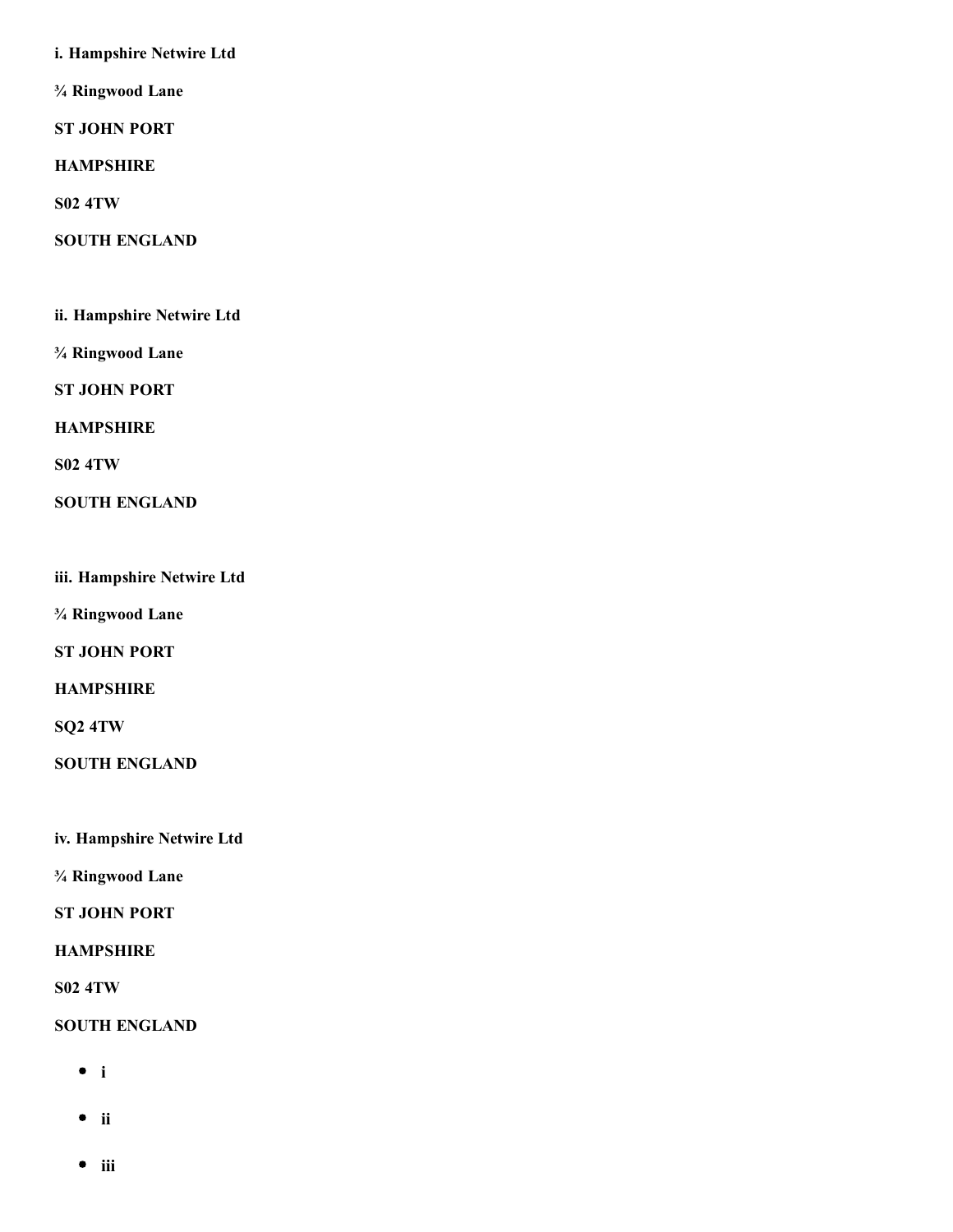$\bullet$  iv

**Correct Answer :-iii** 

82)

Question Stimulus :

Which one of the following four address is NOT EXACTLY same as the other three? / निम्न चार पतों में से कौन सा बाकी तीन के एकदम समान नहीं है?

Musal Yoadinmadji

SK003 peter square

N' Djamena

CHAD 008881

i. Musal yoadimnadji

SK003 peter square

N' Djamena

CHAD 008881

ii. Musal Yoadinmadji

SK003 peter square

N' Djamena

CHAD 008881

iii. Musal yoadimnadji

SK003 peter square

N' Djamena

CHAD 008881

iv. Musal yoadimnadji

SK003 peter square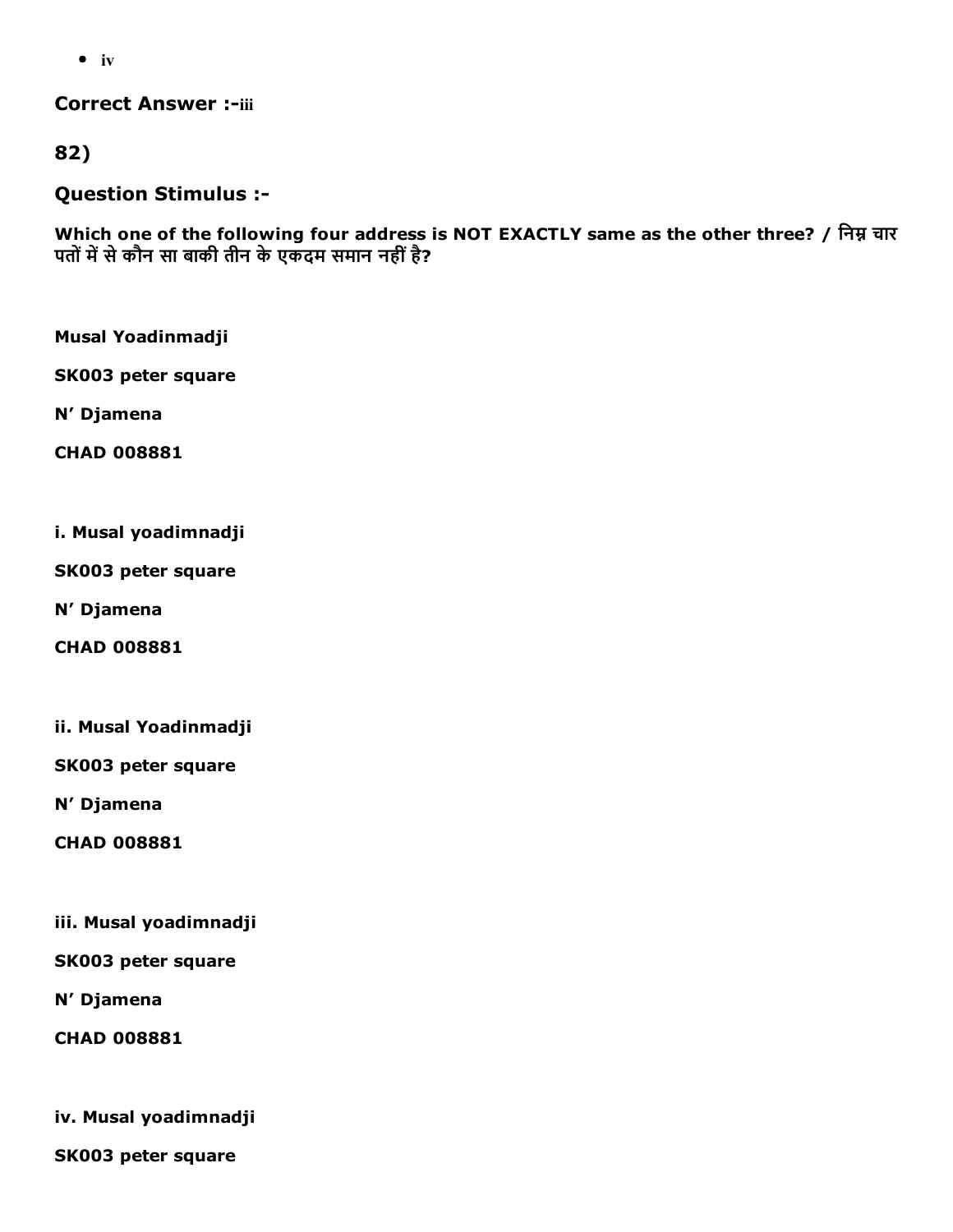#### N' Djamena

#### CHAD 008881

- $\bullet$  i
- ii
- $\bullet$  iii
- $\bullet$  iv

**Correct Answer :-ii** 

83)

#### Question Stimulus :

On selling a sofa-set for Rs.4350 the manufacturer makes a loss of Rs.365. How much did it cost to the manufacturer? / एक सोफा सेट को रूपये 4350 में बेचने पर उत्पादक को रूपये 365 का नुकसान होता है। उत्पादक को उसकी लागत कितनी पड़ी?

- $4715$
- $4000$
- $4300$
- $4350$

#### **Correct Answer :-4715**

84)

#### Question Stimulus :

Find the next term in the series 3,5,9,17,……………………… / Āंखला मᘮĀअगला पद ṢĀात कीिजए 3,5,9,17, ……………………………

- $26$
- 30
- 33
- $142$

**Correct Answer :-33**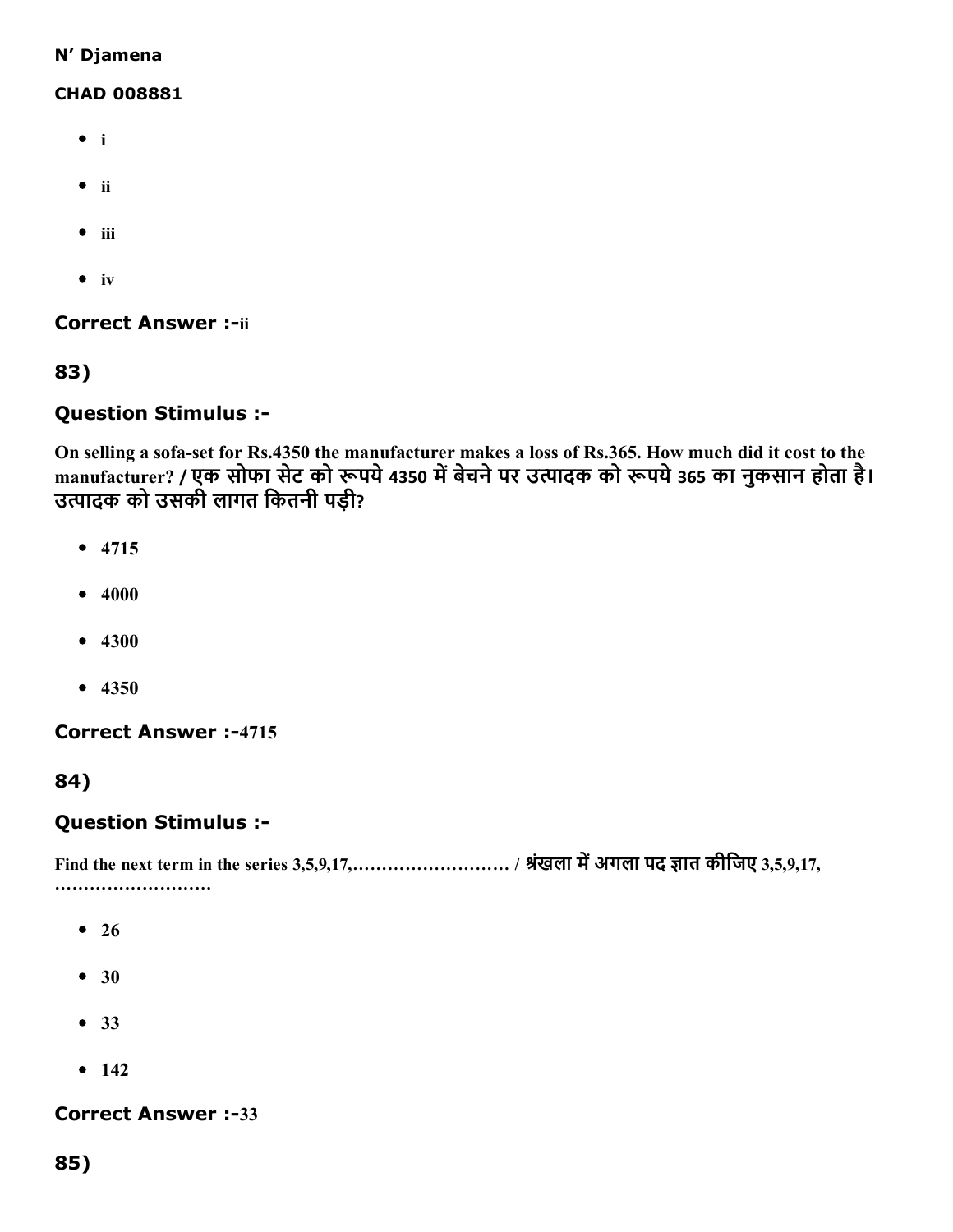# Question Stimulus :

Find the next term in the series. / श्रंखला में अगला पद ज्ञात कीजिए

 $0, 2, 6, 12, \_\_$ 

- $\bullet$  20
- 30
- $18$
- $14$

**Correct Answer :-20** 

#### 86)

#### Question Stimulus :

In a certain language 'kolek ta tej' means 'early to bed' and 'ala tej meeg' means ' common bed room'. Then in that language the word 'tej' is used for: / किसी खास भाषा में 'kolek ta tej' का मतलब है'early to bed' और 'ala tej meeg' का मतलब है' common bed room'। तो उस भाषा में शब्द `tej' का प्रयोग इसके लिए होता है:

- $\bullet$ room
- bed
- early
- common

#### **Correct Answer :-bed**

## 87)

## Question Stimulus :

In the sequence shown below, which figure comes next? / नीचे दिखाये गये क्रम में अगली आकृति कौन सी होगी?

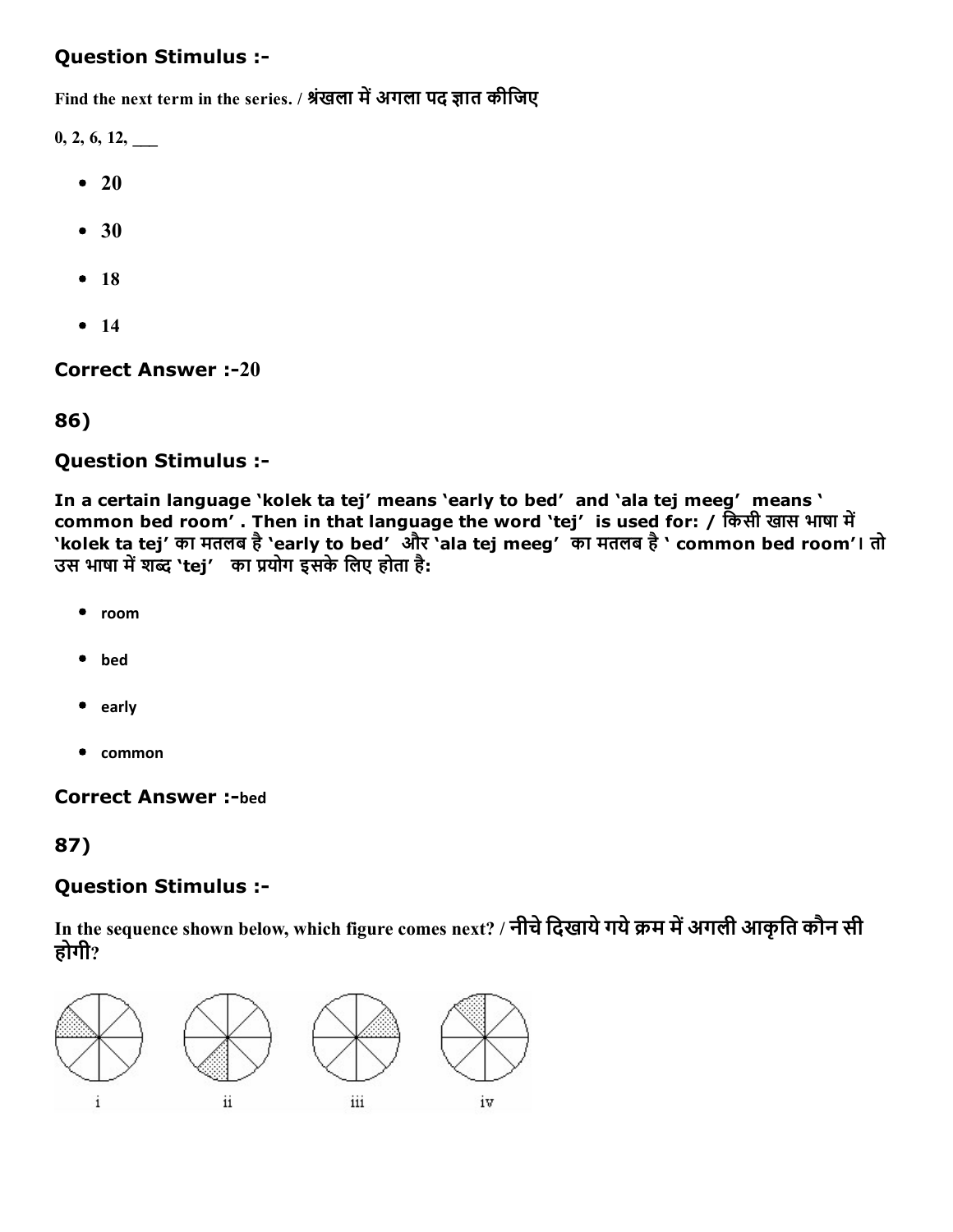









Correct Answer :

# 88)

## Question Stimulus :

There are two couples in a group of six people - A, B, C, D, E and F. Among them, D is A's grandmother and B's mother; C is B's wife and F's mother; and F is E's granddaughter. How many among them are male members? / A, B, C, D, E और F के एक छह लोगों के समूह में दो जोड़े हैं। उनमें, D, A की नानी हैं और B की माता है; C, B की पत्नी है और F की माता है; और F, E की पोती है। उनमें से कितने लोग पुरुष सदस्य हैं?

- $^{\bullet}$  2
- $3$
- 4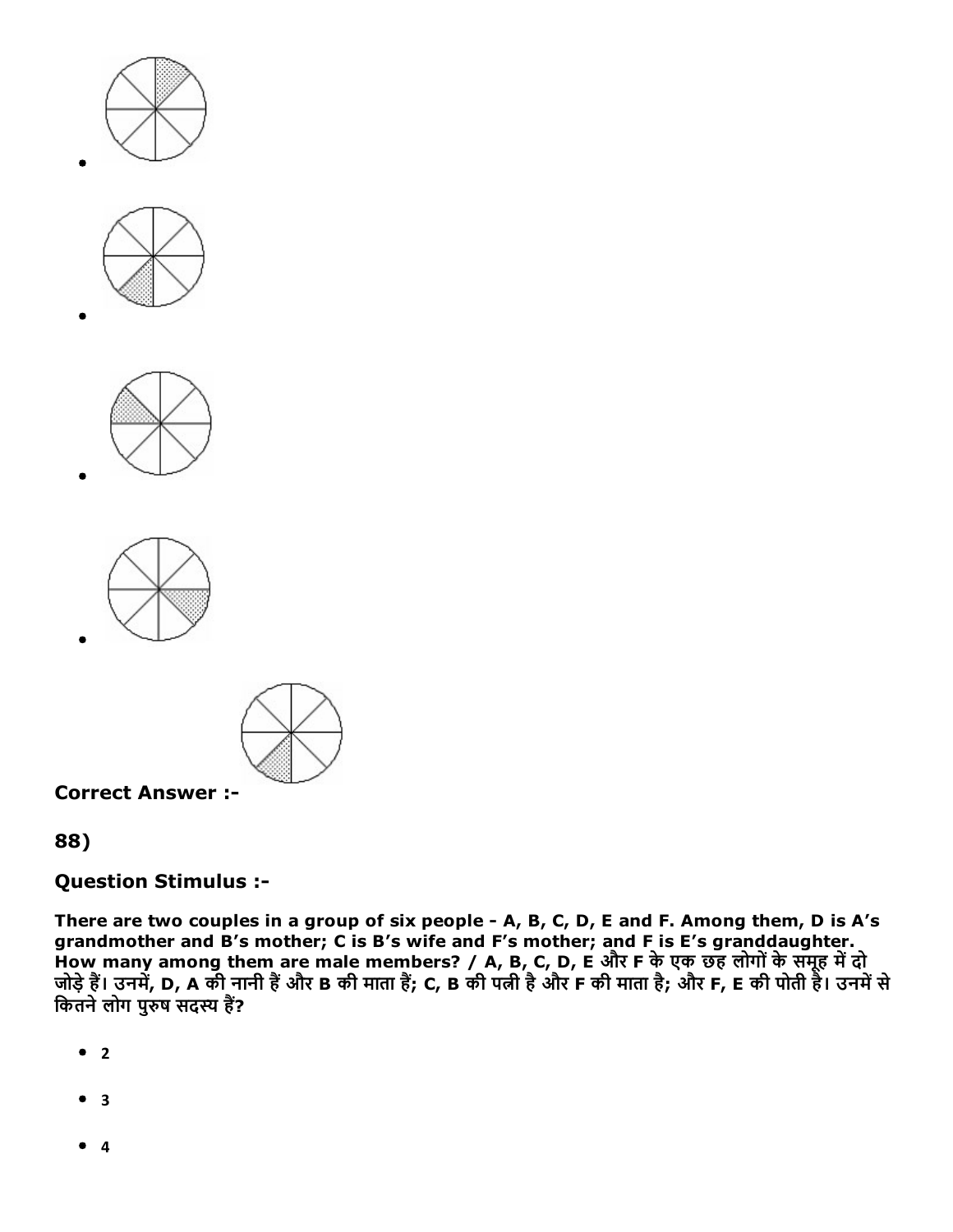$\bullet$  Cannot be determined / नहीं ज्ञात किया जा सकता

Correct Answer :-Cannot be determined / नहीं ज्ञात किया जा सकता

89)

Question Stimulus :

A + B means that A is the daughter of B. / A + B का मतलब है A, B की बेटी है।

A - B means that A is the husband of B. / A - B का मतलब है A, B का पति है।

A x B means that A is the brother of B. / A x B का मतलब है A, B का भाई है।

If a relationship is represented as R + S + T, then, how is T related to R? / यदि एक संबंध R +  $S + T$  से दर्शाया गया है, तो, T का R से क्या संबंध है?

- Sister-in-law / ननद
- Grandmother / नानी
- Mother / माता
- Mother-in-law / सास

Correct Answer :-Grandmother / नानी

## 90)

## Question Stimulus :

Seema introduced Anil as the son of the daughter of the father of her uncle. Anil is Seema's . / सीमा ने अनिल का परिचय अपने अंकल के पिता की बेटी के बेटे के रूप में दिया। अनिल सीमा का\_\_\_\_\_\_\_\_है।

- Brother / भाई
- Son / बेटा
- Uncle / अंकल
- Nephew / भतीजा

## Correct Answer :-Brother / भाई

91)

## Question Stimulus :

Which of the following is the mirror image of EIGHT? / निम्न में से कौन सा EIGHT का दर्पण प्रतिबिम्ब है?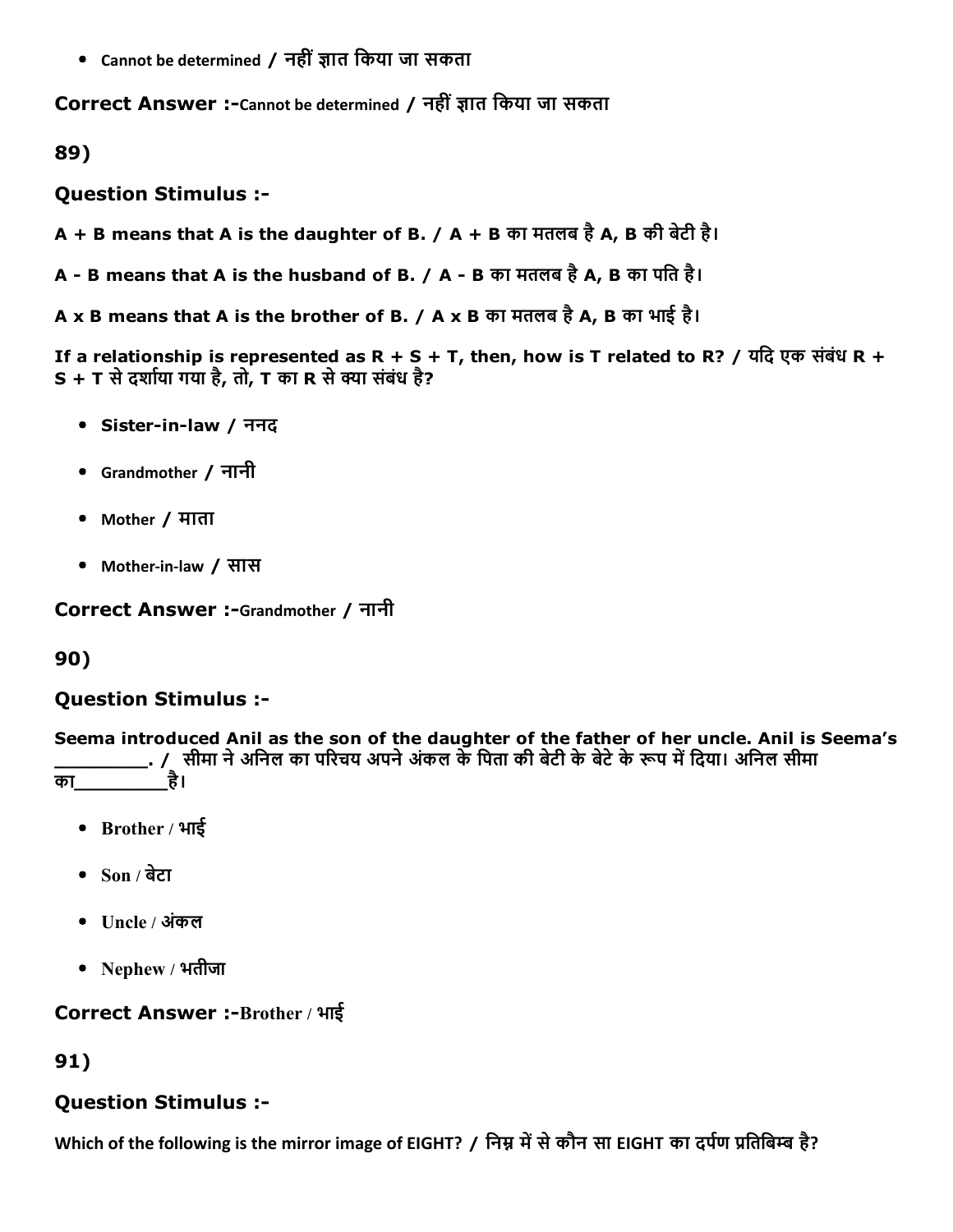- **TIGHL**
- **LIGHL**
- **EIGHL**
- **LIGHL**

Correct Answer :

92)

Question Stimulus :

In the following question the first word has certain relationship with the second word. If the third word has to have the similar relationship with the fourth word, the fourth word will be: / निम्न प्रश्न में, पहले शब्द का दूसरे शब्द के साथ किसी प्रकार से कोई संबंध है। यदि तीसरे शब्द का चौथे शब्द के साथ उसी प्रकार का संबंध हो , तो चौथा शब्द होगा:

Man : Biography : : Nation : ? आदमी : जीवनी: :राष्ट्र: ?

- People / लोग
- History / इितहास
- Leader / नेता
- Geography / भूगोल

Correct Answer :-History / इतिहास

93)

#### Question Stimulus :

How many different seven letter words can be formed using the letters of the word 'BARKING' if repetition is not allowed? / यदि पुनरावृत्ति की अनुमति नहीं दी जाए तो 'BARKING' शब्द के अक्षरों का प्रयोग करते हुए कितने भिन्न प्रकार के सात अक्षर वाले शब्दों का निर्माण किया जा सकता है?

- $2520$
- $720$
- $1260$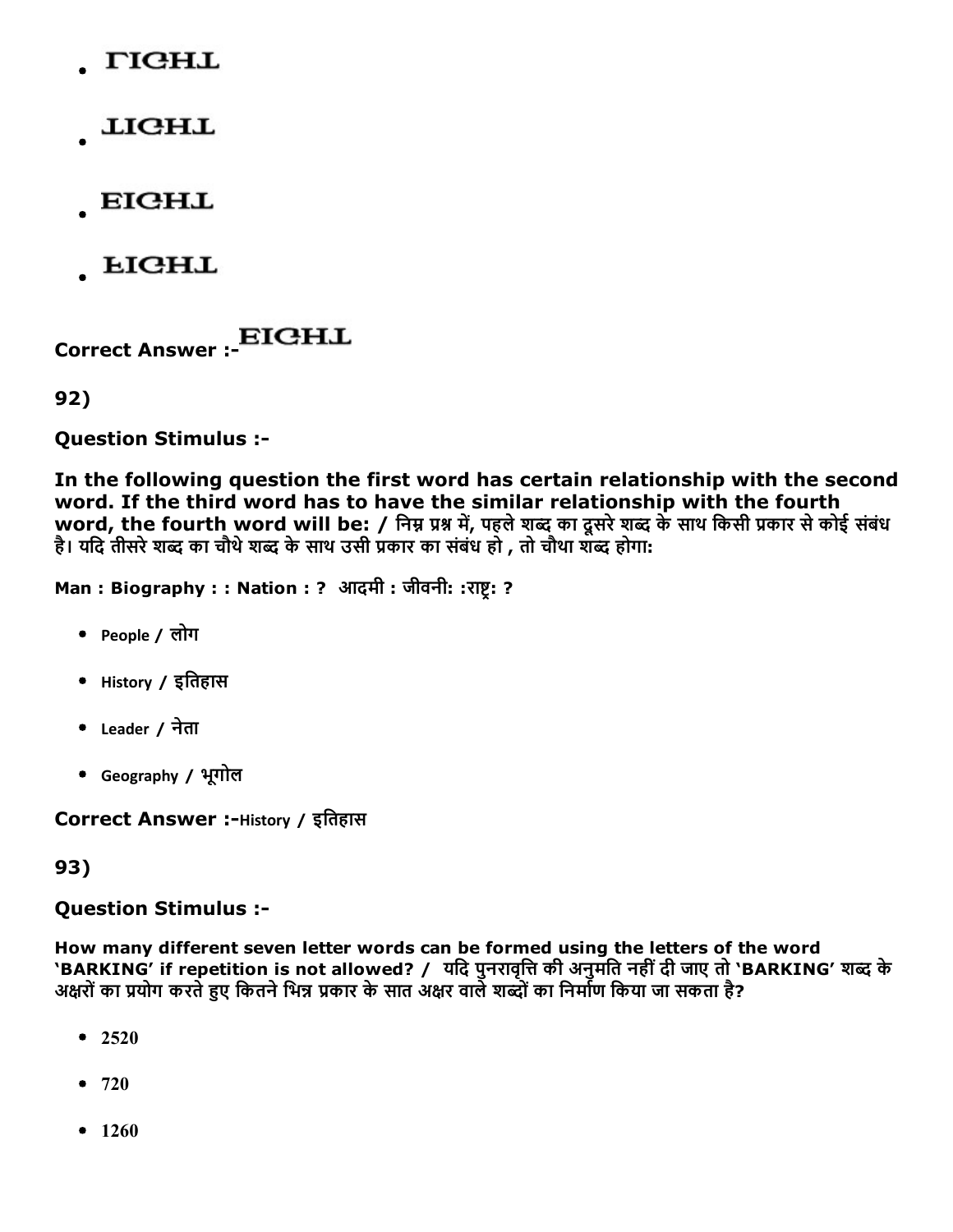$• 5040$ 

#### **Correct Answer :-5040**

# 94)

## Question Stimulus :

Radhika is at present facing south. She turns to her left and walks 15 m, then she turns to her left and walks 7 m. Then facing west she walks 15 m. How far is Radhika from her original position? / राधिका वर्तमान में दक्षिण की ओर मुख किये हुए है। वह अपने बायें ओर मुड़ती है और 15मी चलती है, फिर वह अपने बायें ओर मुड़ती है और 7मी चलती है। फिर पश्चिम की ओर मुख किए हुए वह 15मी चलती है। राधिका अपने वास्तविक स्थान से कितनी दूर है?

- $\bullet$  3 m
- $7 m$
- 20 m
- 37 m

#### **Correct Answer :-7 m**

#### 95)

#### Question Stimulus :

Facing towards north, a Sadhu said, "I walked 10 miles, while coming from that direction. Now I would turn back and walk for 5 more miles. There I would stand on my right leg for 7 hours. Then I would turn to my right and walk for 33 miles and then stand on my left leg for 14 hours. Then I would turn to my right and walk for 5 miles. By then it would be morning and I would turn to offer my prayers to the Sun." In which direction would the Sadhu have to turn to offer his prayers to the Sun? / उत्तर की ओर मुख किये हुए, एक साधु ने कहा, "मैं उस दिशा से आते हुए, 10 मील पैदल चला। अब मैं वापस मुड़ुंगा और अन्य 5 मील चलूंगा। वहाँ मैं अपनी दायीं टाँग पर 7 घण्टों के लिये खड़ा होउंगा। फिर मैं अपनी दायीं ओर मुड़ंगाँ और 33 मीलों के लिए चलूंगा और फिर अपनी बायीं टाँग पर 14 घण्टों के लिये खड़ा होउंगा। फिर मैं अपनी दायीं ओर मुड़ेंगा और 5 मील चलूंगा। तब तक सुबह हो गई होगी और मैं मैं सूर्य को अपनी प्रार्थना अर्पित करूँगा।" साधु को सूर्य को अपनी प्रार्थना अर्पित करने के लिये कौन सी दिशा में मुड़ना होगा?

- would have to turn back / पीछेमुड़ना होगा
- need not turn / मुड़ने की जरूरत नहीं
- to his right / अपनी दायीं ओर
- to his left / अपनी बायींओर

# Correct Answer :-to his right / अपनी दायीं ओर

#### 96)

## Question Stimulus :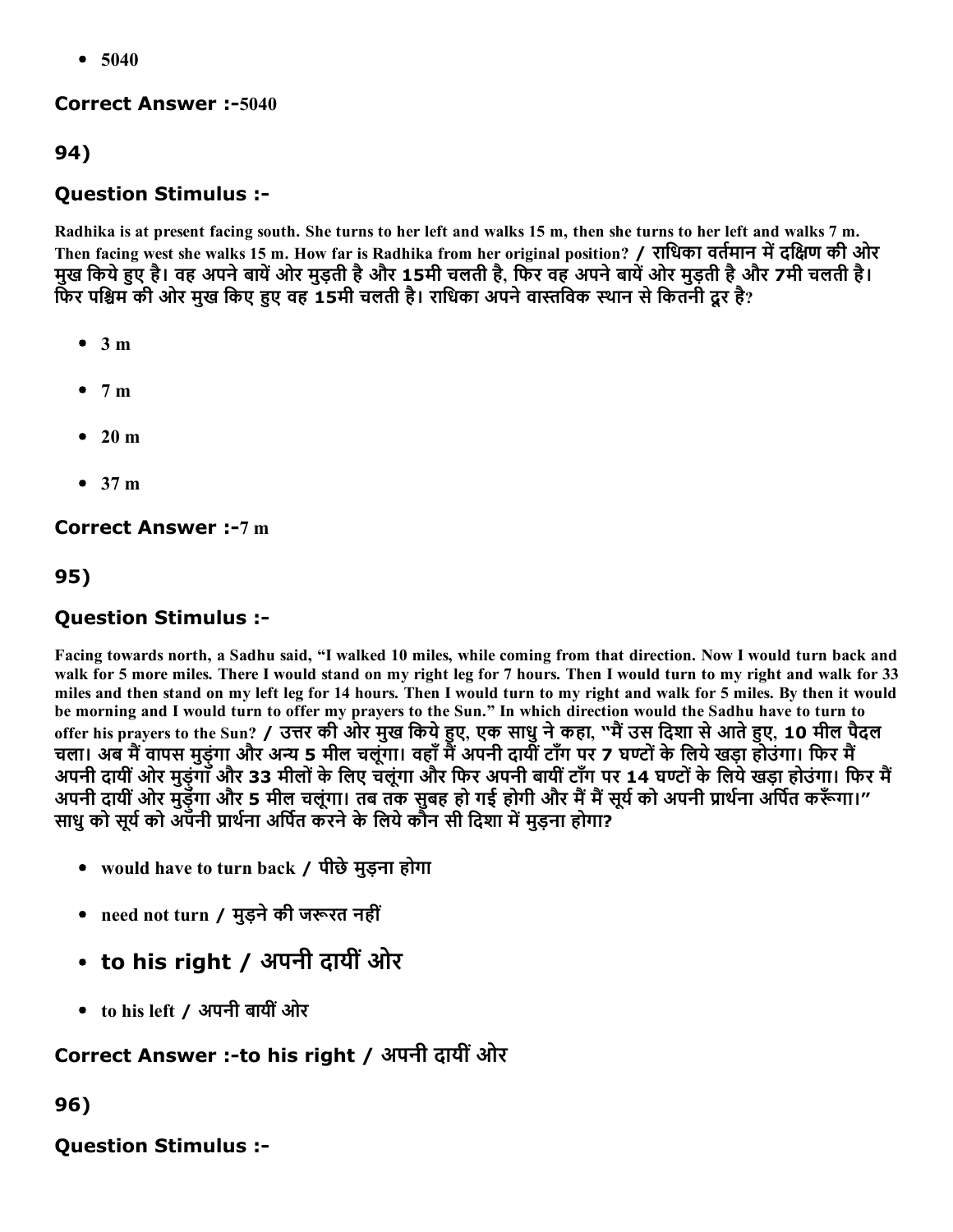Select the option, which is the logical equivalent of the statement given below: / वह विकल्प चुनिये जो तर्क की दृष्टि से नीचे दिये गये कथन के समान है:

If you play chess, then you are intelligent. / यदि तुम शतरंज खेलते हो, तो तुम बुद्धिमान हो।

- If you don't play chess, then you are not intelligent. / यदि तुम शतरंज नहीं खेलते हो, तो तुम बुद्धिमान नहीं हो।
- If you are intelligent, then you play chess. / यदि तुम बुद्धिमान हो, तो तुम शतरंज खेलते हो।
- If you are not intelligent, then you don't play chess. / यदि तुम बुद्धिमान नहीं हो, तो तुम शतरंज नहीं खेलते हो।
- None of the above. / उपरोक्त कोई नहीं

Correct Answer :-If you are not intelligent, then you don't play chess. / यदि तुम बुद्धिमान नहीं हो, तो तुम शतरंज नहींखलेतेहो।

# 97)

# Question Stimulus :

Select the option, which is the logical equivalent of the statement given below: / वह विकल्प चनिये जो तर्क की दृष्टि से नीचे दिये गये कथन के समान है:

This was once a tadpole or this isn't a frog. It wasn't a tadpole. / यह कभी एक मेढक का बच्चा था या यह कछुआ नहीं है। यह मेढ़क का बच्चा नहीं था।

- This is a frog. / यह कछुआ है।
- It isn't a frog. / यह कछुआ नहींहै।
- All frogs are not tadpoles once. / सभी कछुए कभी मेढ़क के बच्चे नहीं होते।
- None of the above. / उपरोक्त कोई नहीं।

Correct Answer :-It isn't a frog. / यह कछुआ नहीं है।

## 98)

# Question Stimulus :

Select the option that is true about the Statements and Conclusions given: / वह कथन चुिनयेजो दिये गये कथनों एवं निष्कर्षों के बारे में सही हैं:

Statements: / कथन:

No flower is a rose / कोई भी फूल गुलाब नहींहै

Lily is a flower / िलली एक फूल है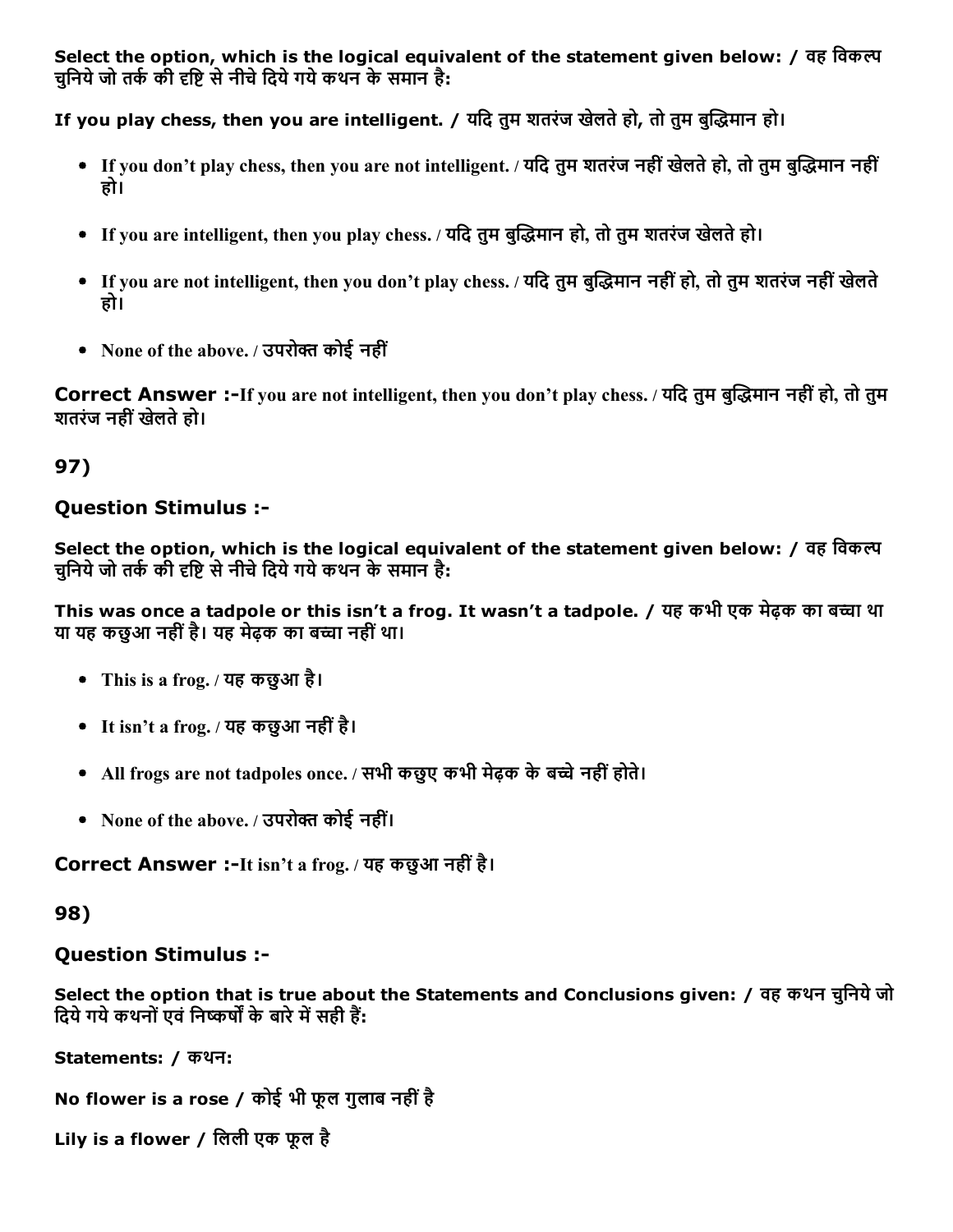## Conclusions: / निष्कर्ष:

I.Lily is not a rose / िलली एक गुलाब नहींहै

II.All flowers are not lilies / सभी फूल लिली नहीं हैं

- Only conclusion I follows / केवल निष्कर्ष । निकलता है
- Only conclusion II follows / केवल निष्कर्ष II निकलता है
- Both conclusion I and II follows / निष्कर्ष I और II दोनों निकलते हैं
- None of the conclusion I and II follows / निष्कर्ष I और II में से कोई भी नहीं निकलता है

Correct Answer :-Only conclusion I follows / केवल निष्कर्ष । निकलता है

99)

## Question Stimulus :

Select the option that is true about the Statements and Conclusions given: / वह कथन चुिनयेजो दिये गये कथनों एवं निष्कर्षों के बारे में सही हैं:

Statements: / कथन:

Some bags are boxes / कुछ बैग बक्से हैं

All boxes are tables / सभी बक्से मेज़ हैं

Conclusions: / निष्कर्ष:

- I. Some bags are tables / I. कुछ बैग मेज़ हैं
- II. All boxes are tables / II. सभी बक्से मेज़ हैं
	- Only conclusion I follows / केवल निष्कर्ष । निकलता है
	- Only conclusion II follows / केवल निष्कर्ष II निकलता है
	- Both conclusion I and II follows / निष्कर्ष । और II दोनों निकलते हैं
	- None of the conclusion I and II follows / निष्कर्ष I और II में से कोई भी नहीं निकलता है

Correct Answer :- Only conclusion I follows / केवल निष्कर्ष । निकलता है

100)

## Question Stimulus :

Select the option that is true about the Statements and Conclusions given: / वह कथन चुनिये जो दिये गये कथनों एवं निष्कर्षों के बारे में सही हैं: